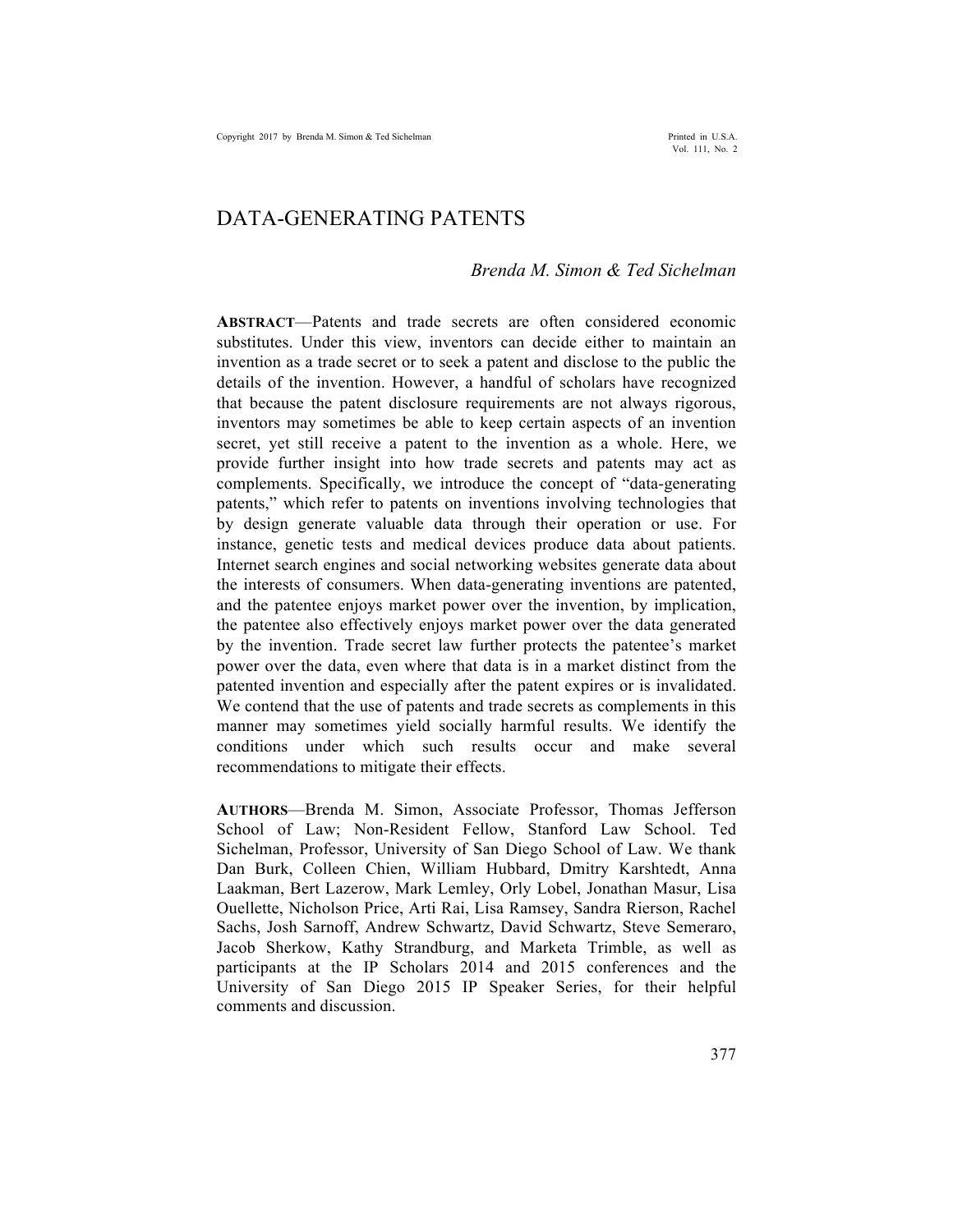|                                                                                           | 378 |
|-------------------------------------------------------------------------------------------|-----|
|                                                                                           |     |
| A. The Majority View: Patents as "Substitutes" for Trade Secrets                          | 384 |
|                                                                                           |     |
|                                                                                           |     |
| A.                                                                                        |     |
| Legal Consequences and Concerns of Patenting Data-Generating Inventions 404<br><i>B</i> . |     |
| C.                                                                                        |     |
| III. IDENTIFYING AND ADDRESSING PROBLEMATIC DATA-GENERATING PATENTS 420                   |     |
| Discerning Problematic from Unproblematic Data-Generating Patents 420<br>A.               |     |
| B.                                                                                        |     |
|                                                                                           |     |

#### **INTRODUCTION**

Advances in the aggregation and analysis of large data sets—"big data"—are providing a new source of value for many patent holders. For example, in the genetic testing space, Myriad Genetics leverages its diagnostic patents for breast and ovarian cancer to generate large, proprietary databases of patient information.<sup>1</sup> As the main provider of these genetic testing services, Myriad has amassed detailed clinical data that it maintains as a trade secret.<sup>2</sup> Even though Myriad's patents have effectively been invalidated, Myriad has gained a strong market advantage through the ability to mine this private database of information that its competitors cannot.<sup>3</sup>

In the information technology realm, Google leverages data generated by its patented search technology to afford it a competitive advantage.<sup>4</sup> Specifically, Google utilizes a wealth of information about its users, such as previous search queries, locations, social networking data, and other personal information, which it may maintain as a trade secret well beyond the expiration date of its patents, to improve its current search queries and its targeted advertising to those users.<sup>5</sup>

In this Article, we introduce the concept of "data-generating patents" to describe patents over inventions that generate unique data from users.

<sup>&</sup>lt;sup>1</sup> See infra notes 96–115 and accompanying text.<br>
<sup>2</sup> See infra notes 96–115 and accompanying text.<br>
<sup>3</sup> See infra notes 96–115 and accompanying text.<br>
<sup>4</sup> See, e.g., U.S. Patent No. 6,285,999 (filed Jan. 9, 1998) (issue method for Google's "PageRank" search technology).

<sup>5</sup> *Privacy Policy*, GOOGLE, http://static.googleusercontent.com/media/www.google.com/en//intl/ en/policies/privacy/google\_privacy\_policy\_en.pdf [https://perma.cc/U556-BV2C] (last modified Aug. 19, 2015).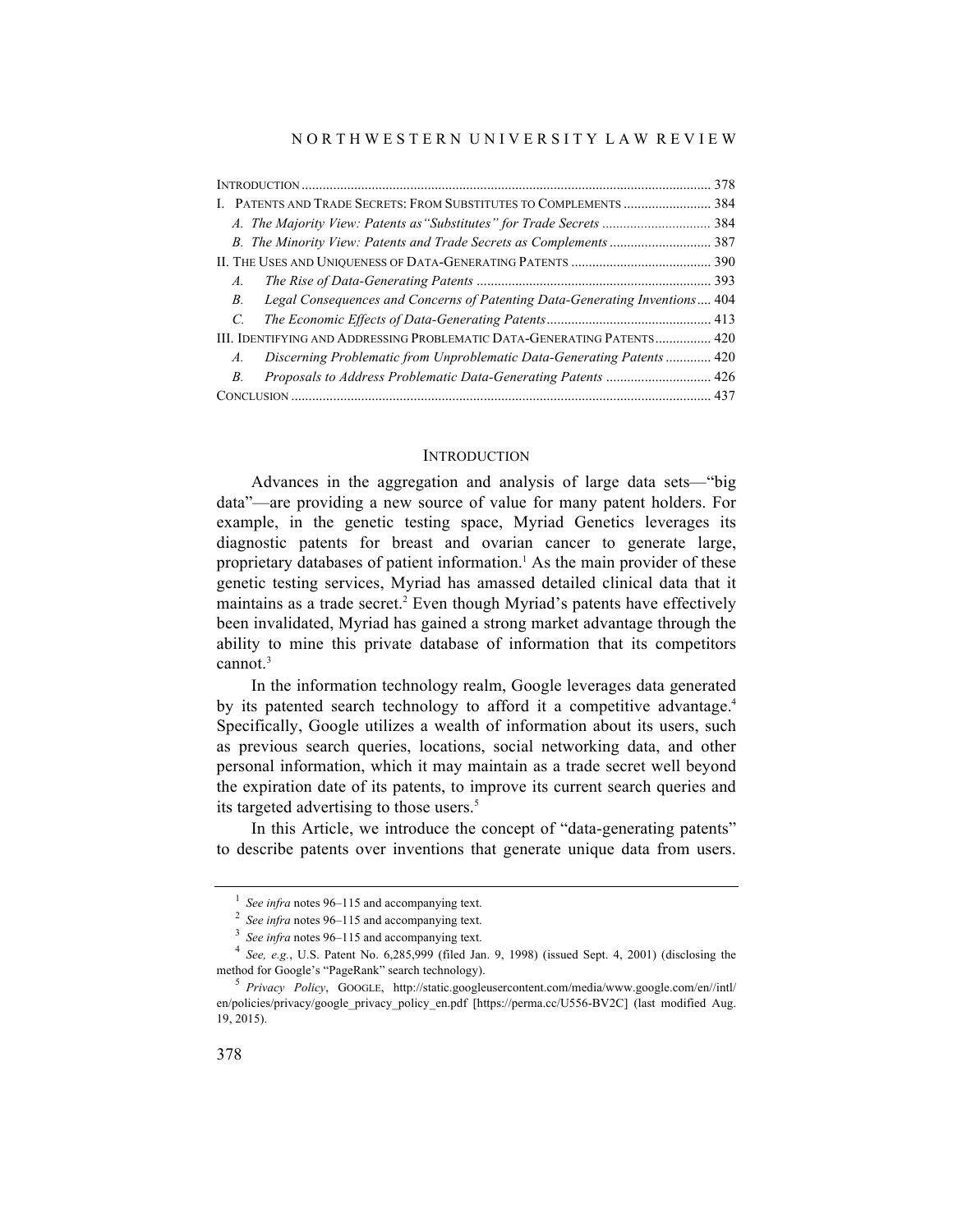Specifically, these inventions typically generate data that is distinct from the operation and use of the invention itself. To be certain, the ordinary use of a patented invention will often generate data about the invention that can be used to improve the invention itself. For instance, the use of a wheelbarrow may lead customers to provide feedback that lead to improvements in its design. Indeed, such a feedback mechanism often lies at the heart of technological progress.<sup>6</sup> In contrast, data-generating inventions by their operation and use may generate large amounts of data beyond the invention itself—for instance, data about users, other persons, or even the world in general—that can then be used to improve the operation of the invention or employed in a field entirely distinct from the invention.7

Unlike information about the invention itself—which is often disclosed in patented improvements on the original invention—datagenerating inventions tend to produce data that can be maintained as a trade secret. Patent holders enjoy an increased ability to aggregate and analyze "big data" obtained through leveraging data-generating patents, and they can protect the results using trade secret protection. This presents unique legal and economic consequences that we contend may be socially problematic under certain conditions. In addition to enjoying the potentially indefinite scope of protection afforded by trade secret law for the generated data, inventors of data-generating patents need not be concerned with the risk of ordinary defenses to trade secret infringement, such as independent discovery or reverse engineering, while the patent on the underlying invention is in effect. $8$  Even after the patent term ends, the data-generating patent holder may continue to benefit from the de jure lead time advantage secured by the prior patent in its compilation of data.<sup>9</sup>

Myriad's data-generating patents over breast cancer diagnostic tests and Google's search engine patents illustrate these concerns. The exclusive lead time afforded by patent protection has given Myriad a competitive

<sup>6</sup> *See* Karen E. Lee, Note, *Cooperative Standard-Setting: The Road to Compatibility or Deadlock? The NAFTA's Transformation of the Telecommunications Industry*, 48 FED. COMM. L.J. 487, 490 (1996) ("Manufacturers use consumer feedback to improve upon a technology.").

 $\sigma$  Of course, all inventions in some rough sense "generate ... data beyond the invention itself." For instance, the sale of a patented pharmaceutical may generate a list of physicians who regularly prescribe the drug and a list of patients who regularly take the drug. However, unlike data-generating inventions, such data is not generated, by design, through the operation and use of the invention. As such, datagenerating inventions are a unique subset of inventions. *See infra* Part II.

<sup>8</sup> *See* Kewanee Oil Co. v. Bicron Corp., 416 U.S. 470, 489–90 (1974).

<sup>9</sup> *Cf.* Cole M. Fauver, Comment, *Compulsory Patent Licensing in the United States: An Idea Whose Time Has Come*, 8 NW. J. INT'L L. & BUS. 666, 676 (1988) (concluding that the initial patent holder has an "advantage over competitors having to start 'from scratch' to develop the product").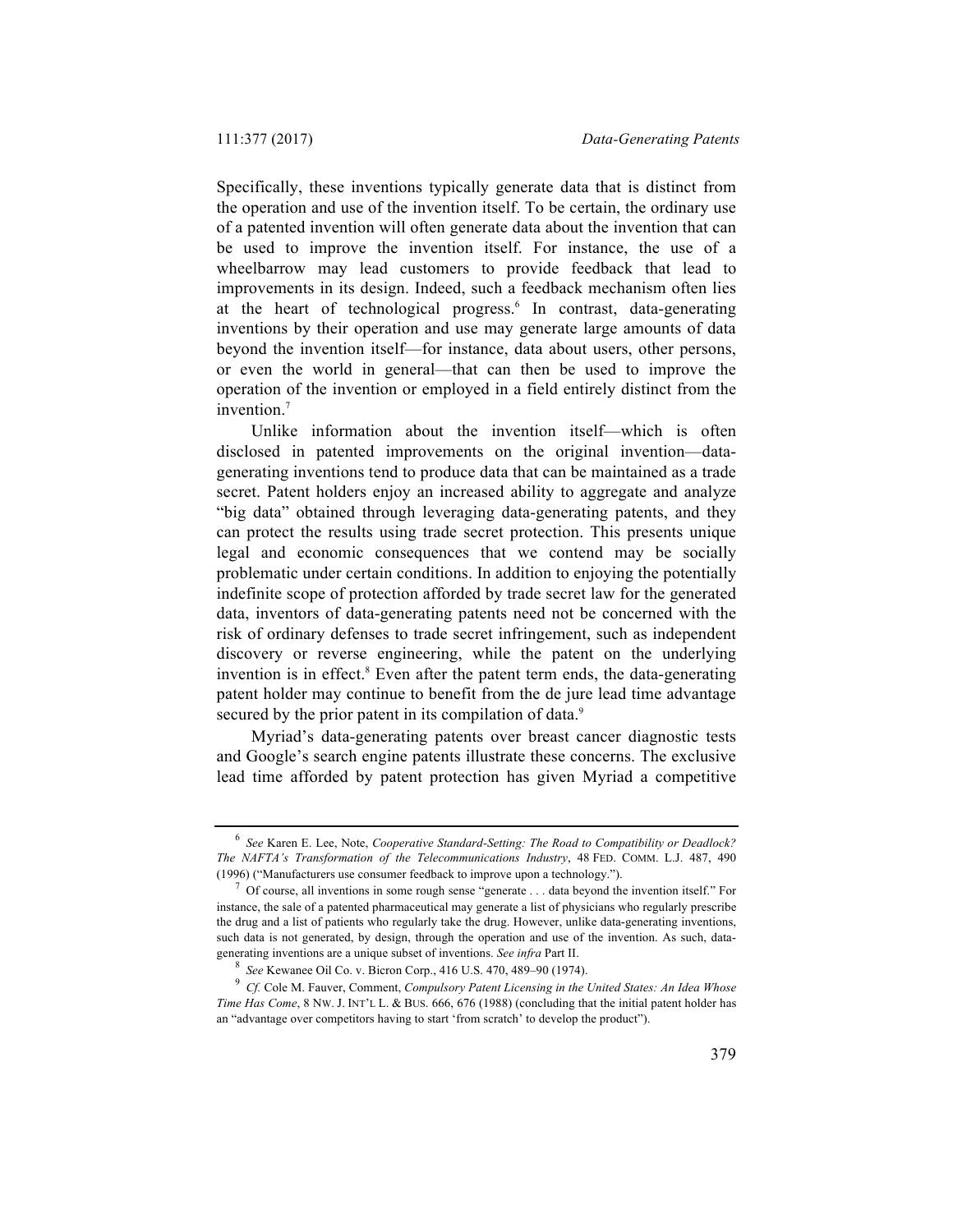### N O R T H W E S T E R N U N I V E R S I T Y L A W R E V I E W

advantage in generating a massive database of patient information protected by trade secrecy. Myriad's database will be extremely difficult for competitors to recreate so as to compete effectively, despite the Supreme Court's recent invalidation of many of Myriad's patent claims.<sup>10</sup> The inability for the market to self-correct this informational imbalance allows Myriad to extend its market power even after patent protection ends.11 Similarly, the evidence suggests that Google has been able to leverage its patented search technology to obtain a competitive advantage in gathering data.12 Google's ability to capture information about its users, and to continue using this proprietary information after its patents expire or are invalidated, provides it the ability not only to improve its search functionality, but also to leverage its proprietary data to create a superior product in the distinct market of targeted online advertising.13

Our discussion of the potentially problematic uses of data-generating patents is subject to two important qualifications. First, we do not doubt that other aspects and practices of technology companies—such as technological "lock-in," tying, collusion, resale price maintenance, reverse payments, and network effects—can lead to similar anticompetitive effects when a company enjoys market power.<sup>14</sup> These concerns are typically considered by antitrust law.15 However, ordinary patent enforcement—that is, enforcement absent these other sorts of market practices—is often viewed as an "exception" to traditional antitrust scrutiny, or at least typically outside of antitrust's regulatory ambit.<sup>16</sup> In this regard, patent law generally uses internal doctrines to determine the appropriate reach of a patent, and although we address antitrust law when appropriate, we tend to

<sup>15</sup> *See* HOVENKAMP, LEMLEY & JANIS, *supra* note 14; Spulber & Yoo, *supra* note 14, at 885.<br><sup>16</sup> *See* William F. Baxter, *Legal Restrictions on Exploitation of the Patent Monopoly: An Economic* 

<sup>&</sup>lt;sup>10</sup> *See infra* Section II.A.1.<br><sup>11</sup> *See infra* Section II.A.1.<br><sup>12</sup> *See infra* Section II.A.2.

<sup>&</sup>lt;sup>13</sup> *Terms of Service*, GOOGLE, https://www.google.com/apps/intl/en/terms/user\_terms.html [https://perma.cc/9GQN-7AU3]; *see* Nathan Newman, *Search, Antitrust, and the Economics of the Control of User Data*, 31 YALE J. ON REG. 401, 407 (2014) (explaining that Google is able to "extract ever more precise information about users to allow advertisers to more effectively target particular ads to those users"); James Grimmelmann, *Speech Engines*, 98 MINN. L. REV. 868, 942–43 (2014).

<sup>14</sup> *See generally* HERBERT HOVENKAMP, MARK LEMLEY & MARK JANIS, INTELLECTUAL PROPERTY AND ANTITRUST: AN ANALYSIS OF ANTITRUST PRINCIPLES APPLIED TO INTELLECTUAL PROPERTY LAW (2009); Daniel F. Spulber & Christopher S. Yoo, *Access to Networks: Economic and Constitutional Connections*, 88 CORNELL L. REV. 885 (2003).

*Analysis*, 76 YALE L.J. 267, 312 (1966) ("It is convenient to describe the patentee's freedom to monopolize as an 'exception' to the antitrust laws' general mandate of competitive behavior . . . ."); *see also* Maureen A. O'Rourke, *Toward a Doctrine of Fair Use in Patent Law*, 100 COLUM. L. REV. 1177, 1215–16 (2000).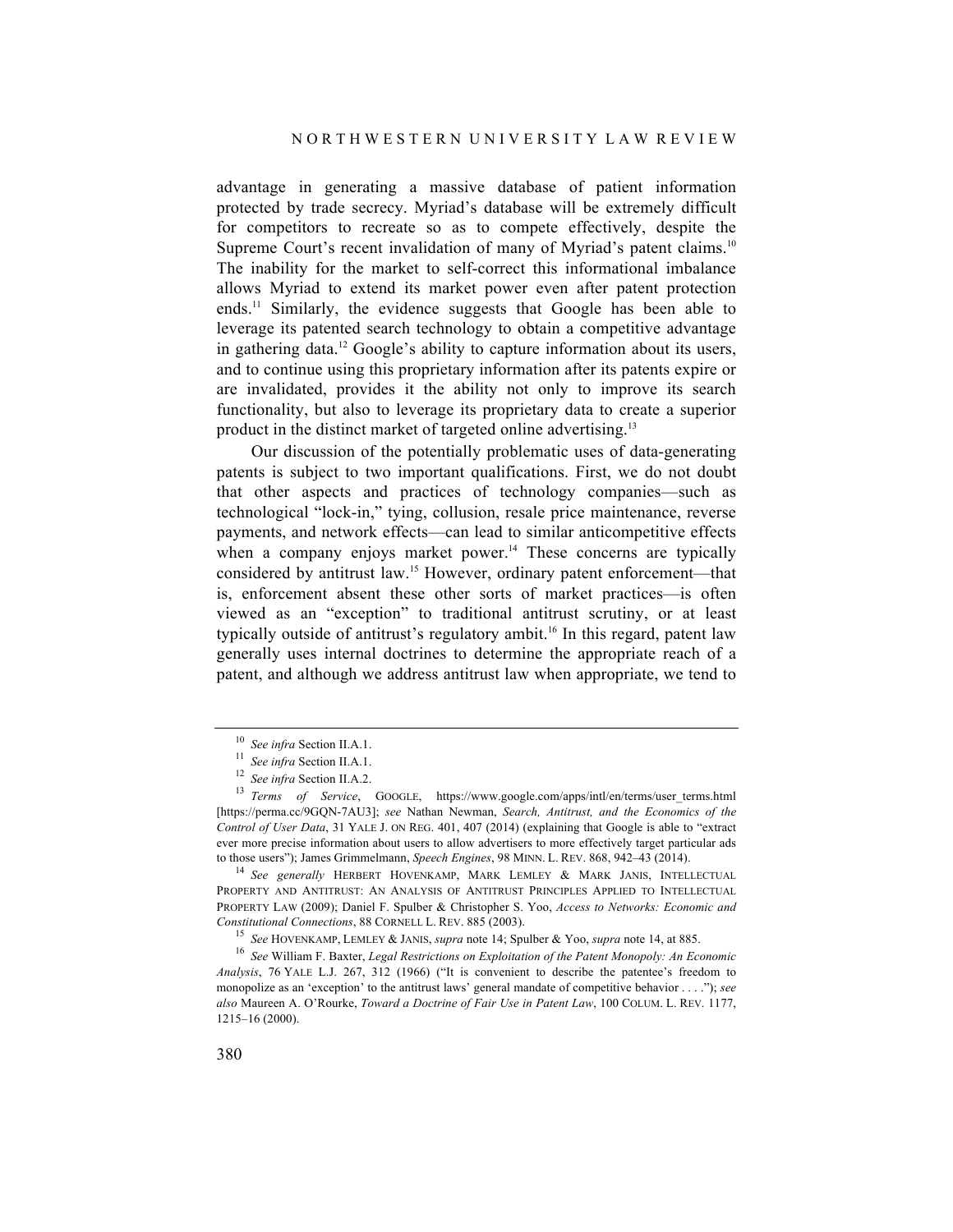employ a patent policy-centric lens in evaluating the concerns of datagenerating patents.<sup>17</sup>

Second, companies often use a variety of means to aggregate proprietary data.<sup>18</sup> For instance, it is clear that Google's patents today are not the predominant mechanism by which Google maintains a competitive advantage in generating its user search queries.<sup>19</sup> Nonetheless, as we explain below, we believe that patents did play an important role for Google early in its history.<sup>20</sup> Importantly, as long as data-generating patents exhibit some nontrivial detrimental effect on the market, they deserve examination and potential remediation, even if they play a relatively minor role in a given company's mix of tools and practices used to gain a market advantage.<sup>21</sup>

Not all data-generating patents pose policy concerns. Yet, identifying ex ante which data-generating patents are likely to create high potential social costs will typically be too difficult. So we offer two criteria that can be used to make such a determination ex post: (1) the extent of expansion into unforeseeable data markets and (2) the strength of preempting potential competition in markets for the generated data.<sup>22</sup>

The "unforeseeable data markets" factor concerns the patent holder's ability to generate data in an area that is not directly related to the market covered by the patented invention.<sup>23</sup> If the invention allows aggregation of

<sup>17</sup> *See* O'Rourke, *supra* note 16, at 1196. One exception is the so-called patent misuse doctrine, which tends to draw on antitrust principles to render a patent unenforceable when a patent holder engages in certain anticompetitive behaviors. *See id.* at 1195. We address potential misuse concerns of data-generating patents in Sections II.B.3 and III.B.1.

<sup>18</sup> *See* Oren Bracha & Frank Pasquale, *Federal Search Commission? Access, Fairness, and Accountability in the Law of Searc*h, 93 CORNELL L. REV. 1149, 1179–86 (2008).

<sup>19</sup> *See* J. Gregory Sidak, *A Consumer-Welfare Approach to Network Neutrality Regulation of the Internet*, 2 J. COMPETITION L. & ECON. 349, 454 (2006); *infra* Section II.A.<br><sup>20</sup> *See infra* Section II.A.

<sup>&</sup>lt;sup>21</sup> *Cf.* Oliver E. Williamson, *The Economics of Antitrust: Transaction Cost Considerations*, 122 U. PA. L. REV. 1439, 1492 (1974) (noting that a particular market practice "has genuine economic significance, as contrasted with transitory business significance, *only* to the extent that nontrivial barriers to entry into the industry in question can be said to exist" (emphasis in original)).

 $22$  As we discuss below, although there are other factors that may be useful, we believe these two factors do the majority of the work in determining whether a given data-generating patent is likely to be problematic. *See infra* Sections III.A.1–4.

<sup>23</sup> *See* Pamela Samuelson, *The Quest for a Sound Conception of Copyright's Derivative Work Right*, 101 GEO. L.J. 1505, 1527–29 (2013) ("Unless carefully cabined to the kinds of foreseeable markets exemplified by the definitional derivatives, [copyright] can unduly restrain competition and follow-on innovation, as well as interfere with free-expression interests of subsequent creators."); Dmitry Karshtedt, *The Completeness Requirement in Patent Law*, 56 B.C. L. REV. 949, 995–96, 1004– 07 (2015) (contending that patent "[c]laims to general concepts such as the hedging of risk, unconstrained by any methods of implementation, are problematic for reasons similar to functional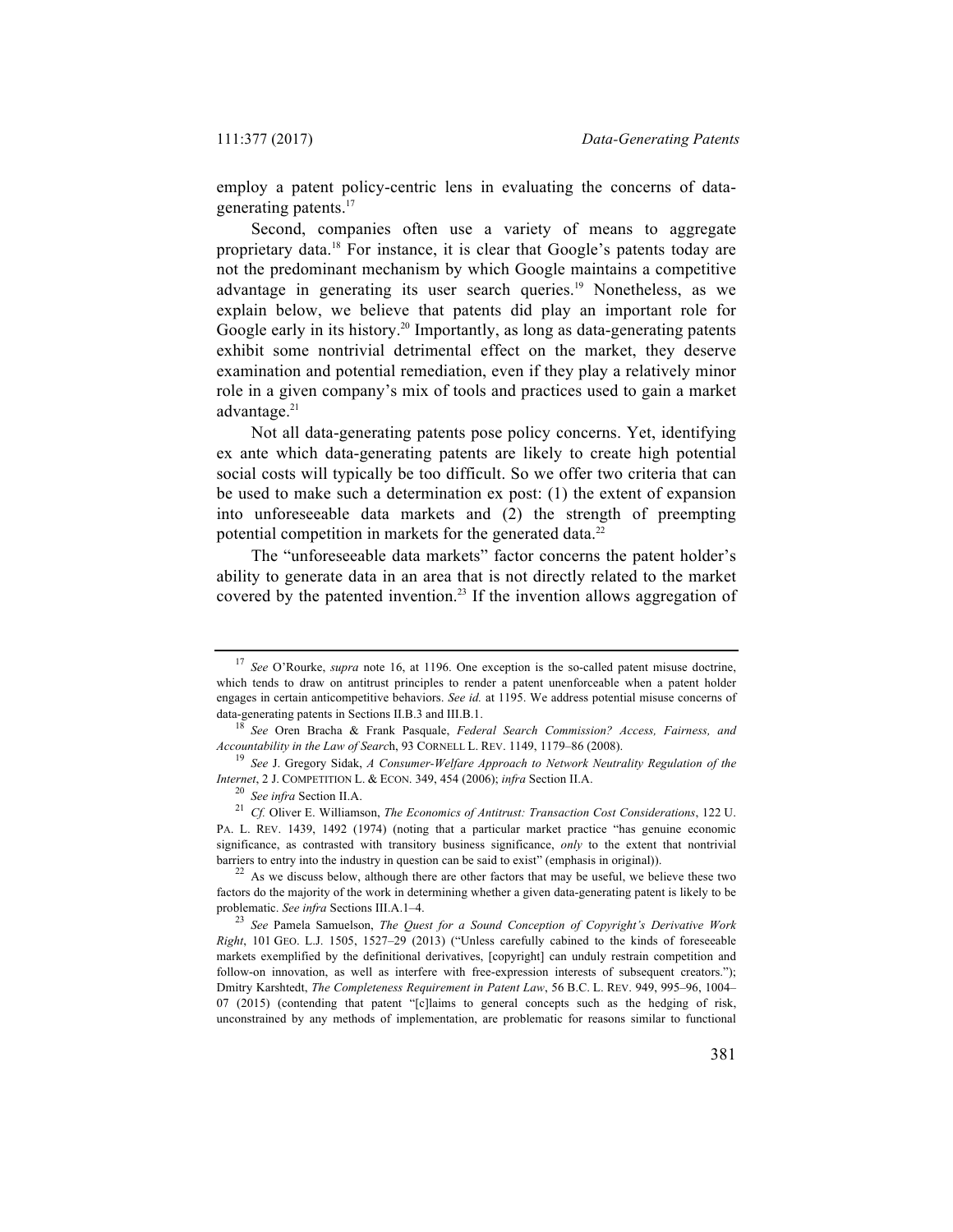data in unforeseeable secondary markets, as we explain further in the Article, the economic effects of the patent will more likely be problematic.24 For instance, Google's use of its aggregated search data derived from its patented search algorithms is potentially more problematic in our view when used to target customized advertising to users than when used to improve the algorithms per se. $25$ 

The preemption factor relates to the magnitude of the preemptive effect of the data-generating patent on competition in the market regarding the data. The more likely the data-generating patent forecloses competitors from generating similar data, the more likely the invention will be found problematic. For example, Myriad's data-generating patents foreclosed other methods of identifying mutations in the BRCA1 and BRCA2 genes for breast and ovarian cancer screening.<sup>26</sup> Economically detrimental effects from these patents are likely to present a greater concern on balance.

For those data-generating patents that are likely problematic, we discuss several proposals to mitigate their detrimental effects when they occur.27 Because identifying problematic patents accurately ex ante will likely be difficult, we tend to prefer ex post solutions as a general matter. For the ex ante solutions we discuss—which include limiting patent term and narrowing patentable subject matter—we are concerned not only about error costs but also about an increased preference for trade secrecy that may result. Similarly, requiring disclosure of data might raise fewer of these concerns, though the effect on innovation incentives and monitoring challenges make such solutions less than ideal. For the ex post proposals, such as broadening exceptions for reverse engineering, independent invention, and experimental use, and perhaps limiting injunctive relief, we are more sanguine if courts could narrowly fashion these remedies. Similarly, agencies could also institute disclosure-related solutions. Each potential solution has possibly significant limitations. We believe, however, that any solution would benefit from detailed empirical study and further discussion.

In addition to our policy-driven analysis, we also make an original observation regarding the theoretical role patents play relative to trade secrets. Patent and trade secret law share the same goal of promoting

biotechnology claims: they cover a large number of avenues of further development, including some that might be unforeseeable and quite transformative"). 24 *See infra* Section III.A.

<sup>25</sup> *See infra* Section III.A.

<sup>26</sup> *See infra* Section III.A.

<sup>27</sup> *See infra* Section III.B.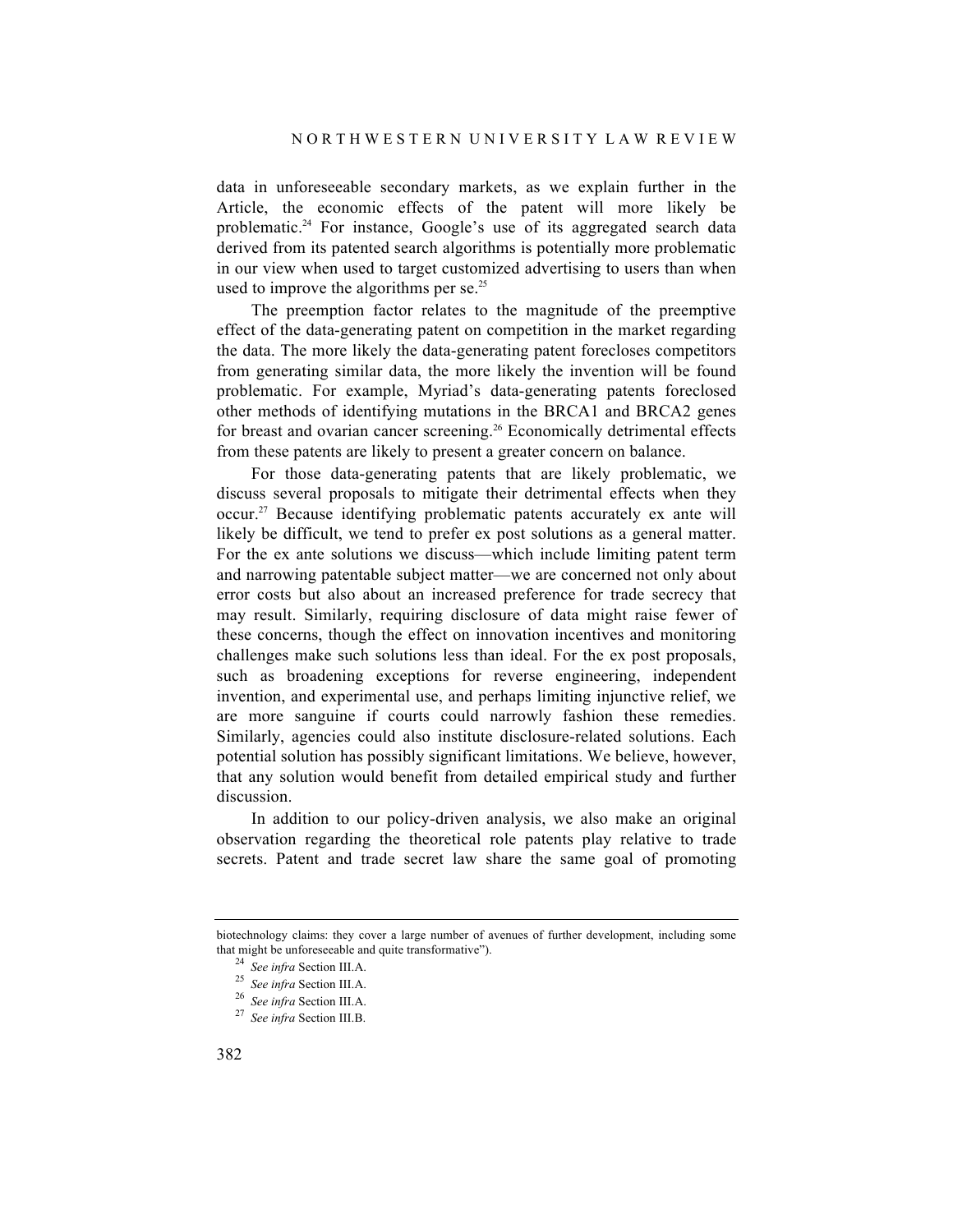innovation.28 Ordinarily, patents and trade secrets are considered economic substitutes.<sup>29</sup> In other words, inventors decide between patent and trade secret options in a way that maximizes protection for the invention.<sup>30</sup> In some circumstances, however, no choice needs to be made—trade secrets and patents function as economic complements. $31$  In particular, limitations in the disclosure requirements of patent law allow inventors to keep some features of their inventions secret.<sup>32</sup> Moreover, inventors are under no duty to update their disclosures after they file for a patent application.<sup>33</sup> Besides the important policy questions posed by data-generating patents, they are a unique example of patents and trade secrets as economic complements that has not been previously identified in the scholarly literature.<sup>34</sup> Unlike prior discussions of the complementary roles patents and trade secrets may play, data-generating patents can produce trade secrets in distinct product markets and even after the patent expires or is invalidated.<sup>35</sup>

In sum, our Article makes three important contributions to the literature. First, we provide strong evidence for an important class of inventions to rebut the standard view that patents and trade secrets merely act as economic substitutes.36 Second, we identify, explain, and coin the notion of data-generating patents, which had only been described incompletely in the previous literature. $37$  Third, we describe the conditions

<sup>28</sup> *See* Kewanee Oil Co. v. Bicron Corp., 416 U.S. 470, 484–85 (1974); Peter S. Menell, *Intellectual Property and the Property Rights Movement*, REG., Fall 2007, at 36, 38.

<sup>29</sup> *See, e.g.*, Ted Sichelman & Stuart J.H. Graham, *Patenting by Entrepreneurs: An Empirical Study*, 17 MICH. TELECOMM. & TECH. L. REV. 111, 136 (2010) (explaining the traditional view).

<sup>30</sup> *See id.*

<sup>31</sup> Christianson v. Colt Indus. Operating Corp., 822 F.2d 1544, 1562–63 (Fed. Cir. 1987), *vacated*, 486 U.S. 800 (1988); *see* Gideon Parchomovsky & Peter Siegelman, *Towards an Integrated Theory of Intellectual Property*, 88 VA. L. REV. 1455, 1494 (2002). 32 *See infra* Section II.B.

<sup>33</sup> *See* Andrew Beckerman-Rodau, *The Choice Between Patent Protection and Trade Secret Protection: A Legal and Business Decision*, 84 J. PAT. & TRADEMARK OFF. SOC'Y 371, 395–96 (2002); Roy E. Hofer & L. Ann Fitzgerald, *New Rules for Old Problems: Defining the Contours of the Best Mode Requirement in Patent Law*, 44 AM. U. L. REV. 2309, 2337 (1995).

<sup>34</sup> *See infra* Part II.

<sup>&</sup>lt;sup>35</sup> See infra Part II. By "distinct product markets," we generally refer to the usage in the Supreme Court's opinion in *Jefferson Parish Hospital District No. 2 v. Hyde*, which found separate markets to exist if there is enough consumer demand for the products to be sold separately. 466 U.S. 2, 21–22 (1984), *overruled on other grounds by* Ill. Tool Works Inc. v. Indep. Ink, Inc., 547 U.S. 28 (2006).

<sup>36</sup> *See infra* Parts I–II (discussing the standard explanation of patents and trade secrets as substitutes and introducing and describing "data-generating patents" respectively).

<sup>&</sup>lt;sup>37</sup> *See infra* Part II. Other scholars have recognized that patents on medical diagnostic tests may allow for the control of information generated by the patented tests as a trade secret. *See* Dan L. Burk, *Patents as Data Aggregators in Personalized Medicine,* 21 B.U. J. SCI. & TECH. 233, 233–49 (2015) (providing a general theory of how patent holders in the field of personalized medicine can generate massive databases of patient information protected by trade secret law); John M. Conley et al., *Myriad*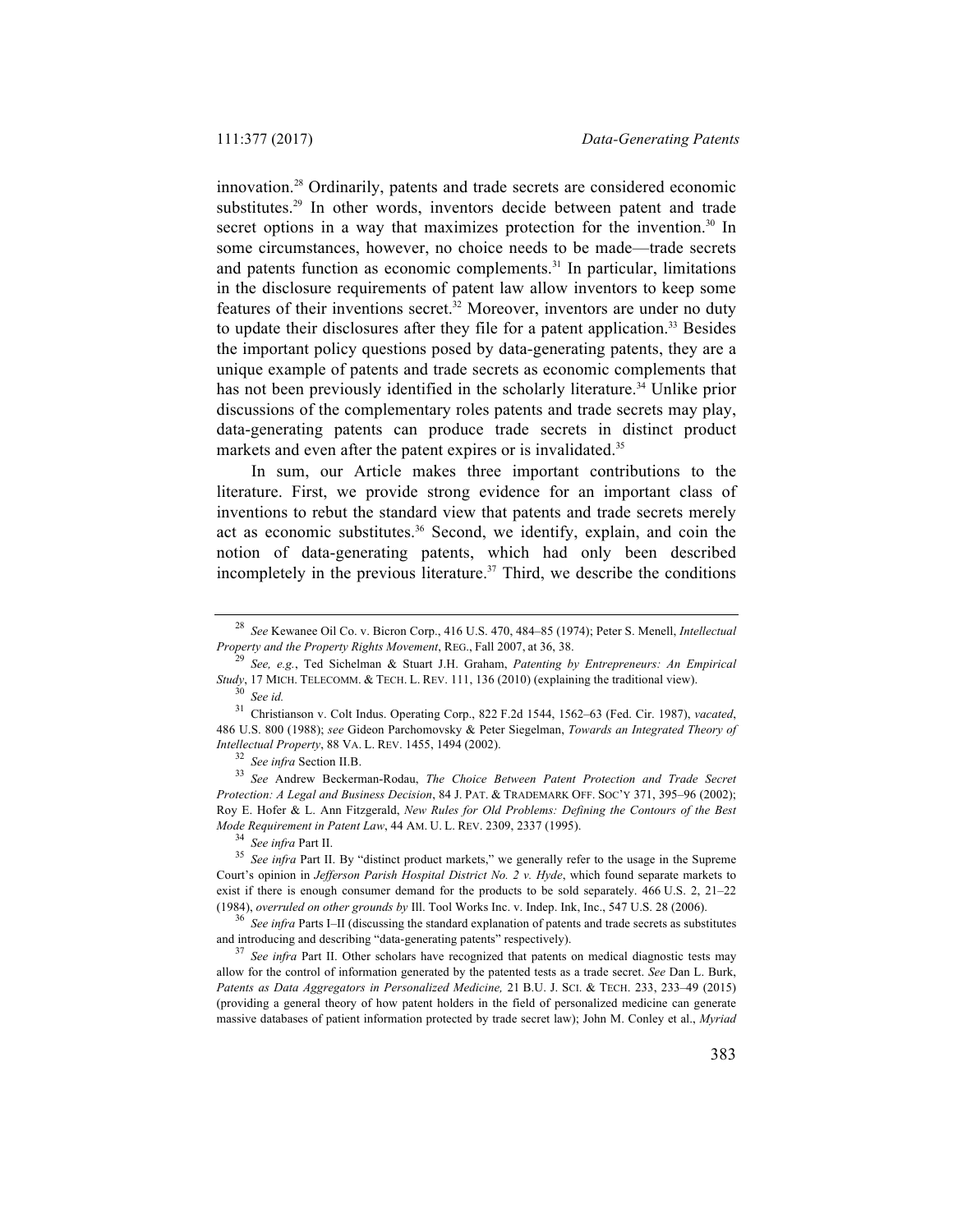under which data-generating patents may be socially detrimental, and offer and analyze a variety of potential solutions.<sup>38</sup>

## I. PATENTS AND TRADE SECRETS: FROM SUBSTITUTES TO COMPLEMENTS

Patents and trade secrets are traditionally considered economic substitutes: if one decides to patent an invention, one must disclose the details of the invention and forgo trade secret protection.<sup>39</sup> However, a handful of scholars have recognized that patents and trade secrets may sometimes act as economic complements, because patent law does not always require full disclosure of the invention.40 In order to place our description of data-generating patents in a suitable theoretical context, we briefly describe these two views of the relationship between patents and trade secrets.

## *A. The Majority View: Patents as "Substitutes" for Trade Secrets*

The standard view portrays patents and trade secrets as economic substitutes, namely two mutually exclusive forms of intellectual property protection from which an innovator must ultimately select only one for a given invention.41 In short, commentators have largely suggested that

*After* Myriad*: The Proprietary Data Dilemma*, 15 N.C. J.L. & TECH. 597, 616–17 (2014) (describing Myriad's proprietary database strategy); Robert Cook-Deegan et al., *The Next Controversy in Genetic Testing: Clinical Data as Trade Secrets?*, 21 EUR. J. HUM. GENETICS 585 (2013) (cataloguing concerns regarding the retention of information generated by medical diagnostic tests as trade secrets). However, unlike the treatment in this Article, these scholars have limited their inquiry to the area of personalized medicine. *See* Burk, *supra*, at 233–49; Cook-Deegan et al., *supra*, at 585–87. In this regard, while Burk's analysis of Myriad's patented genetic tests is similar in some ways to ours, we conceived of, publicly presented, and drafted that portion of this Article prior to the presentation or dissemination of Burk's article. *See* Dennis Crouch, *Twenty Thoughts on the Importance of* Myriad, PATENTLY-O (June 14, 2013), http://patentlyo.com/patent/2013/06/myriad.html [https://perma.cc/ WR4K-UECF] ("Brenda Simon ... notes that *Myriad* 'does not impact one of the most valuable aspects made possible through Myriad's patent protection: a private biobank of patient data containing information about additional mutations that Myriad can maintain as a trade secret.""); Ted Sichelman  $\&$ Brenda Simon, Generating Trade Secrets From Patents, Presentation at the 14th IP Scholars Conference, Berkeley, California (Aug. 7, 2014). More importantly, in contrast to these biomedicalfocused works, we introduce the broad concept of "data-generating patents" and explain how they apply across numerous technology types and industries. *See infra* Sections II.A–C. Additionally, unlike the prior literature, we provide a general analytical framework to distinguish problematic from unproblematic data-generating patents and offer and assess numerous prescriptive options to remedy any potentially detrimental effects. *See infra* Part III.<br><sup>38</sup> *See infra* Part III.<br><sup>39</sup> *See infra* Section I.A.

<sup>39</sup> *See infra* Section I.A. 40 *See infra* Section I.B. 41 *See* J. Jonas Anderson, *Secret Inventions*, 26 BERKELEY TECH L.J. 917, 923–24 (2011); Mark A. Lemley, *The Surprising Virtues of Treating Trade Secrets as IP Rights*, 61 STAN. L. REV. 311, 314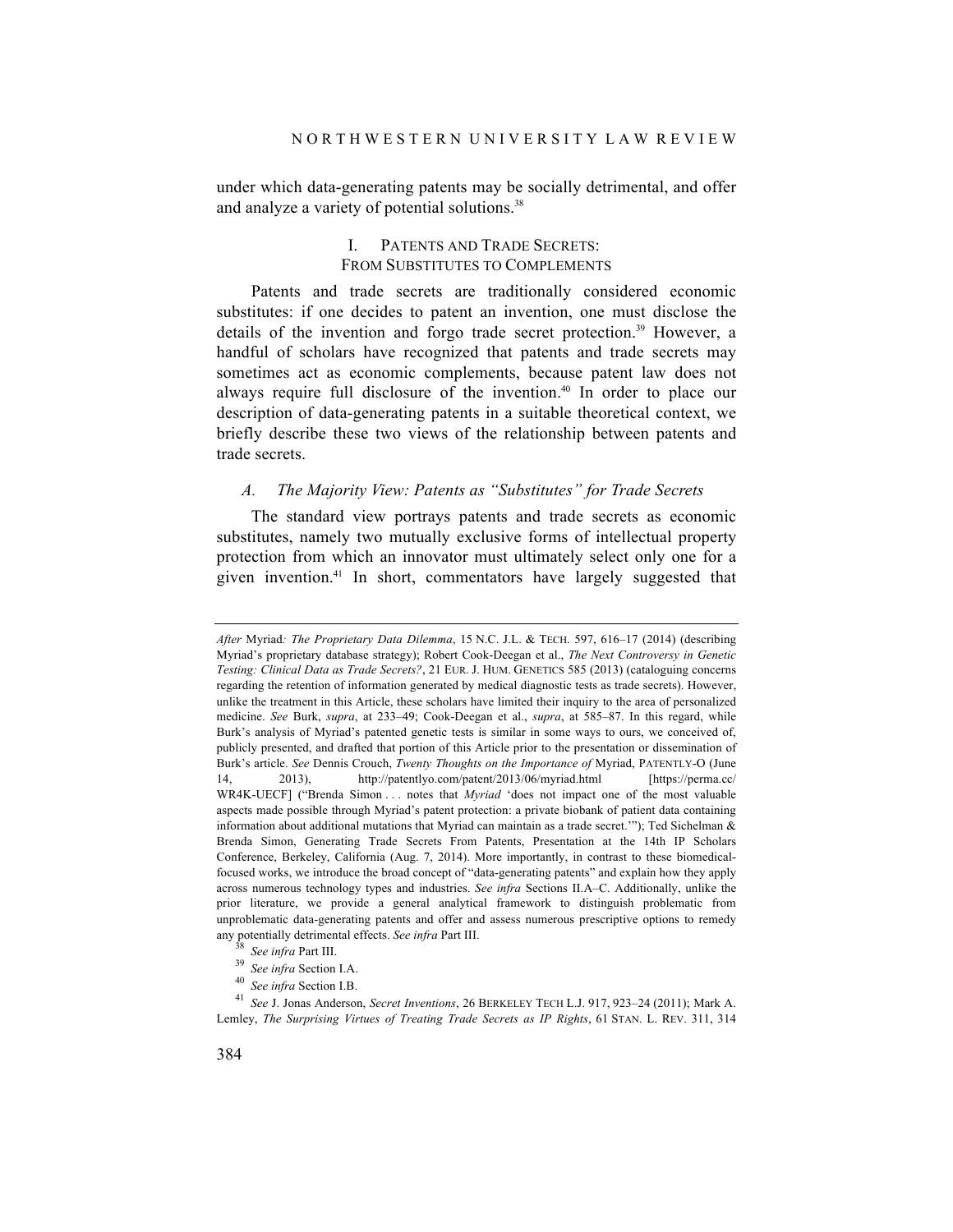patenting essentially destroys trade secret protection, because patents nominally require disclosure of the underlying invention sufficient to enable one of skill in the art to make and use the invention.<sup>42</sup> Gideon Parchomovsky and Peter Siegelman aptly describe the traditional view: "As a substitute for patent protection, trade secrecy presents businesses with a choice between patent and trade secret protection. While firms can elect either option, they cannot employ both modes to protect the same information."43

More precisely, patents are an intellectual property right that prevents others from making, using, importing, selling, or offering for sale the patented invention for a period of twenty years from the date of patent application.<sup>44</sup> In exchange for this exclusionary right, the so-called "quid pro quo" of patent law is the disclosure of the invention in the patent document so as to increase the storehouse of public knowledge.<sup>45</sup> The typical rationale for such an exchange is utilitarian: in order to promote innovation, society is willing to impart a limited-time legal monopoly to the inventor in exchange for, at least in part, the knowledge about the invention, freely available to the public after the term of the patent has expired.<sup>46</sup>

The patent–trade secret substitute story is nuanced, however. The types of subject matter that may be patented are both broader and narrower than what can be covered by a trade secret.<sup>47</sup> In essence, any commercially valuable information that may be kept secret can be eligible for trade secrecy protection.<sup>48</sup> Patentable subject matter, on the other hand, consists

<sup>43</sup> Parchomovsky & Siegelman, *supra* note 31, at 1494.

<sup>44</sup> §§ 271, 154(a)(2).

<sup>(2008);</sup> Andrew A. Schwartz, *The Corporate Preference for Trade Secret*, 74 OHIO ST. L.J. 623, 624 (2013). 42 *See* <sup>35</sup> U.S.C. § 112 (2012); *see also* Parchomovsky & Siegelman, *supra* note 31, at 1494. To be

certain, nobody disputes that trade secrecy may be used to protect the ideas and information *prior to* the patenting process. *See* Sichelman & Graham, *supra* note 29, at 136 n.137. The question of primary theoretical concern, however, is whether trade secrecy continues to play a role after patenting. *See id.*

<sup>45</sup> Universal Oil Prods. Co. v. Globe Oil & Ref. Co., 322 U.S. 471, 484 (1944); *see also* Lisa Larrimore Ouellette, *Do Patents Disclose Useful Information?*, 25 HARV. J.L. & TECH. 545, 546 (2012).

<sup>46</sup> *See* Peter S. Menell, *Intellectual Property: General Theories*, *in* 2 ENCYCLOPEDIA OF LAW AND ECONOMICS 129, 130–33 (Boudewijn Bouckaert & Gerrit De Geest eds., 2000). 47 *See* Oren Bar-Gill & Gideon Parchomovsky, *Law and the Boundaries of Technology-Intensive* 

*Firms*, 157 U. PA. L. REV. 1649, 1685 (2009).

<sup>&</sup>lt;sup>48</sup> The Uniform Trade Secrets Act (UTSA) defines a "trade secret" as:

<sup>[</sup>I]nformation, including a formula, pattern, compilation, program, device, method, technique or process, that: (i) derives independent economic value, actual or potential, from not being generally known to, and not being readily ascertainable by proper means by, other persons who can obtain economic value from its disclosure or use, and (ii) is the subject of efforts that are reasonable under the circumstances to maintain its secrecy.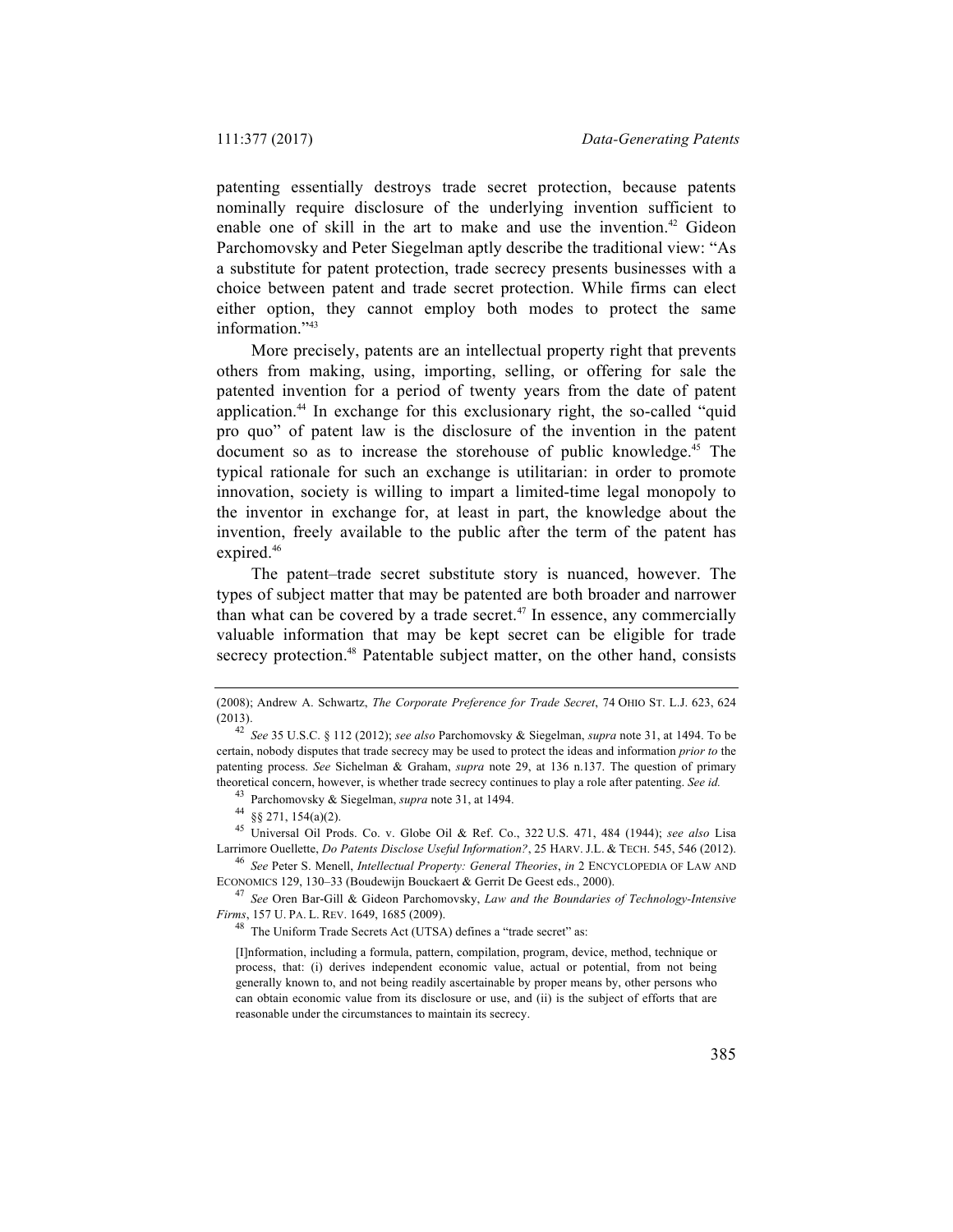only of a "process, machine, manufacture, or composition of matter" that does not constitute an abstract idea, law of nature, or natural phenomena, regardless of whether the invention can be kept secret if used commercially.49 Moreover, the claimed invention must also be novel and nonobvious,<sup>50</sup> whereas old and obvious subject matter may be covered by a trade secret as long as it is not publicly known. $51$ 

So patents and trade secrets are only substitutes to the extent that the subject matter can either be patented or potentially kept a secret.<sup>52</sup> For this overlapping subject matter, the substitute theory posits that the description of the invention in the patent eliminates any protection under trade secret law.53 Specifically, a patent application must disclose sufficient detail (1) to satisfy the written description requirement that the inventor demonstrate "possession" of the claimed invention and (2) to enable a person of skill in the art to make and use the invention.<sup>54</sup> As a consequence of these disclosure requirements—coupled with trade secret law's requirement to maintain any protected information as secret—under the substitution theory, one may not obtain both trade secret and patent rights.<sup>55</sup>

<sup>53</sup> *See* Sichelman & Graham, *supra* note 29, at 136.

UNIF. TRADE SECRETS ACT § 1(4) (UNIF. LAW COMM'N, amended 1985); *see also* ROGER M. MILGRIM & ERIC E. BENSEN, MILGRIM ON TRADE SECRETS § 1.01 (Matthew Bender & Co. ed. 2015).

<sup>49</sup> § 101; *see also* Mayo Collaborative Servs. v. Prometheus Labs., Inc., 566 U.S. 66, 72 (2012) (excluding inventions from eligibility unless they are sufficiently applied).

<sup>50</sup> §§ 102, 103; DONALD S. CHISUM, CHISUM ON PATENTS §§ 3.01, 5.01 (Matthew Bender & Co. 2013).

<sup>51</sup> *See, e.g.*, JAY DRATLER, JR., INTELLECTUAL PROPERTY LAW: COMMERCIAL, CREATIVE, AND INDUSTRIAL PROPERTY § 4.03 (Law Journal Seminars-Press 2015); Jason Mazzone & Matthew Moore, *The Secret Life of Patents*, 48 WASHBURN L.J. 33, 41–42 (2008).

<sup>52</sup> *Cf.* Katherine J. Strandburg, *What Does the Public Get? Experimental Use and the Patent Bargain*, 2004 WIS. L. REV. 81, 103–04 ("[I]ncreasing the effectiveness of disclosure will be unlikely to have a significant impact on incentives to invent because disclosure has an inherently greater impact on inventions that could have been maintained as trade secrets.").

<sup>&</sup>lt;sup>55</sup> Moreover, there is a legal incentive to obtain patent protection rather than maintain trade secrets, because (at least historically) a prior inventor using the invention as a trade secret would not invalidate, but would infringe, the patent of a later inventor on the same invention. *See* W.L. Gore & Assocs., Inc. v. Garlock, Inc., 721 F.2d 1540, 1550 (Fed. Cir. 1983); Metallizing Eng'g Co. v. Kenyon Bearing & Auto Parts Co., 153 F.2d 516, 520 (2d Cir. 1946). Following passage of the America Invents Act (AIA), some commentators have argued that the *Metallizing* doctrine has been eliminated, though the majority scholarly view appears to be that it persists. *See* Mark A. Lemley, *Does "Public Use" Mean the Same Thing It Did Last Year?*, 93 TEX. L. REV. 1119, 1122–24 (2015); Dmitry Karshtedt, *The Riddle of Secret Public Use: A Response to Professor Lemley*, 93 TEX. L. REV. SEE ALSO 159, 161 (2015). Everyone agrees the AIA has erected a limited prior user defense to infringement for trade secrets used commercially in a manufacturing process more than one year prior to the filing of an applicable patent filed after September 16, 2011, but such a narrow defense is unlikely to change the patent–trade secret decision calculus in most instances. § 273 (expanding the prior use defense under previous law).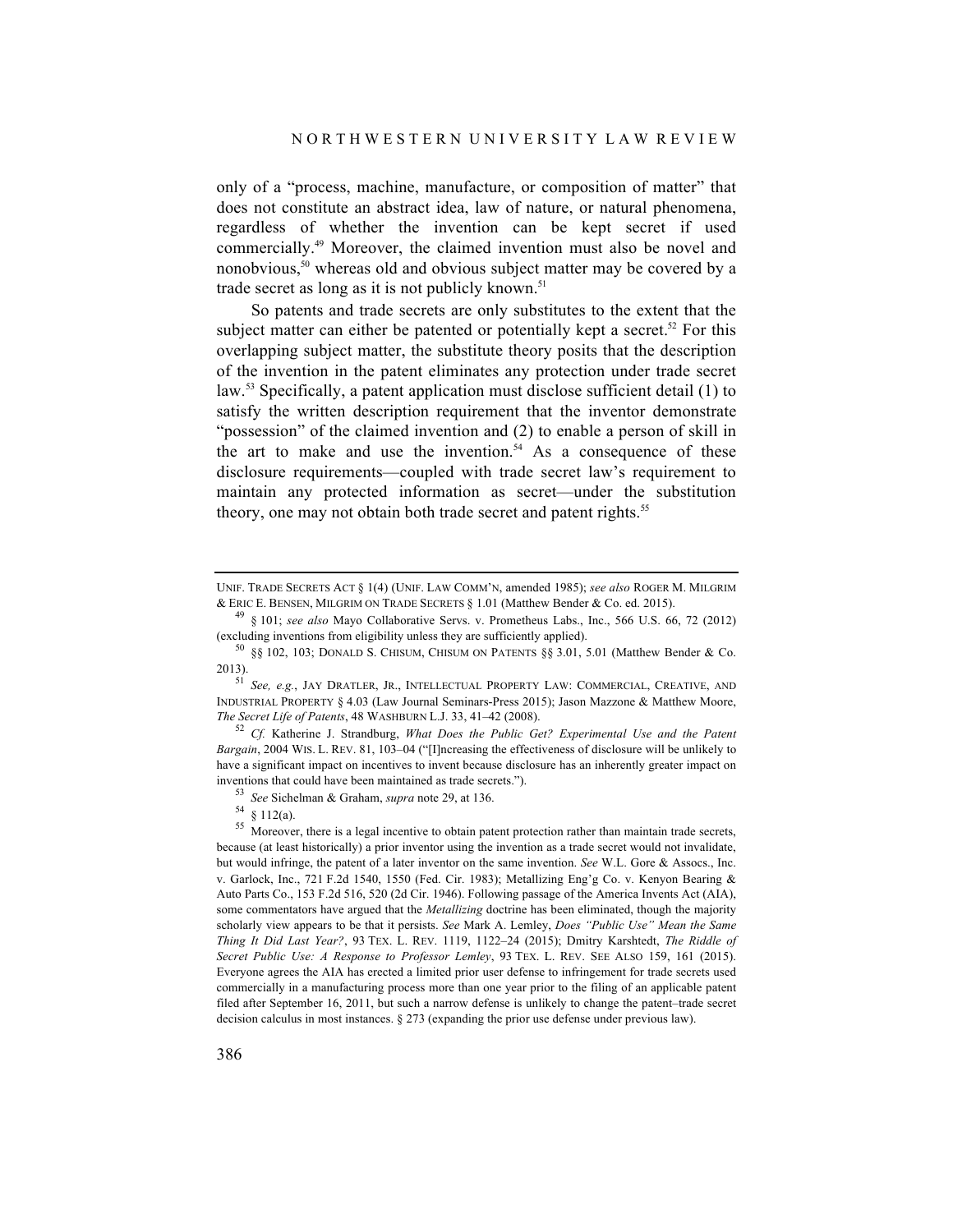The substitution model has many implications for intellectual property theory and practice. For instance, which form of protection the inventor seeks out depends upon the salient features and consequences of patent and trade secret protection to the invention at hand.<sup>56</sup> Inventors and firms will typically consider the duration of protection, likelihood of reverse engineering, likelihood of independent invention, detectability of infringement, and the cost of procuring and enforcing the rights inherent in the protection sought.<sup>57</sup> For example, patent protection may be an easier choice for mechanical and electrical inventions because they have generally been more prone to reverse engineering than other types of inventions, such as manufacturing processes for biologics.<sup>58</sup> These and other details of substitution theory, however, are not particularly important for our discussion here. As such, we turn next to critiques of the theory.

### *B. The Minority View: Patents and Trade Secrets as Complements*

Several scholars, including one of us, have previously questioned the standard view that patents and trade secrets are merely substitutes.<sup>59</sup> Despite the black letter rule that an inventor "can lawfully claim only what he has invented and described,"60 the U.S. Patent & Trademark Office (USPTO) and the courts typically allow patent claims that are much broader than what is actually disclosed in a patent application.<sup>61</sup>

<sup>59</sup> *See* Sichelman & Graham, *supra* note 29, at 136.

<sup>56</sup> *See* David D. Friedman, William M. Landes & Richard A. Posner, *Some Economics of Trade Secret Law*, 5 J. ECON. PERSP. 61, 62–63 (1991); Note, *Patent Preemption of Trade Secret Protection of Inventions Meeting Judicial Standards of Patentability*, 87 HARV. L. REV. 807, 821 (1974).

<sup>57</sup> *See* Beckerman-Rodau, *supra* note 33, at 377–401; Kimberly A. Moore, *Worthless Patents*, 20 BERKELEY TECH. L.J. 1521, 1545 (2005); Schwartz, *supra* note 41, at 630–31.

<sup>58</sup> *See, e.g.*, ANDREW RUDGE, GUIDE TO EUROPEAN PATENTS § 8:4 (2008) ("Just as chemical products reveal their secrets on chemical analysis, so mechanical products can reveal their mechanism on dismantling or reverse-engineering, and the sequence of commands behind a computer programs [sic] can be decoded."); Robert P. Merges, *Rent Control in the Patent District: Observations on the Grady-Alexander Thesis*, 78 VA. L. REV. 359, 376 (1992) ("It is well-known, for instance, that process inventions are easier to keep secret than product inventions."); Daniel C. Munson, *The Patent-Trade Secret Decision: An Industrial Perspective*, 78 J. PAT. & TRADEMARK OFF. SOC'Y 689, 696–98 (1996) (noting that electrical and mechanical inventions are often easy to reverse engineer); W. Nicholson Price II, *Regulating Secrecy*, 91 WASH. L. REV. (forthcoming 2017) (discussing trade secret protection for manufacturing processes of patented biologics).

<sup>60</sup> O'Reilly v. Morse, 56 U.S. (1 How.) 62, 121 (1853); *see* CHISUM, *supra* note 50, § 1.03[2][b]; *see also* Edmund W. Kitch, *The Nature and Function of the Patent System*, 20 J.L. & ECON. 265, 268 (1977). 61 *See* JAMES BESSEN & MICHAEL J. MEURER, PATENT FAILURE: HOW JUDGES, BUREAUCRATS,

AND LAWYERS PUT INNOVATORS AT RISK 66–68 (2008) (describing biotechnology and software patent claims that greatly exceeded the scope of the disclosed invention); Mark A. Lemley, *Rational Ignorance at the Patent Office*, 95 NW. U. L. REV. 1495, 1499–1500 (2001) (explaining how the USPTO is unable to adequately examine each patent and grants many broad patents as a result).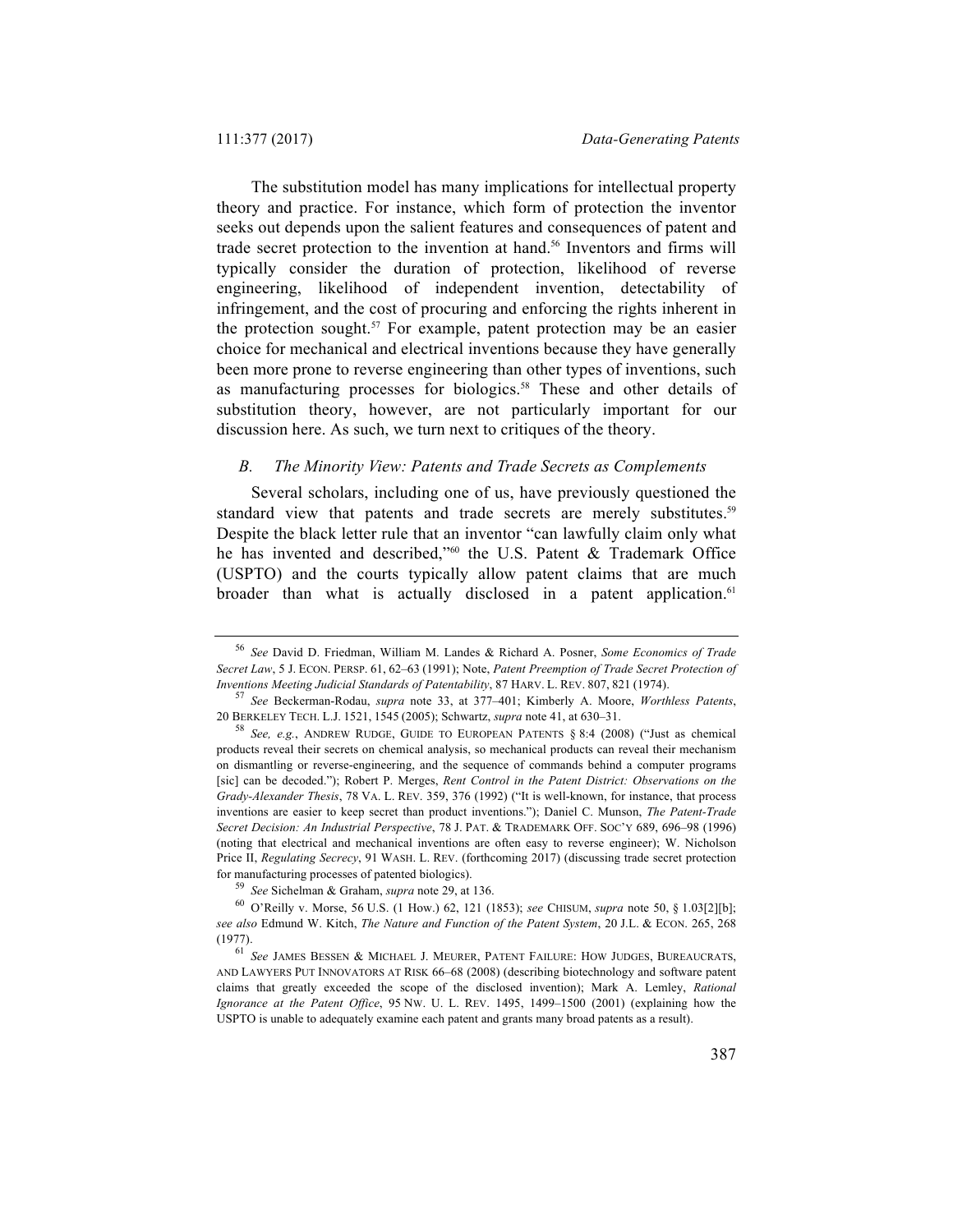Specifically, a patent will usually disclose just one or a few tangible "embodiments" of the invention in the patent's specification, but will often claim thousands of different embodiments in a claim. $62$  This result is due in substantial part to the courts' and Patent Office's relatively lax implementation of the written description and enablement requirements.<sup>63</sup> For instance, Myriad's patents related to the BRCA1 and BRCA2 genes covered numerous cancer-associated variants of these genes but disclosed only a small subset of those variants in the patent specifications themselves.<sup>64</sup>

More recently, disclosure standards have been watered down even further by the essential elimination of the "best mode" requirement from patenting, which requires the inventor to disclose those details—such as temperature and pressure ranges, height and width, and similar parameters—that optimize the invention.<sup>65</sup> However, under the recently passed America Invents Act, although best mode is still a nominal requirement for patenting, failure to disclose it can no longer serve as a basis to invalidate or render a patent unenforceable.<sup>66</sup> Because a patent

<sup>66</sup> 1 LESTER HORWITZ & ETHAN HORWITZ, PATENT OFFICE RULES AND PRACTICE § 71[H] (Matthew Bender & Co. 2015) ("Section 15 of the Leahy-Smith America Invents Act does not eliminate the [best mode] requirement in 35 U.S.C. § 112 . . . but does amend 35 U.S.C. § 282 . . . to provide that the failure to disclose the best mode shall not be a basis on which any claim of a patent

<sup>62</sup> Indeed, Jeffrey Lefstin views modern claims as potentially covering "an infinite variety of embodiments." Jeffrey A. Lefstin, *The Formal Structure of Patent Law and the Limits of Enablement*, 23 BERKELEY TECH. L.J. 1141, 1169 (2008).

<sup>63</sup> *See* Dan L. Burk & Mark A. Lemley, *Is Patent Law Technology-Specific?*, 17 BERKELEY TECH. L.J. 1155, 1168 (2002); Robert P. Merges & Richard R. Nelson, *On the Complex Economics of Patent Scope*, 90 COLUM. L. REV. 839, 845–46 (1990).

<sup>64</sup> U.S. Patent Nos. 5,747,282 (issued May 5, 1998); 5,693,473 (issued Dec. 2, 1997); 5,837,492 (issued Nov. 17, 1998). To be certain, disclosure standards are often more rigorous in the biomedical fields, especially in the courts. *See* Ariad Pharm., Inc. v. Eli Lilly & Co., 598 F.3d 1336 (Fed. Cir. 2010). Nonetheless, as the Myriad patents illustrate, even in these fields, a patent disclosure typically contains far fewer examples than what is covered by the claims. *See, e.g.*, Sean B. Seymore, *The Teaching Function of Patents*, 85 NOTRE DAME L. REV. 621, 637 (2010) (describing problems with disclosure, including how patent applicants have "develop[ed] various claim drafting schemes so as to maximize the breadth of a claim based on certain illustrative, or sometimes a modicum of, disclosure" in the specification (quoting C. Leon Kim, *Transition from Central to Peripheral Definition Patent Claim Interpretation System in Korea*, 77 J. PAT. & TRADEMARK OFF. SOC'Y 401, 404 (1995))).

 $^{65}$  35 U.S.C. § 112 (2012) (The inventor is to "set forth the best mode contemplated by the inventor or joint inventor of carrying out the invention."); *see* Donald S. Chisum, *Best Mode Concealment and Inequitable Conduct in Patent Procurement: A Nutshell, a Review of Recent Federal Circuit Cases and a Plea for Modest Reform*, 13 SANTA CLARA COMPUTER & HIGH TECH. L.J. 277, 278 (1997) (stating that the best mode requirement requires inventors "reveal to the public the preferred implementations of their inventions and . . . information that is material to the patentability of an invention"); *see also*  Applied Materials, Inc. v. Advanced Semiconductor Materials Am., Inc., 98 F.3d 1563, 1581 (Fed. Cir. 1996) (discussing how inventors can "disclose only minimal parts of their inventions" and "thereby hide the commercial value that resides in the best mode of practicing their inventions and gain the benefit of both the exclusionary right of the patent and the 'quasi trade secret' of the best mode").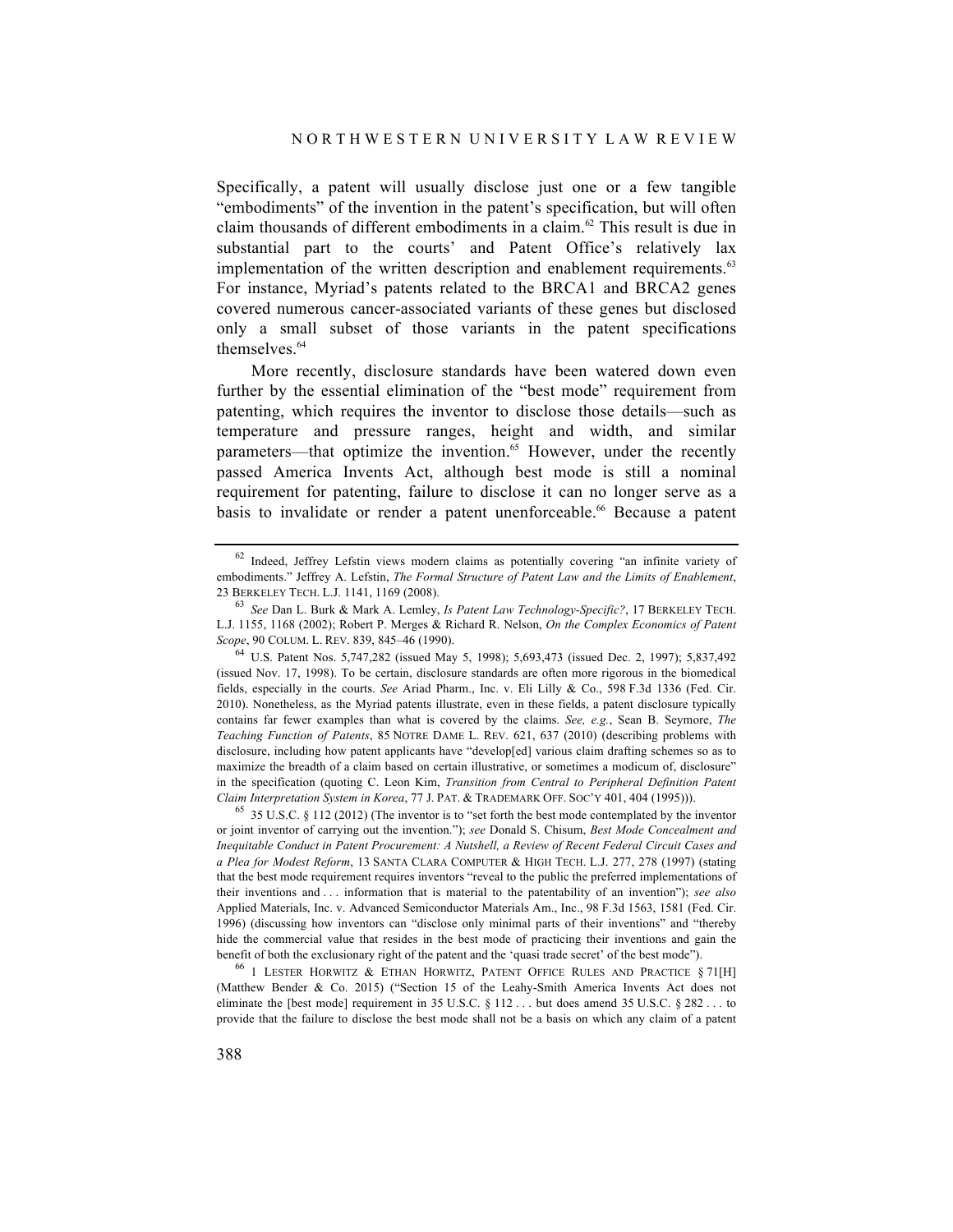examiner will generally be unable to detect failure to disclose best mode, it is on some accounts largely a dead letter and, at best, severely weakened in effect.<sup>67</sup>

The result of these fairly weak disclosure rules is that a patent applicant can often secure a patent without disclosing all of the technologically and commercially important details of an invention. This withheld knowledge can in turn be protected under trade secret law.<sup>68</sup> One very common example of this practice is that inventors can typically retain software source code as a trade secret, yet still obtain a patent.<sup>69</sup> In another example, Pilkington Glass used patents and trade secrets to protect codified and tacit elements of the company's "float glass" invention, a radical improvement in creating smooth glass.<sup>70</sup> Thus, contrary to the standard view, patents and trade secrets can simultaneously serve as economic complements.<sup>71</sup>

Additionally, an inventor need not—in fact, cannot—update the disclosure during the prosecution of the patent application in front of the Patent Office.<sup>72</sup> Thus, if an inventor files a patent early in the R&D process, the disclosed best mode of making and using the invention may greatly differ from the ultimate commercial embodiment.<sup>73</sup> So even if inventors

may be canceled or held invalid or otherwise unenforceable."). *See generally* Brian J. Love & Christopher B. Seaman, *Best Mode Trade Secrets*, 15 YALE J.L. & TECH. 1, 3 (2012) (explaining that the AIA may yield the unintended securing of protection through both patent and trade secret law).

<sup>67</sup> Marc A. McClain, *Who Are the New* "*Best Mode*" *Police? An Analysis of Proposed New Methods of Enforcement of the Best Mode Requirement After the Leahy-Smith America Invents Act*, 46 U. TOL. L. REV. 191, 219 (2014).

<sup>68</sup> *See* Stuart J.H. Graham & Ted Sichelman, *Why Do Start-Ups Patent?*, 23 BERKELEY TECH. L.J. 1063, 1086–88 (2008) ("[B]ecause the enablement and written description requirements are weak, . . . a patentee may often be able to patent an invention and keep its 'secret sauce' a trade secret.").

<sup>69</sup> *See* Gregory J. Maier, *Software Protection—Integrating Patent, Copyright and Trade Secret*  Law, 69 J. PAT. & TRADEMARK OFF. Soc'y 151, 163–65 (1987) (noting that patent law does not require the disclosure of software code). 70 *See* United States v. Pilkington PLC, No. CV 94-345, 1994 WL 750645 (D. Ariz. Dec. 22,

<sup>1994).</sup>

<sup>71</sup> *See* Douglas Lichtman, *How the Law Responds to Self-Help*, 1 J.L. ECON. & POL'Y 215, 230 (2005) ("Trade secret law thus fills an important void, creating that incentive and thereby acting as both a complement to and competitor for patent law."); Michael J. Meurer & Craig Allen Nard, *Invention, Refinement and Patent Claim Scope: A New Perspective on the Doctrine of Equivalents*, 93 GEO. L.J. 1947, 1974 (2005) ("First, prosecutors and inventors strategically choose narrow claims . . . because the inventor decides to seek a mix of patent and trade secret protection."); Elisabetta Ottoz & Franco Cugno, *Choosing the Scope of Trade Secret Law When Secrets Complement Patents*, 31 INT'L REV. L. & ECON. 219 (2011) (presenting an economic model wherein trade secrets and patents can serve as complements).

<sup>72</sup> *See* 35 U.S.C. § 132 (2012).

<sup>73</sup> *See* Robert P. Merges, *Commercial Success and Patent Standards: Economic Perspectives on Innovation*, 76 CALIF. L. REV. 803, 807 (1988) ("[T]he innovation will in all likelihood be different in significant respects from the invention due to the changes necessary to turn the invention into a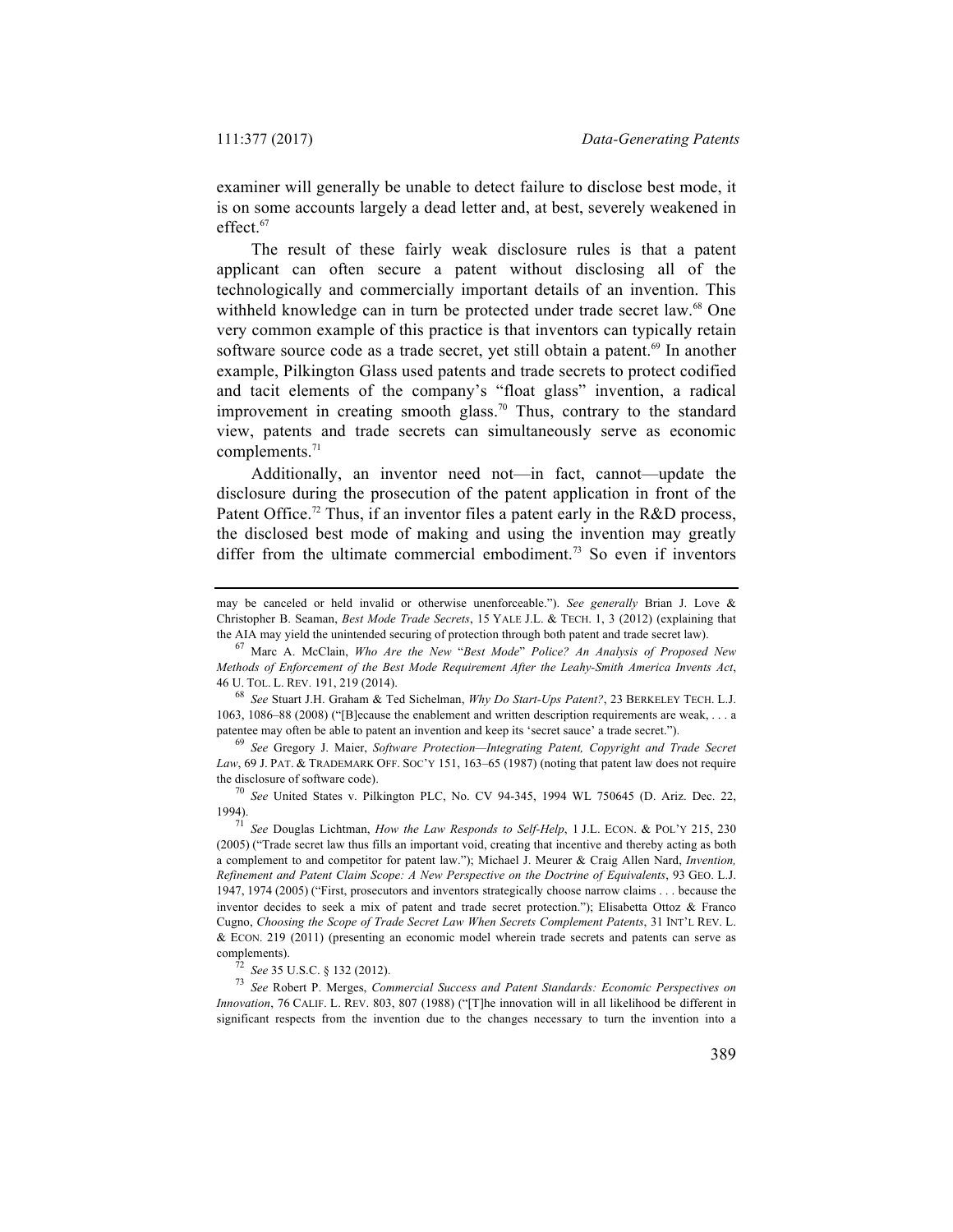disclose all of the details of the invention at the time of filing, they may retain later discovered details—such as optimal working conditions—as a trade secret.<sup>74</sup> In fact, knowing as much—and given the weak disclosure requirements in the first instance—a common strategy is to file early on the concept in order to retain commercial know-how learned after filing as a trade secret.75 Indeed, inventions need not be commercialized to garner protection under the patent laws.76 Instead, an adequate written disclosure of the invention suffices to "reduc[e] the invention to practice."77 In this regard, there is often a wide gulf between a patent disclosure that can satisfy the written description, enablement, and best mode disclosure requirements78 and the documents that are actually used to build commercial products.79 Thus, as a patented product or method evolves through the commercialization cycle, information generated by its owner, sellers, and consumers about the invention can be retained as a trade secret, again supporting the complements view.<sup>80</sup>

### II. THE USES AND UNIQUENESS OF DATA-GENERATING PATENTS

The use of patents and trade secrets as complements discussed in Part I focused on information about the *invention itself* that could be retained as a secret.<sup>81</sup> For instance, a patentee may keep secret the fact that its patented process for baking clay works best at 451 degrees Fahrenheit or that a

<sup>75</sup> *Cf.* Transco Prods. Inc. v. Performance Contracting, Inc., 38 F.3d 551, 557–58 (Fed. Cir. 1994) (Rich, J.) (noting the benefits of filing early and avoiding disclosure of improvements of the invention).

<sup>77</sup> *See* Christopher A. Cotropia, *The Folly of Early Filing in Patent Law*, 61 HASTINGS L.J. 65, 128  $(2009)$ .<br><sup>78</sup> 35 U.S.C. § 112 (2012).

commercial product."); Dennis Crouch, *The Trade Secret Value of Early Patent Filing*, PATENTLY-O (Oct. 23, 2008), http://www.patentlyo.com/patent/2008/10/the-trade-secre.html [https://perma.cc/ HF7D-49JF] ("[M]any if not most patent applications are filed well before the associated product or method is ready for public consumption – before the inventor knows the best *commercially viable*

mode."). 74 *See* Chisum, *supra* note 65, at 283; Steven B. Walmsley, *Best Mode: A Plea to Repair or Sacrifice This Broken Requirement of United States Patent Law*, 9 MICH. TELECOMM. & TECH. L. REV. 125, 134 (2002).

 $^{76}$  Cont'l Paper Bag Co. v. E. Paper Bag Co., 210 U.S. 405, 429 (1908) (finding that a patent is not unenforceable merely because the patentee neglected to put it to commercial use and that it is "the privilege of any owner of property to use or not use it, without question of motive"); Ted Sichelman, *Commercializing Patents*, 62 STAN. L. REV. 341, 355 (2010) ("[T]he patent laws do not require inventions to be in a commercialized form to garner protection.").

<sup>&</sup>lt;sup>79</sup> *See* CFMT, Inc. v. YieldUp Int'l Corp., 349 F.3d 1333, 1338 (Fed. Cir. 2003) ("Enablement does not require an inventor to meet lofty standards for success in the commercial marketplace."). <sup>80</sup> *See* Parchomovsky & Siegelman, *supra* note 31, at 1494 ("[T]rade secret law applies to

unpatentable as well as patentable information. Consequently, trade secrecy serves both as a complement to and substitute for patent protection."). 81 *See supra* Section I.B.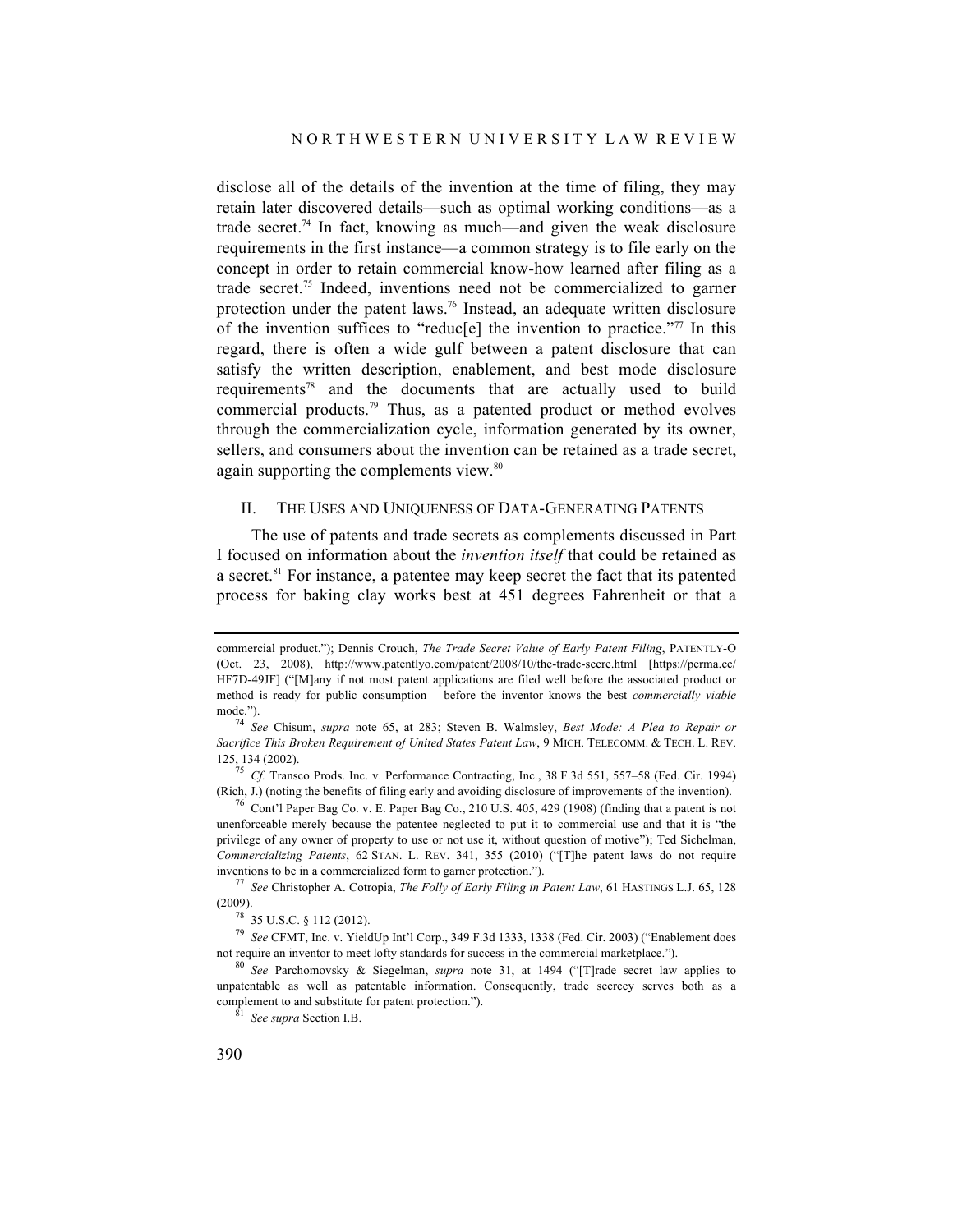customer determined that the clay is optimally heated for four minutes and thirty-three seconds. $82$  Surely inventors have gathered information about patented inventions and subsequently kept it secret since the origins of the patent system.<sup>83</sup>

"Data-generating patents" differ from the traditional use of patents and trade secrets as complements in that the inventions covered by these patents—by definition—often generate information apart from the invention itself. In economic terms, data-generating inventions may yield information in distinct product markets.<sup>84</sup> This information—which is typically protectable as a trade secret—may be used to improve the invention itself or in an entirely different manner.<sup>85</sup> For instance, searchengine technology may generate data about its users, which can then be used to improve the operation of the search engine or to determine market trends, or for any number of other uses, such as advertising to users.<sup>86</sup>

Data-generating inventions per se are not new. Indeed, the invention of various writing instruments and research tools throughout history has generated unfathomable amounts of information unrelated to the invention itself.87 Nonetheless, our notion of data-generating patents is a newly recognized form of patents and trade secrets functioning as economic complements.88 In this regard, data-generating patents have become of particular note in the current era of big data, in which technology now allows for low-cost data storage, retrieval, and analysis.<sup>89</sup> Whereas the

 $82$  N. Telecom Ltd. v. Samsung Elecs. Co., 215 F.3d 1281, 1297 (Fed. Cir. 2000) (holding that an inventor need not disclose information that is not related to the operation of the claimed invention to satisfy the best mode requirement).

<sup>83</sup> *See* Parchomovsky & Siegelman, *supra* note 31, at 1494; Ted Sichelman et al., *Retracing the Origins of the Patent System* (unpublished manuscript) (on file with authors) (stating that public records of petitions for patents in the Venetian system contained concise summaries of the invention that were not generally updated during examination).

<sup>84</sup> *See* Thomas M. Jorde & David J. Teece, *Rule of Reason Analysis of Horizontal Arrangements: Agreements Designed to Advance Innovation and Commercialize Technology*, 61 ANTITRUST L.J. 579, 614 (1993) ("If there is no substitution to the new product, then the products represent distinct markets.").

<sup>85</sup> *See infra* Section II.A.

<sup>&</sup>lt;sup>87</sup> *See, e.g.*, U.S. Patent Nos. 3,013,467 (filed Nov. 7, 1957) (issued Dec. 19, 1961) (disclosing electronic microscope); 6,934,574 (filed June 20, 2002) (issued Aug. 23, 2005) (disclosing MRI scanner).

<sup>88</sup> *See supra* Section I.B.

<sup>89</sup> *See, e.g.*, Michael Mattioli, *Disclosing Big Data*, 99 MINN. L. REV. 535, 536 (2014) ("[M]any experts believe that [big data] will soon lead the way to new frontiers in science and innovation." (internal citations omitted)); W. Nicholson Price II, *Black-Box Medicine*, 28 HARV. J. LAW & TECH. 419, 436 (2015) ("The wealth of data available in electronic health records of patients suffering from different ailments and responding to drugs they take for other purposes may be mined by big-data algorithms, which can suggest new uses."); Nicolas P. Terry, *Big Data Proxies and Health Privacy*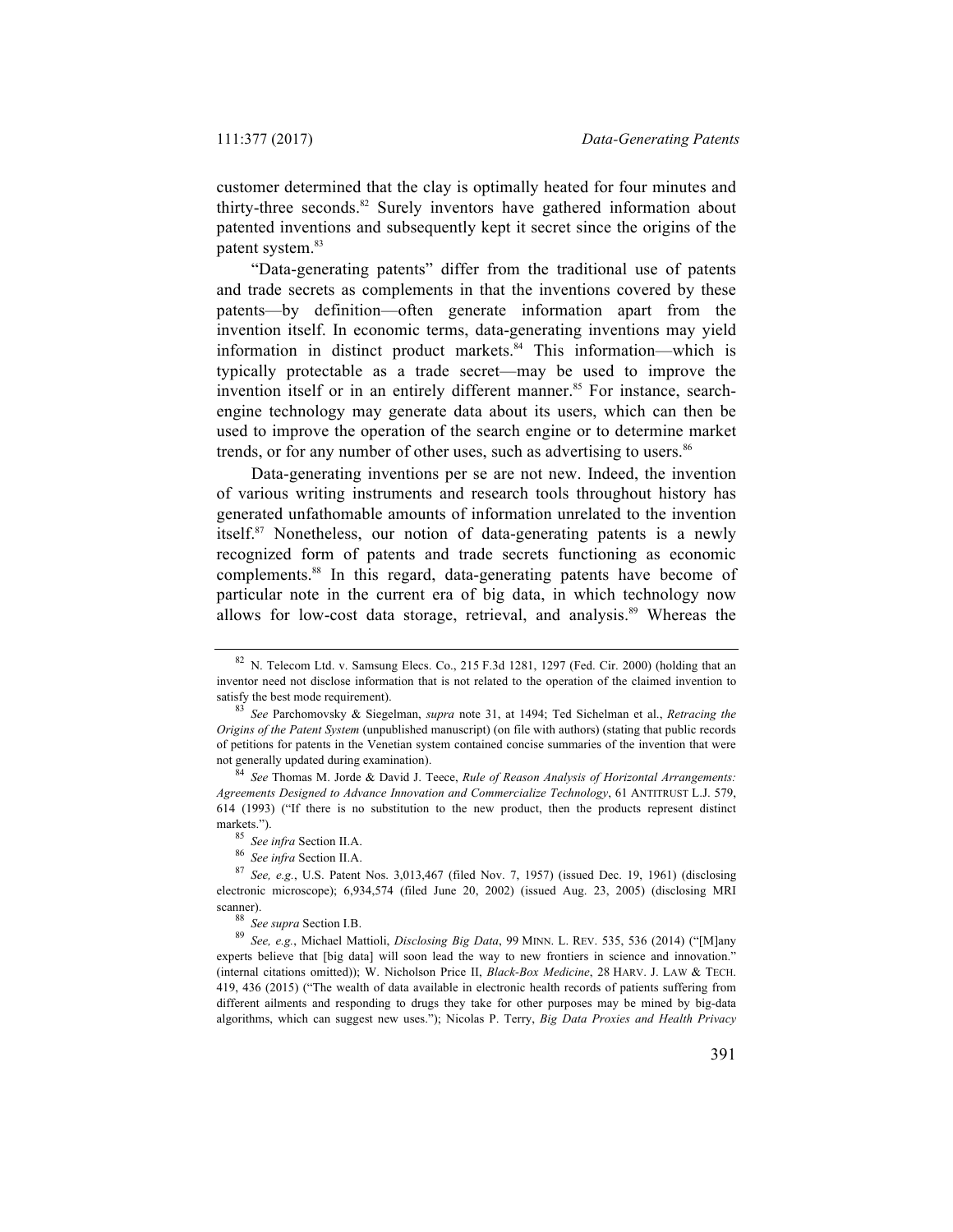Library of Alexandria could at best catalog its scrolls by subject, author, title, or a few lines of text—a method of indexing prevalent until fairly recently<sup>90</sup>—Google and other search engines can effectively catalog not only at the granular level of words and phrases, but also by the very concepts represented by those words and phrases.<sup>91</sup> Whereas Ben Franklin's yearly updated almanac catalogued and analyzed hundreds of pages of information for practical use, $92$  artificially intelligent algorithms can now scan and analyze millions of pages in seconds and draw new associations from them.93

These rapid changes in the nature and uses of data present unique social and economic concerns, particularly for innovation and competition.<sup>94</sup> These concerns are amplified when patent protection is used to provide legal exclusivity—which can often lead to market power—for a data-generating invention.<sup>95</sup> In particular, the owner of a market powerconferring, data-generating patent can use its legal rights to enjoy an advantage not only in the product market of the invention, but also in the market for the information generated by the invention. In this regard, unlike trade secrecy, reverse engineering or independent invention is no defense to patent infringement. Thus, data-generating patentees are presented with no

TECHNOLOGIES AND INFORMATION SERVICES 372 (2d ed. 2014).<br><sup>92</sup> *See, e.g.*, RICHARD SAUNDERS, POOR RICHARD, 1733: AN ALMANACK (Benjamin Franklin prtg. 1732) (spanning less than thirty pages).

<sup>93</sup> See VIKTOR MAYER-SCHÖNBERGER & KENNETH CUKIER, BIG DATA: A REVOLUTION THAT WILL TRANSFORM HOW WE LIVE, WORK, AND THINK 84 (2013); Stephen F. DeAngelis, *Artificial Intelligence: How Algorithms Make Systems Smart*, WIRED (Sept. 5, 2014), http://www.wired.com/insights/2014/09/artificial-intelligence-algorithms-2/ [https://perma.cc/CUG7- KVWV]. 94 *See infra* Part III.

*Exceptionalism*, 24 HEALTH MATRIX 65, 77 (2014) ("Big data refers not only to the collection and storage of extremely large data sets but also the data mining and predictive analytic routines that process the data . . . .").

<sup>90</sup> *See* ANN BLAIR, TOO MUCH TO KNOW: MANAGING SCHOLARLY INFORMATION BEFORE THE MODERN AGE 16 (2010); WILLIAM S. PIERCE, FURNISHING THE LIBRARY INTERIOR 68 (1980).

<sup>91</sup> *See generally* Cynthia L. Barrett, Book Review, 2 NAT'L ACAD. OF ELDER LAW ATTORNEYS J. 7 (2006) (reviewing ANDREW WEIL, HEALTHY AGING (2005)); JOSEPH B. MILLER, INTERNET

<sup>95</sup> *See infra* Part III. By "market power," we refer to the standard understanding that such power is measured by a firm's ability to increase a product's prices "without losing a significant fraction of its sales." Benjamin Klein, *Market Power in Antitrust: Economic Analysis After* Kodak, 3 SUP. CT. ECON. REV. 43, 44 (1993); *see also* Thomas G. Krattenmaker & Steven C. Salop, *Anticompetitive Exclusion: Raising Rivals' Costs to Achieve Power over Price*, 96 YALE L.J. 209, 212–13 (1986). Although there is some disagreement over exactly what this understanding entails, our analysis here would not change under alternative definitions. *Cf.* Stephen Yelderman, *Do Patent Challenges Increase Competition?*, 83 U. CHI. L. REV. (forthcoming 2017) (manuscript at 17) (on file with authors) (questioning "the proposition that patents always or even typically confer market power"). *See generally* Alan J. Daskin & Lawrence Wu, *Observations on the Multiple Dimensions of Market Power*, ANTITRUST, Summer 2005, at 53.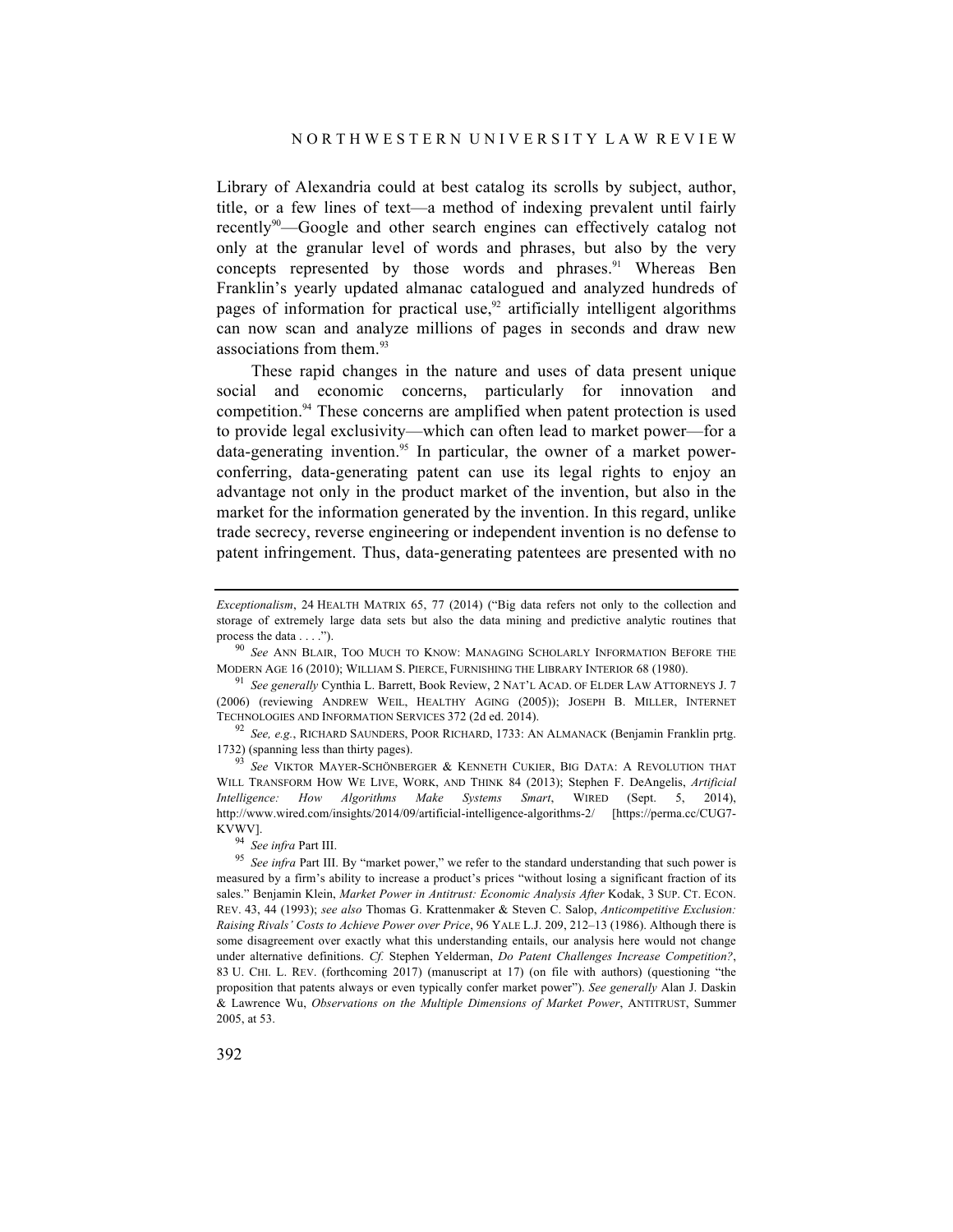risk of independent discovery or reverse engineering while the patent on the underlying invention is in effect. Moreover, once the patent term ends, or even if the patent is invalidated, the holder continues to enjoy legal exclusivities afforded by trade secret law and its potentially indefinite term of protection. Beyond its legal rights, the data-generating patentee may also benefit from the de jure lead time advantage secured by the prior patent in its compilation of data. These potential economic consequences of datagenerating patents were not contemplated in the delicate balance erected by the patent system and, as we explain below, can—like big data more generally—potentially cause major social and economic harm.

Before turning to these potential harms, we describe the unique nature of data-generating patents in more detail. Data-generating patents appear in areas ranging from genetic testing and medical devices to internet search and social networking. In some circumstances, the data acquired, aggregated, and analyzed through the use of the patented invention may be more valuable than the patent itself. The first Section of this Part describes the use of data-generating patents in two areas: genetic testing and internet search. It then briefly describes many other technological areas in which data-generating patents play a role. We conclude by explaining how datagenerating patents function as a form of intellectual property in which patents and trade secrets function as economic complements in a unique manner. In contrast to previously recognized examples, data-generating patents may yield trade secrets in different product markets and well after the term of the patent expires or the patent is invalidated.

### *A. The Rise of Data-Generating Patents*

*1. From Patents to Proprietary Databases of Genetic Disease Markers*.—The value of trade secrets obtained through datagenerating patents is particularly evident in the area of genetic testing, particularly the generation of proprietary databases of patients' genetic information derived from patented diagnostic tests. Most notably, Myriad Genetics had been the sole provider in the United States of testing for the BRCA1 and BRCA2 genes, which are markers for breast cancer.<sup>96</sup> Myriad collects and stores information from its patients about variations,

<sup>96</sup> *See infra* note 99; *see also* Ass'n for Molecular Pathology v. U.S. Patent & Trademark Office, 702 F. Supp. 2d 181, 189 (S.D.N.Y. 2010), *aff'd in part, rev'd in part*, 689 F.3d 1303 (Fed. Cir. 2012), *aff'd in part, rev'd in part sub nom*, Ass'n for Molecular Pathology v. Myriad Genetics, Inc., 133 S. Ct. 2107 (2013); Ashley McHugh, Note, *Invalidating Gene Patents:* Association for Molecular Pathology v. U.S. Patent & Trademark Office, 62 HASTINGS L.J. 185, 187 (2010).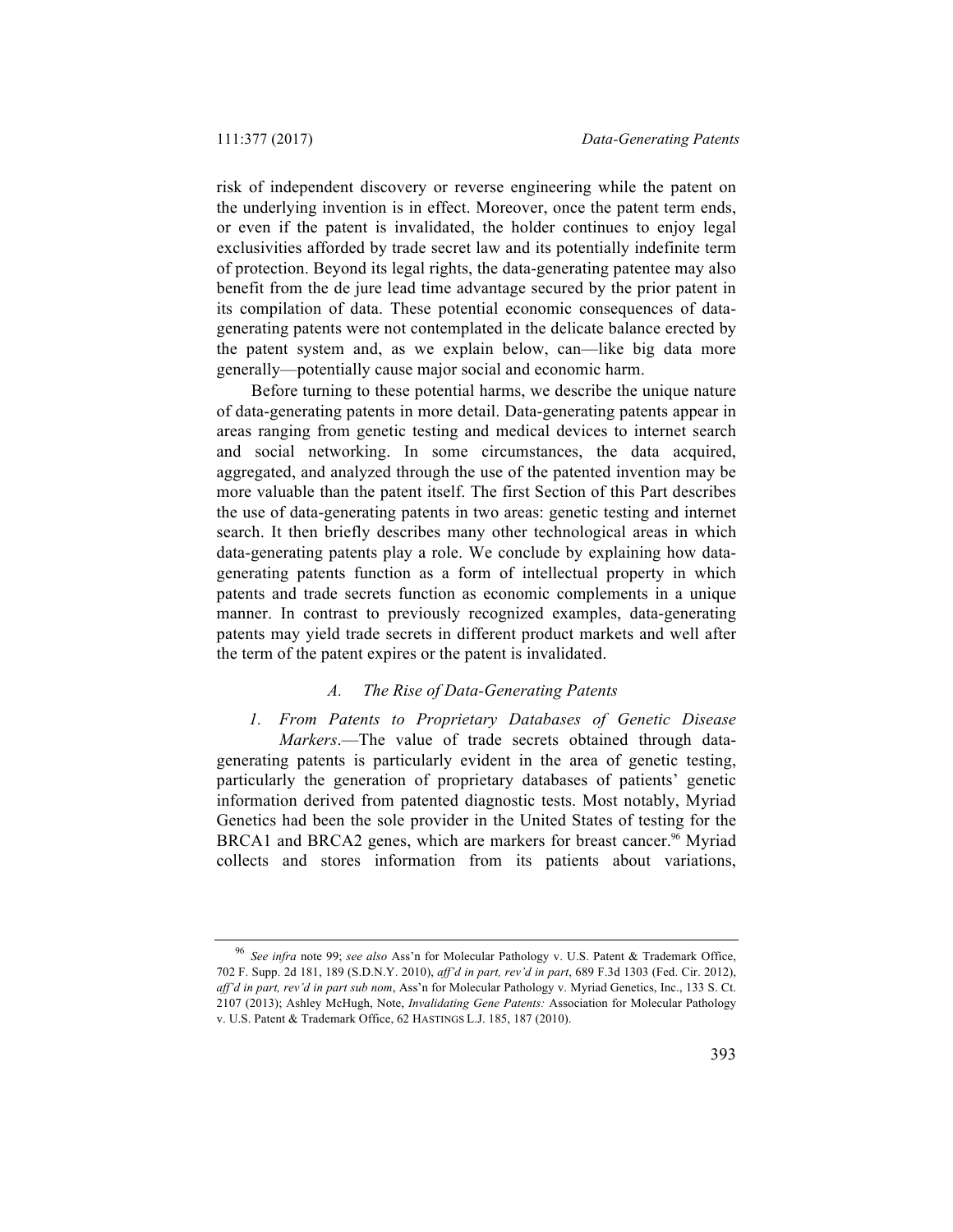phenotypes, populations, and family histories.<sup>97</sup> Over 1.5 million patients have used and contributed data to Myriad's BRCA testing services.<sup>98</sup>

Until recently, Myriad's status as the sole testing provider for these genes was based, at least in part, on its strong assertion of its patent rights.<sup>99</sup> Before the Supreme Court's recent decision invalidating some of its patent claims, Myriad had the exclusive ability to collect clinical data from patients as a result of its patent protection for over a decade, maintaining their information in a private database.<sup>100</sup>

Myriad usually provides three types of test results when comparing a patient's genetic information with a naturally occurring genetic sequence: no variations, harmless variations, or mutations that are clearly harmful.<sup>101</sup> For the first two types, no variations or harmless variations, the difference between the patient's sequence and the naturally occurring sequence does not indicate an increased susceptibility to breast or ovarian cancer.102 For the third type, where the mutations are clearly harmful, the patient is at increased risk for developing cancer.<sup>103</sup>

Occasionally, however, the test results are more complicated to understand.<sup>104</sup> For variants of unknown significance (VUS), the effects of the variations are difficult to interpret, so it is unclear whether the patient is at increased risk of cancer.<sup>105</sup> Myriad states that the portion of patients with

<sup>97</sup> *See* Cook-Deegan et al., *supra* note 37, at 585 (describing Myriad's "extensive database that relates variants of uncertain significance to phenotype, details their frequency in various populations and includes genetic studies on patient families").<br><sup>98</sup> See History, MYRIAD, https://v

History, MYRIAD, https://www.myriad.com/about-myriad/inside-myriad/history/ [https://perma.cc/4DZ6-TGM2]*.*

<sup>99</sup> *See* Cook-Deegan et al., *supra* note 37, at 585 ("[Myriad's] status as the sole commercial provider of BRCA testing in the United States is a consequence of its exclusive US patent rights."). Myriad's vigorous enforcement strategy was unusual among patent holders of biomedical technologies at the time. *See* Christopher Heaney et al., *The Perils of Taking Property Too Far*, 1 STAN. J.L. SCI. & POL'Y 46 (2009); Christopher M. Holman, *The Impact of Human Gene Patents on Innovation and Access: A Survey of Human Gene Patent Litigation*, 76 UMKC L. REV. 295, 299 (2007); Brenda M. Simon, *Patent Cover-Up*, 47 HOUS. L. REV. 1299, 1308 (2011).<br><sup>100</sup> *Myriad Genetics*, 133 S. Ct. at 2111–14.<br><sup>101</sup> *See* Cook-Deegan et al., *supra* note 37, at 585.

<sup>&</sup>lt;sup>102</sup> *See generally* CTR. FOR GENETICS EDUC., UNDERSTANDING GENETIC TESTS FOR BREAST AND OVARIAN CANCER THAT RUNS IN THE FAMILY: INFORMATION AND DECISION AID 20 (2014), http://www.genetics.edu.au/Publications-and-Resources/PublicationsBrochuresandPamphlets/Under standing%20genetic%20tests%20for%20Breast%20and%20Ovarian%20Cancer%20that%20runs%20 in%20the%20family-Information%20and%20Decision%20Aid.pdf [https://perma.cc/V26N-M7JS].

<sup>103</sup> *See id.* at 21.

<sup>104</sup> *See* Cook-Deegan et al., *supra* note 37, at 585 (explaining that "variants of unknown significance" are "difficult to interpret"). *See generally* CTR. FOR GENETICS EDUC., *supra* note 102, at 21 (explaining that if a patient receives an uncertain variant result, "it is not clear currently if the variation is harmless, or if it is a variation that is making the gene faulty"). 105 Cook-Deegan et al., *supra* note 37, at 585.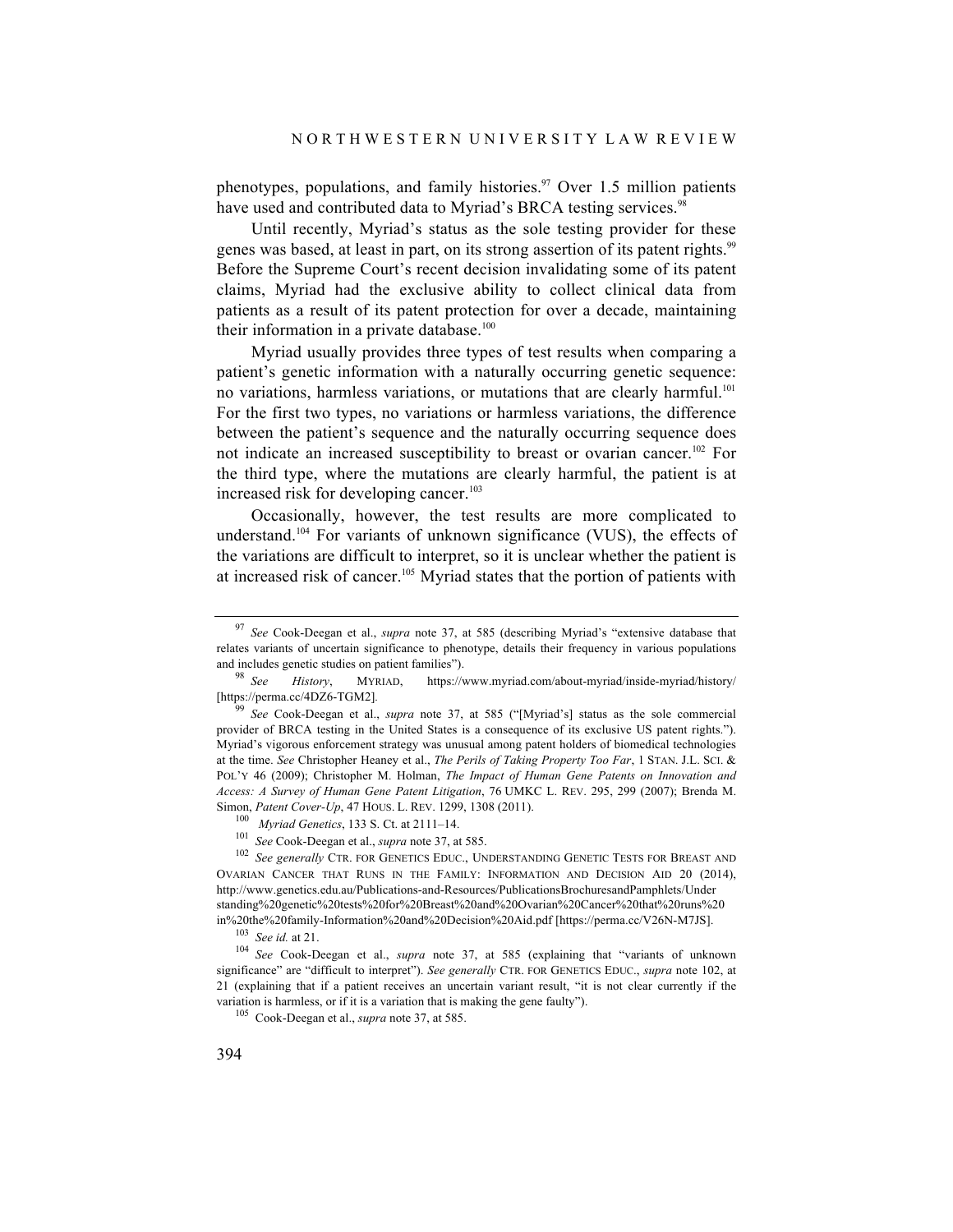unknown variations is only  $3\%$ <sup>106</sup> For most BRCA testing carried out by other companies in Europe, where Myriad's patents have not been strongly enforced, the portion of cases resulting in unknown variations is as high as 20%.107 Myriad's lower unknown variation rate results from its ability to interpret its results in light of its very large, proprietary database.<sup>108</sup> Myriad builds and maintains the database at its own expense, and offers free testing to some families of consumers with unknown variations to try to determine the significance of the variants.109 As Myriad acquires additional information, it will have fewer variants of unknown significance.<sup>110</sup> In contrast, competitors using public databases would not have access to Myriad's proprietary information in interpreting patients' test results.<sup>111</sup>

Thus, Myriad's patents arguably have provided it a competitive advantage in generating a database of mutations and other clinical information that will be difficult and costly for competitors to replicate.<sup>112</sup> Even if all competitors cooperated, contributing their data to a public or quasi-public database would not appear to be a viable alternative.113 In other words, so-called "private ordering" solutions to the costs of data-generating patents may not always be feasible.<sup>114</sup> Such barriers, coupled with the inability for the market to self-correct and lack of regulatory intervention,

<sup>106</sup> *See id.*

<sup>107</sup> *Id.*

<sup>&</sup>lt;sup>108</sup> *See id.* at 586 (noting that to help its patients, Myriad uses "its database to reduce the frequency with which it reports a VUS"); *id.* ("[O]utsiders do not have access to Myriad's database."); Jacob S. Sherkow & Christopher Scott, *Myriad Stands Alone*, 32 NATURE BIOTECHNOLOGY 620 (2014) (describing Myriad's proprietary database).

<sup>109</sup> *See* Cook-Deegan et al., *supra* note 37, at 586.

<sup>110</sup> *See id.* 

<sup>111</sup> *See id.*

<sup>&</sup>lt;sup>112</sup> *See id.* (stating that recreating the database would be "redundant and thus expensive").

<sup>113</sup> *See* Conley et al., *supra* note 37, at 597, 614–15 ("Myriad has used its patent-based monopoly as the sole BRCA 1 and 2 test provider to develop, at its own cost, an extensive database that relates VUSs to phenotypes, details the frequency of VUSs in various populations, and includes genetic studies on patient families. There is no comparable public database."); *cf.* Angela M. Oliver, *Personalized Medicine in the Information Age: Myriad's De Facto Monopoly on Breast Cancer Research*, 68 SMU L. REV. 537, 551–52 (2015) ("If researchers could create a comparable database through such efforts, it would strip Myriad of trade secret protection for its database.").

<sup>114</sup> *See, e.g.*, Jay P. Kesan, *Economic Rationales for the Patent System in Current Context*, 22 GEO. MASON L. REV. 897, 918–19 (2015) ("Private ordering . . . refers to 'circumstances where parties, given extant legal and regulatory regimes, order the substance of their affairs and transactions as they see fit and resort to the judicial system for enforcement.'" (quoting F. Scott Kieff & Troy A. Paredes, *Engineering a Deal: Toward a Private Ordering Solution to the Anticommons Problem*, 48 B.C. L. REV. 111, 114 n.15 (2007))).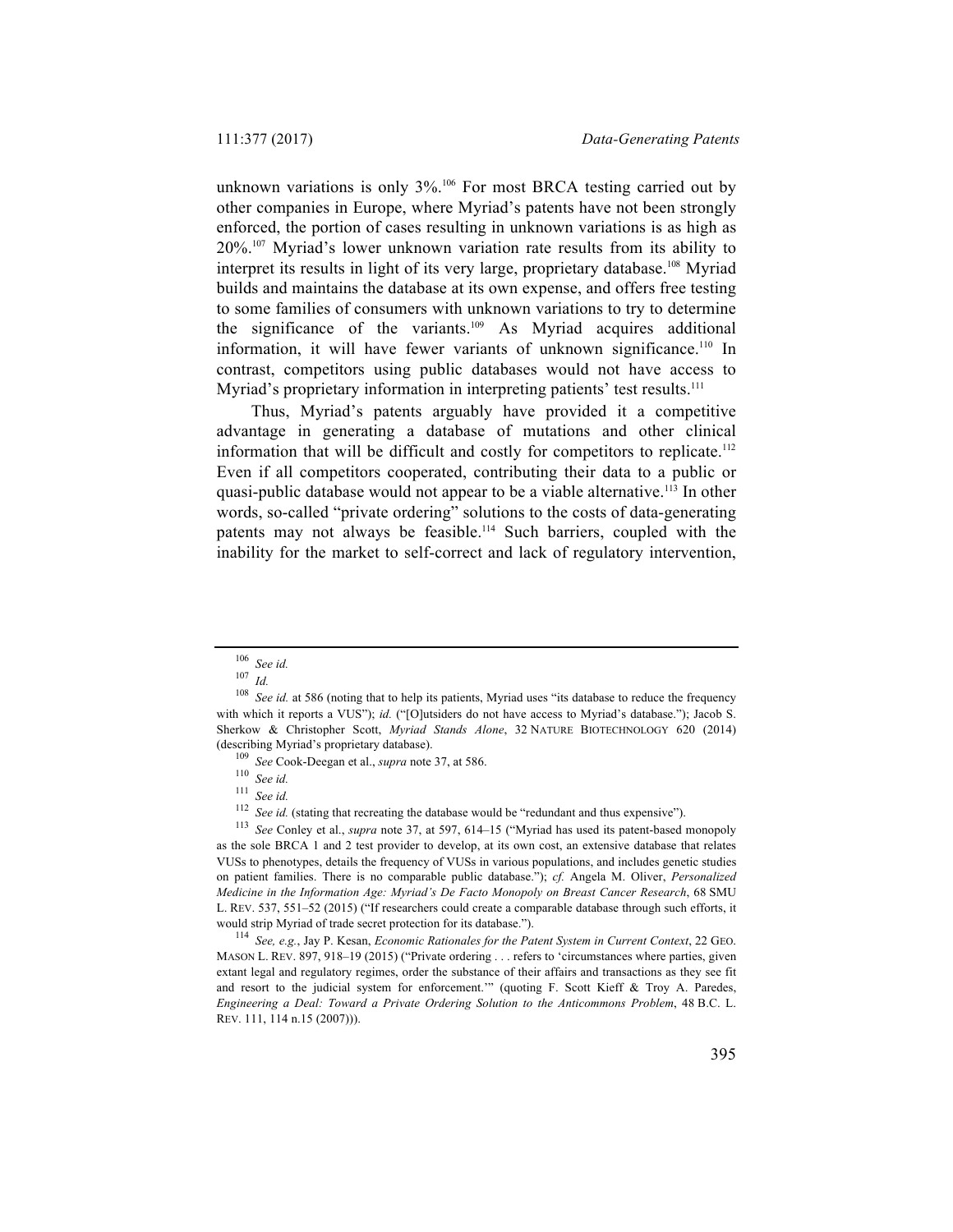afford Myriad the ability to extend its market power well beyond the expiration or invalidation of its patents.<sup>115</sup>

*2. Internet Search as a Personalized, Proprietary Process*.—Another technological field in which data-generating patents are valuable is internet search, in which Google is currently the market leader.<sup>116</sup> Like Myriad's patents, the power to exclude competitors helped enable Google to amass a huge set of proprietary data about its users, which is in turn protected by trade secret law.<sup>117</sup> Google has leveraged this data not only to improve its underlying search technology but also to excel in secondary markets, critically including targeted advertising, from which it earns the bulk of its revenue.<sup>118</sup>

Commentators have claimed, however, that Google's patents are essentially irrelevant to its market dominance. For instance, Dan Burk contends that "even if the search algorithm . . . is patented, data aggregates around search engine operation by virtue of the search function, . . . not as a result of legal exclusivity."119 There are two major reasons to dispute such claims. First, one must distinguish between the *mechanism for aggregating data*—e.g., a "search function" or "diagnostic screen"—and the *economic power* a data-generating patent holder may enjoy to draw more users to its data-aggregating mechanism and, hence, generate large amounts of data. In this regard, although there are many reasons a firm may enjoy market power, as long as patents play a substantial role in such power, they present a concern worth discussing.

See Burk, *supra* note 37, at 253–54 (stating that if competitors are unable "to enter the market at the end of the patent period, monopoly pricing might be maintained during the patent period and beyond").

<sup>116</sup> George Slefo, *Microsoft and Yahoo Search Share Grows but Still Trails Google by Miles*, ADVERTISINGAGE (Dec. 23, 2015), http://adage.com/article/digital/microsoft-yahoo-search-marketshare-grows-google-s-dips/301934/ [https://perma.cc/S7B7-2HU6] (explaining that Google remains dominant in the market for search engines, holding 64% of the market share, while the next largest search engine, Bing, holds 21%); Parker Thomas, *Google's Search Engine Market Share Fell to 64%*, YAHOO! FIN. (Dec. 29, 2015), http://finance.yahoo.com/news/google-search-engine-market-share-170640710.html [https://perma.cc/YZG2-6BXB].

<sup>117</sup> *See* Section II.A.2; Geoffrey A. Manne & Joshua D. Wright, *If Search Neutrality Is the Answer, What's the Question?*, 2012 COLUM. BUS. L. REV. 151, 237 ("While PageRank's original algorithm is patent protected, trade secret law protects all subsequent adjustments Google makes to the algorithm."). 118 *See* Manne & Wright, *supra* note 117, at 237.

<sup>119</sup> Burk, *supra* note 37, at 245 n.63; *see also* Mike Masnick, *Google Doesn't Rely on Intellectual Property for Its Leadership Position*, TECHDIRT (Nov. 12, 2009, 10:11 AM), https://www.techdirt.com/articles/20091110/0843176877.shtml [https://perma.cc/7RSD-LJN5].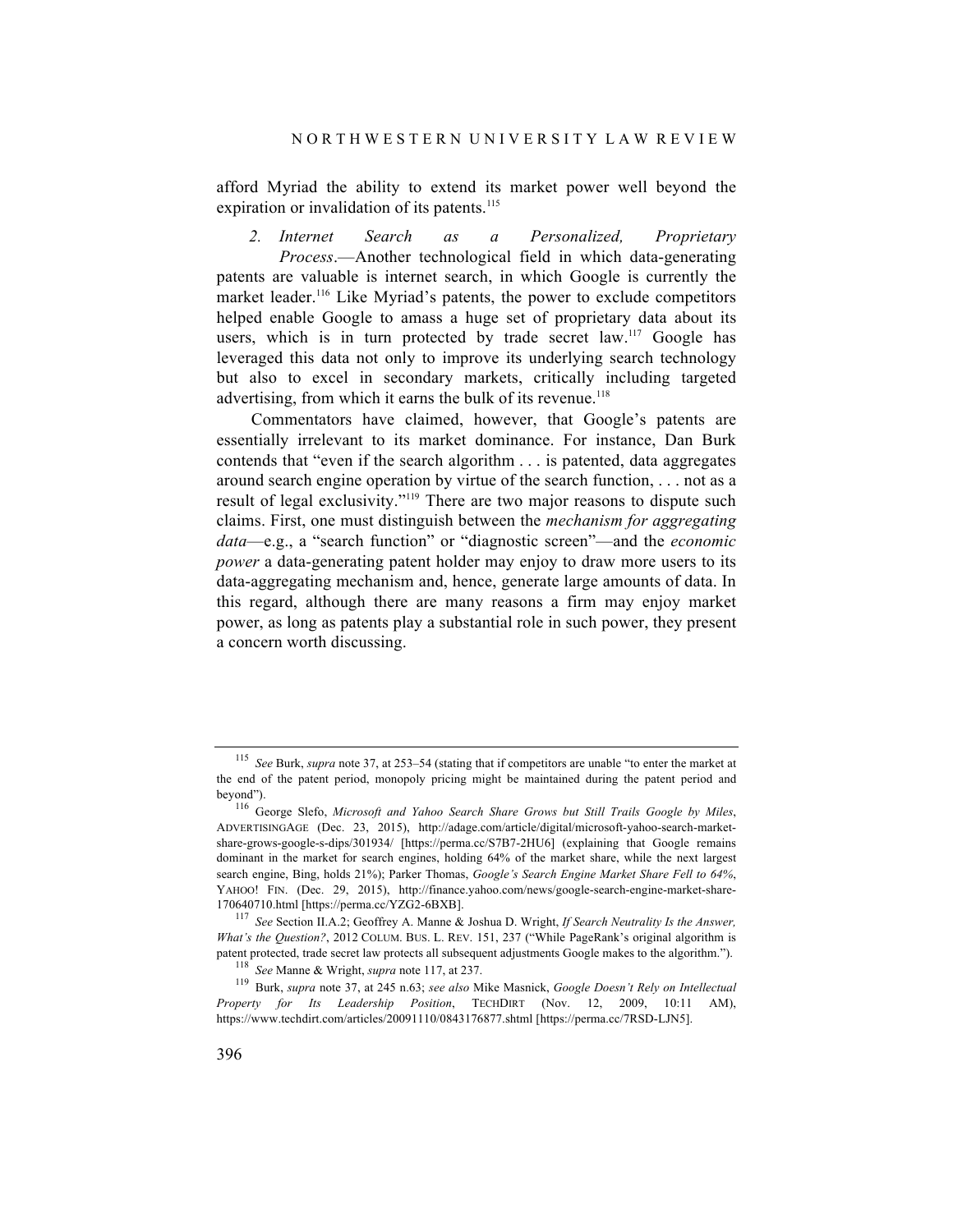Second, even though Myriad and Google may primarily rely upon "network effects"120—namely, the benefits of having many users—to draw in users today, at some early point in time, a data-generating invention has no users. In these early stages, a data-generating patent may play a fundamental role in allowing its holder to exclude competitors from practicing the underlying invention, thereby accelerating the aggregation of users and associated data, leading to downstream network effects.

Indeed, although Google may not view its patents as particularly valuable today, this was not the case early on in its development. Google's co-founder, Larry Page, was originally a graduate student at Stanford University when he invented the PageRank search technology.<sup>121</sup> In view of his student status, Page ceded all patent rights in PageRank to Stanford prior to cofounding Google.<sup>122</sup> Page nonetheless filed for a patent, with Stanford as the assignee, which—along with software copyrights—Google promptly licensed, even before it had a domain name or a business plan.<sup>123</sup>

<sup>&</sup>lt;sup>120</sup> Network effects increase the value of a good or service to a user depending on the number of users engaging in similar acts. *See, e.g.*, Michael L. Katz & Carl Shapiro, *Network Externalities, Competition, and Compatibility*, 75 AM. ECON. REV. 424, 424–26 (1985); S.J. Liebowitz & Stephen E. Margolis, *Network Externality: An Uncommon Tragedy*, 8 J. ECON. PERSP. 133 (1994).

<sup>&</sup>lt;sup>121</sup> JOHN MACCORMICK, NINE ALGORITHMS THAT CHANGED THE FUTURE: THE INGENIOUS IDEAS THAT DRIVE TODAY'S COMPUTERS 24–25 (2012). Some accounts mention Google's other co-founder, Sergey Brin, as an originator of the PageRank method. *See* Letter from Mark Fuchs, Chief Accountant, Google, Inc., to Sec. & Exch. Comm'n (Aug. 11, 2006), https://www.sec.gov/Archives/edgar/data/ 1288776/000119312506170952/filename1.htm [https://perma.cc/Q8FA-DAWU] ("Larry and Sergey helped create the PageRank patent."); *see also* Sergey Brin & Lawrence Page, *The Anatomy of a Large-Scale Hypertextual Web Search Engine*, 30 COMPUTER NETWORKS & ISDN SYS. 107 (1998). However, Page is the only inventor listed on the original PageRank patent. U.S. Patent No. 6,285,999 (filed Jan. 9, 1998) (issued Sept. 4, 2001).

<sup>122</sup> CORONA BREZINA, SERGEY BRIN, LARRY PAGE, ERIC SCHMIDT, AND GOOGLE 30 (2012).

<sup>123</sup> *See* U.S. Patent No. 6,285,999 (disclosing the method for Google's "PageRank" search technology); David Pridham & Brad Sheafe, *Using IP to Benefit Startups and Large Companies Alike*, CORP. COUNSEL (Aug. 25, 2015), http://www.corpcounsel.com/id=1202735624108/Using-IP-to-Benefit-Startups-and-Large-Companies-Alike-?slreturn=20151012124727 [https://perma.cc/TNQ5- 4AMA] ("Google's original page rank [sic] patent [was] filed before the search giant even had a business plan or a domain name, and [was] so valuable to Google it paid Stanford \$336 million in shares for an exclusive license to it."); Florian Mueller, *The 4 Big Problems with Google's Anti-Patent Stance*, BUS. INSIDER AUSTL. (July 16, 2011), http://www.businessinsider.com.au/the-4-big-problemswith-googles-anti-patent-stance-2011-7 [https://perma.cc/Q8K7-LXV3] ("[Google] had a software patent before they had a business plan, and there's at least a strong possibility that the patent played a key role in Google's ability to attract funding."); David Pridham, *"Troll" Reform Would Kill Startups*, PROVIDENCE J. (May 27, 2015, 2:01 AM), http://www.providencejournal.com/article/ 20150527/OPINION/150529433 [https://perma.cc/93B3-HF2S] ("When Google was a startup, after all, it filed its seminal PageRank patent before the firm even had a business plan, venture funding, or a domain name — and then paid Stanford University \$336 million in shares for an exclusive license to it."); David Pridham, *How to Kill the Next Generation of Startups*, SAN JOSE MERCURY NEWS (May 19, 2015, 4:36 AM), http://www.mercurynews.com/opinion/ci\_28146187/david-pridham-how-kill-nextgeneration-startups [https://perma.cc/TE4S-AAQL].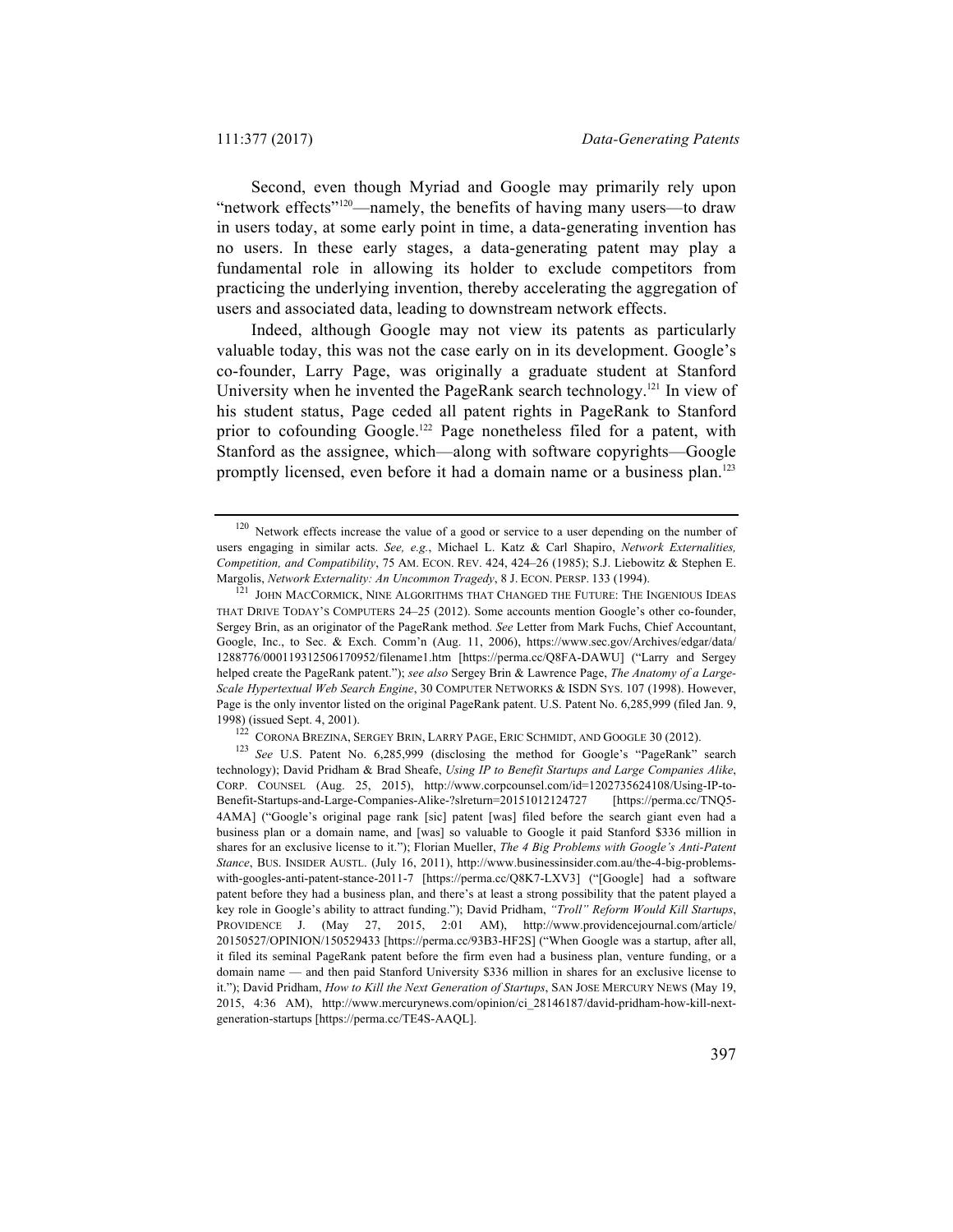The original Stanford–Google license included an undisclosed up-front payment, yearly royalties, and a portion of the company's equity.<sup>124</sup> In 2003, Google renewed its by-then exclusive license for its original patent, along with two other undisclosed patents, for additional yearly royalties through 2011 totaling over \$1 million.<sup>125</sup> Ultimately, Stanford sold its equity received from the deal for over \$300 million, placing it in the top three licensing deals in the University's history—between the process of creating functional antibodies (\$486 million) and the process of creating recombinant DNA (\$255 million).<sup>126</sup>

If Google and its lawyers believed that its patents were of no value, then the company would not have paid sizable royalties, which constituted a large portion of its equity, to license the original patent.<sup>127</sup> Although this is especially so initially, when Google was arguably economizing on expenses, this was even the case in 2003, when Google was already dominant in the search space, yet renewed its exclusive license.<sup>128</sup>

<sup>&</sup>lt;sup>124</sup> The original license was executed on a nonexclusive basis in 1998, but with an option to make the license exclusive, which Google exercised in 2001. *See* Google, Inc., Exclusive License (Exhibit 10.10.1 to S-1/A Filing) (Aug. 18, 2004), *available in* Lexis-Nexis EDGAR database (disclosing terms of Google's exercise of exclusivity option under original 1998 license); Google, Inc., Amended & Restated License Agreement (Exhibit 10.10.3 to S-1/A Filing) (Oct. 13, 2003), https://www.sec.gov/Archives/edgar/data/1288776/000119312504105564/dex1010.htm [https://perma. cc/4HD2-UZJL] (providing a redacted version of the 2003 license agreement between Stanford and Google).

<sup>125</sup> *See* Amended & Restated License Agreement*, supra* note 124. After 2011, further royalties were to be paid until the end of the patent term, with an apparent reduction in yearly royalties from the end of the patent term to the end of the copyright term of Google's original software. *See id.* The royalty amounts for 2003 to 2005 were \$100,000 annually and from 2006 to 2010, \$150,000 annually. Google, Inc. Letter, *supra* note 121, at ¶ 35. The exact amounts for the royalties from 1999 to 2002 and after 2011 do not appear to be available. *See id.*; Exclusive License, *supra* note 124; Amended & Restated License Agreement, *supra* note 124 (redacting annual royalty payments).

<sup>126</sup> *See* Greta Lorge, *Closing in on Cancer*, STAN. MAG., Jan./Feb. 2016, https://alumni.stanford.edu/get/page/magazine/article/?article\_id=83001 [https://perma.cc/JU4ZRWKR] (relying on FY2013 data from the Association of University Technology Managers Statistics Analysis for Tech Transfer database and the Stanford Office of Technology Licensing).

<sup>127</sup> *See* Colleen V. Chien, *Reforming Software Patents*, 50 HOUS. L. REV. 325, 351 (2012) ("[T]he PageRank patent, which covered a search algorithm, arguably facilitated the transfer of technology from Stanford University to Google."). Moreover, although Stanford held the copyright to the original software, presumably the software could have been easily recreated from scratch by third-party developers in a "clean room" environment using the disclosure in Google's patent. *See* Pamela Samuelson et al., *A Manifesto Concerning the Legal Protection of Computer Programs*, 94 COLUM. L. REV. 2308, 2318 n.24 (1994) (describing how a "clean room" approach can avoid copyright infringement).

<sup>&</sup>lt;sup>128</sup> Given the large number of additions and changes to Google's search techniques, presumably the exclusive license to the copyright in Google's original code from 1999 was not of much value by 2003. *See* AMY N. LANGVILLE & CARL D. MEYER, GOOGLE'S PAGERANK AND BEYOND: THE SCIENCE OF SEARCH ENGINE RANKINGS (2011).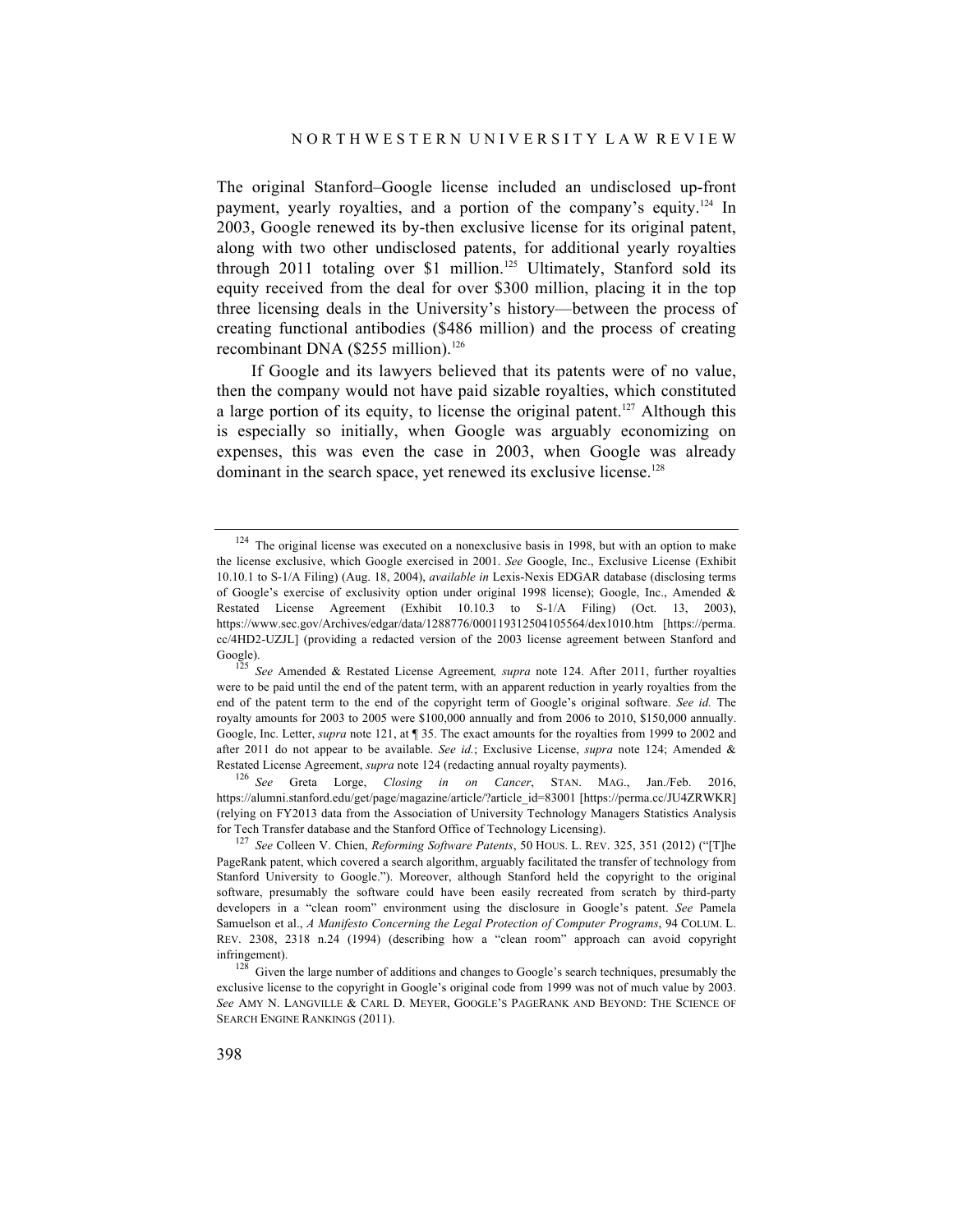In particular, Google's payments for the Stanford patent provide strong circumstantial evidence that exclusivity—and, hence, the ability to prevent others (like Yahoo) from using its PageRank technology—was important to Google through at least 2003.<sup>129</sup> Indeed, instead of attempting to replicate Google's PageRank technology and infringe the Stanford patent, Yahoo licensed it and related search technology in the early 2000s.130 At the same time, Google did not provide Yahoo with access to its PageRank algorithms or any of its proprietary data—rather, Yahoo merely overlaid its design elements over Google's underlying search results.131 As such, this license did not destroy Google's effective exclusivity and control over the data generated by its search technology. In this regard, the Yahoo license may have ultimately had more value to Google than to Yahoo by providing Google with even more data that it could aggregate and use to improve its underlying product, as well as to expand into secondary markets.<sup>132</sup> Additionally, it appears from the available evidence that Google's patents at least in part caused some of the then-leading search engines, like AltaVista and HotBot, to avoid implementing PageRank-like

<sup>131</sup> *See* Hu, *Yahoo Dumps Google Search Technology*, *supra* note 130 ("This arrangement, first viewed as a placeholder for Yahoo, eventually gave Google more exposure to Web surfers around the world, helping it become a brand synonymous with search.").

<sup>129</sup> *See* Stuart J.H. Graham et al., *High Technology Entrepreneurs and the Patent System: Results of the 2008 Berkeley Patent Survey*, 24 BERKELEY TECH. L.J. 1255, 1317 (2009) (describing the process of startups licensing patents).

<sup>130</sup> Jim Hu, *Yahoo Dumps Google Search Technology*, CNET (Feb. 18, 2004, 9:56 AM), http://www.cnet.com/news/yahoo-dumps-google-search-technology/ [https://perma.cc/KW5F-7PQ3]; Jim Hu, *Yahoo Sheds Inktomi for New Search Technology*, CNET (Jan. 2, 2002, 4:43 PM), http://www.cnet.com/news/yahoo-sheds-inktomi-for-new-search-technology/ [https://perma.cc/P2KS-55R6]; Press Release, Google News, Yahoo! Selects Google as its Default Search Engine Provider (June 26, 2000), http://googlepress.blogspot.com/2000/06/yahoo-selects-google-as-its-default.html [https://perma.cc/49Y6-7KVF]. Previously, before Google launched its website, Yahoo, Excite, and Altavista had initially rejected Brin and Page's offer to license the patents for \$1 million; Page attributed this to "a lack of insight at the leadership level." WALTER ISAACSON, THE INNOVATORS: HOW A GROUP OF HACKERS, GENIUSES, AND GEEKS CREATED THE DIGITAL REVOLUTION 462 (2014).

<sup>&</sup>lt;sup>132</sup> In 2004, Yahoo broke with Google and decided to launch its own search engine, which of course never was able to compete effectively with Google's. *See* Hu, *Yahoo Dumps Google Search Technology*, *supra* note 130. Indeed, in 2008, Yahoo's attempts to rely on Google's search ads were blocked by the Department of Justice. *See* Vindu Goel, *In Tests, Yahoo Uses Google to Power Search Results and Ads*, N.Y. TIMES (July 1, 2015, 9:13 PM), http://bits.blogs.nytimes.com/2015/07/01/intests-yahoo-uses-google-to-power-search-results-and-ads/?\_r=0 [https://perma.cc/UQB4-WBPW]. There is some indication that Yahoo recently returned to relying on Google's search results and search ads. *See id.* Even more recently, Yahoo sold its search engine business to Verizon, which plans to merge it into AOL—pending government approval—likely spelling further changes to Yahoo's search engine technology. *See* Kara Swisher, *As Expected, Verizon Says It Will Buy Yahoo for \$4.83 Billion*, RECODE (July 25, 2016, 7:13 AM), http://www.recode.net/2016/7/25/12269882/as-expected-verizonsays-it-will-buy-yahoo-for-4-83-billion [https://perma.cc/VM6J-72VA].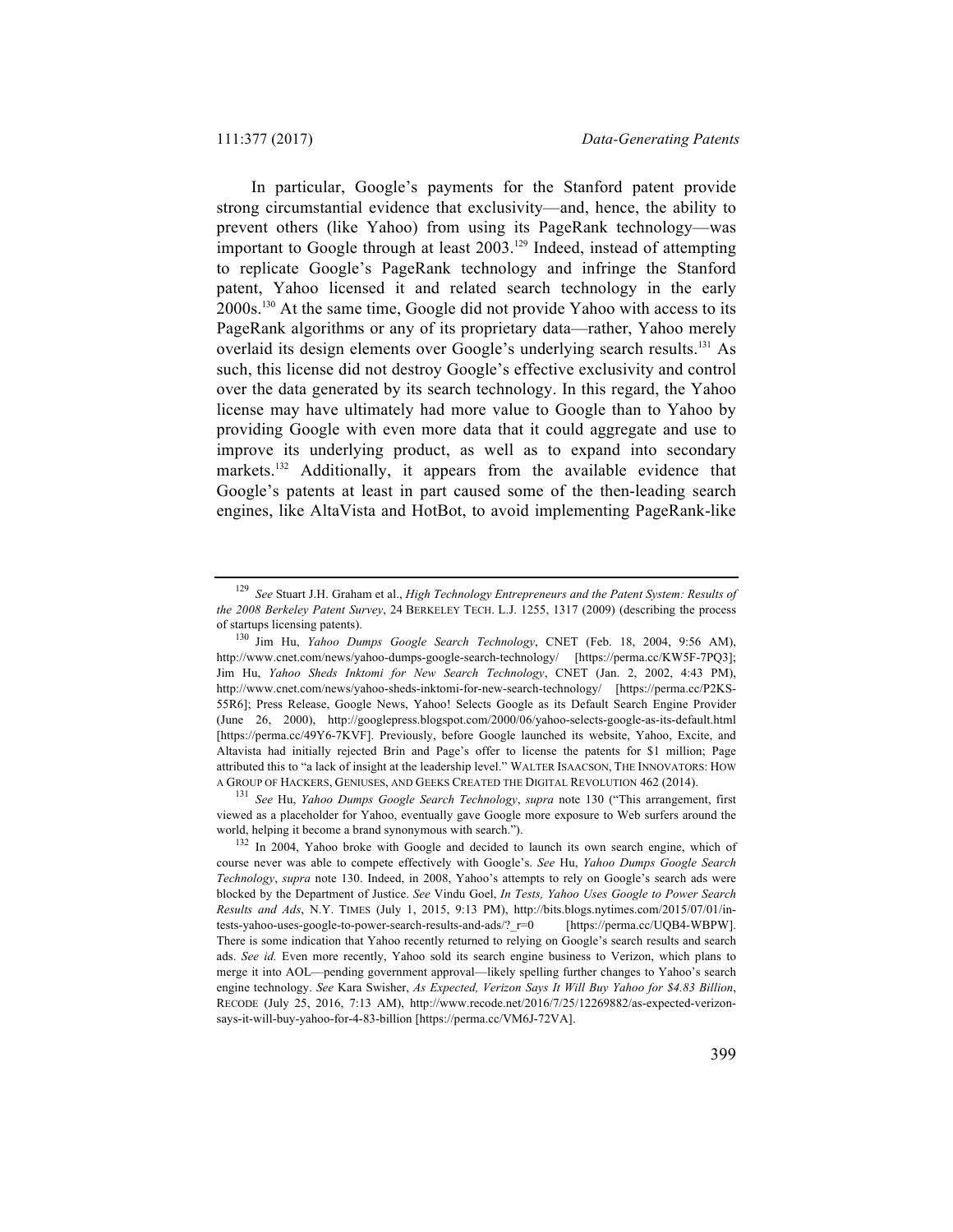technology, ultimately leading to their demise.<sup>133</sup> As one of the leading patent law scholars, John F. Duffy, has remarked, "the patent on Google's PageRank technology . . . is surely one of the most famous and valuable of all modern software patents."134

Moreover, foundational patents often serve as signaling mechanisms, making startups, such as Google at that time, more attractive to investors and ensuring their viability to compete in somewhat crowded markets.<sup>135</sup> Google's patented technology represented a major advance in providing quality search results, paving the way for its dominance in the search industry.136 To be certain, Google's patents do not wholly foreclose competition in the relevant market sector (i.e., internet search), and neither Google nor Stanford have publicly enforced the PageRank patents.<sup>137</sup>

Additionally, much of Google's market dominance is afforded by network effects and trade secrecy.<sup>138</sup> Nonetheless, Google's original PageRank patent is fairly broad in scope, arguably foreclosing competitors from implementing similar "web linking" search algorithms.<sup>139</sup> In this

<sup>134</sup> John F. Duffy, *The Death of Google's Patents?*, PATENTLY-O PAT. L.J. 2, 3–7 (July 21, 2008), http://patentlyo.com/media/docs/2008/07/googlepatents101.pdf [https://perma.cc/485Q-8VKU].

<sup>135</sup> *See* Sichelman & Graham, *supra* note 29, at 123 (discussing how the signaling function may provide the primary value of a foundational patent, particularly for software startups.).

<sup>136</sup> *See* Manish Agarwal & David K. Round, *The Emergence of Global Search Engines: Trends in History and Competition*, 7 COMPETITION POL'Y INT'L 115, 126–27 (2011) ("Google's rise as a leading search provider demonstrates how a search engine can outperform its competitors based on superior innovation. Its search algorithm . . . brought a significant increase in the quality of search results."); Kristine Laudadio Devine, *Preserving Competition in Multi-Sided Innovative Markets: How Do You Solve a Problem Like Google?*, 10 N.C. J.L. & TECH. 59, 75 (2008); Greg Lastowka, *Google's Law*, 73 BROOK. L. REV. 1327, 1337 (2008).

effects); Manne & Wright, *supra* note 117, at 237 (discussing the advantages of Google's trade secrets).

<sup>139</sup> *See, e.g.*, U.S. Patent No. 6,285,999 (filed Jan. 9, 1998) (issued Sept. 4, 2001) (disclosing broad claims covering, for example, a "computer implemented method of scoring a plurality of linked documents"); Duffy, *supra* note 134, at 1–2 ("Google's PageRank technology . . . is surely one of the most famous and valuable of all modern software patents.").

<sup>133</sup> *See* Daniel Eran Dilger, *Google's Current Stance on Patents with Android Would Have Prevented Google from Ever Having Existed*, APPLEINSIDER (May 25, 2014, 8:39 PM), http://appleinsider.com/articles/14/05/25/googles-current-stance-on-patents-with-android-would-haveprevented-google-from-ever-having-existed [https://perma.cc/9P7X-ECSS] ("If it weren't for ... Google's exclusive rights to practice the PageRank invention, the work that Page and Brin had orchestrated and found private investment for would have been appropriated and copied by larger, better-funded existing search firms . . . ."); Mueller, *supra* note 123 ("The broad PageRank patent may also have helped deter competitors from matching Google's quality especially in its critical early years."); LANGVILLE & MEYER, *supra* note 128, at 18 (noting the benefits of the PageRank technology over competing approaches).

<sup>&</sup>lt;sup>137</sup> On the other hand, it is very likely Google has relied upon its search patents for negotiating leverage in cross-licensing deals and it is possible that it has privately threatened suit. *See* Sichelman & Graham, *supra* note 29, at 112–13 (explaining how patents can be used to generate bargaining leverage). 138 *See* Newman, *supra* note 13, at 421–22 (discussing the benefits flowing from Google's network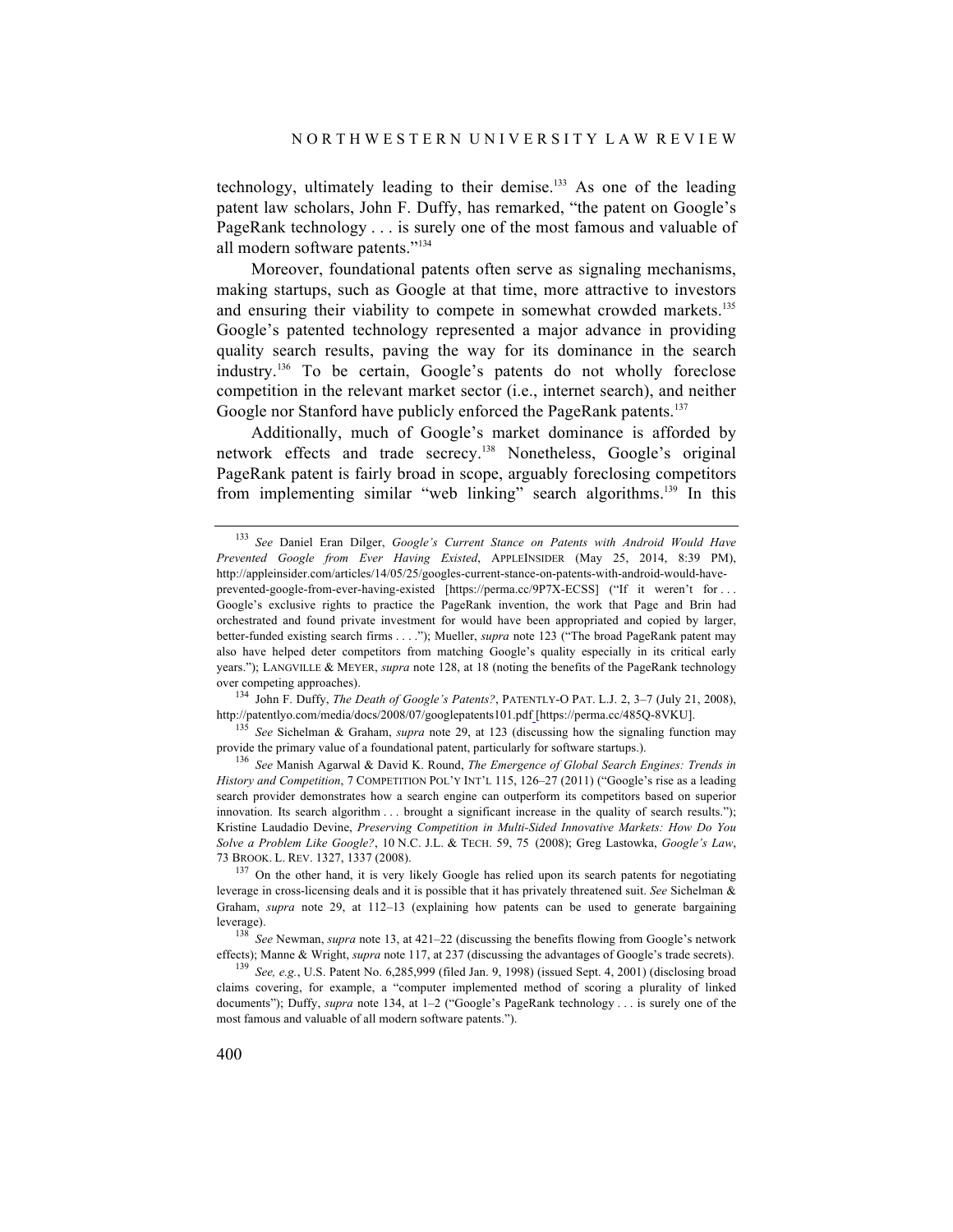regard, Google's current use of its patents for so-called defensive purposes is not an act without market effect; indeed, cross-licensing agreements among incumbents in a market can afford them market power that may exclude entrants from the market.<sup>140</sup>

Given the apparent strength of this patent and Google's keen interest to license it from Stanford originally and again in 2003, having exercised the option to make the license exclusive, it seems reasonable to assume that other search companies chose—at least early on—not to implement Google's valuable technology out of fear of a lawsuit.<sup>141</sup> Like Myriad, which also relied heavily on trade secrecy and network effects to gain market power, $142$  it is likely that Google has been able to leverage its patented search technology to obtain a nontrivial competitive advantage in gathering data.143 Google captures searches, location and network data, and other information about its users.<sup>144</sup> And much like Myriad's use of patient information, Google's use of this proprietary information long after its patents expire or are invalidated affords it the ability not only to improve its responses to search queries, but also to offer superior targeted advertising of its users to business partners.<sup>145</sup>

*3. Data-Generating Patents Across Technological Fields*.—Datagenerating patents appear in numerous other applications and fields. In the information technology area, Google and Facebook have obtained patent protection over methods of facial recognition.<sup>146</sup> These companies can link vast data about their users, such as search queries, locations, employment,

to target advertising).

<sup>140</sup> *See* Roger B. Andewelt, *Analysis of Patent Pools Under the Antitrust Laws*, 53 ANTITRUST L.J. 611, 617–19 (1984) (describing various anticompetitive effects of patent pools); *see also* U.S. DEP'T OF JUSTICE & FED. TRADE COMM'N, ANTITRUST GUIDELINES FOR THE LICENSING OF INTELLECTUAL PROPERTY 30 (1995) (noting that cross-licensing agreements may "substantially reduce . . . incentives to engage in research and development and thereby limit rivalry in innovation markets").

<sup>141</sup> *See supra* notes 128–40.

<sup>142</sup> *See supra* note 120 and accompanying text. 143 *See supra* Section II.A.1.

<sup>&</sup>lt;sup>144</sup> *Privacy Policy, supra* note 5 (explaining that Google collects information both volunteered by users and received from their variety of services); *see also* Dominic Rushe, *Google: Don't Expect Privacy When Sending to Gmail*, GUARDIAN (Aug. 15, 2013, 3:00 AM), http://www.theguardian.com/technology/2013/aug/14/google-gmail-users-privacy-email-lawsuit [https://perma.cc/YN7K-QNXS] (stating that Google uses information obtained through its users' email

<sup>145</sup> *Terms of Service*, *supra* note 13 (describing Google's use of information for targeted advertising); *see* Grimmelmann, *supra* note 13, at 942–43 (describing how Google stores and uses search information to engage in targeted advertising); Nathan Newman, *supra* note 13 (explaining that Google is able to "extract ever more precise information about users to allow advertisers to more effectively target particular ads to those users").

<sup>146</sup> *See, e.g.*, U.S. Patent Nos. 8,213,689 (issued July 3, 2012); 8,437,500 (issued May 7, 2013); 8,442,265 (issued May 14, 2014).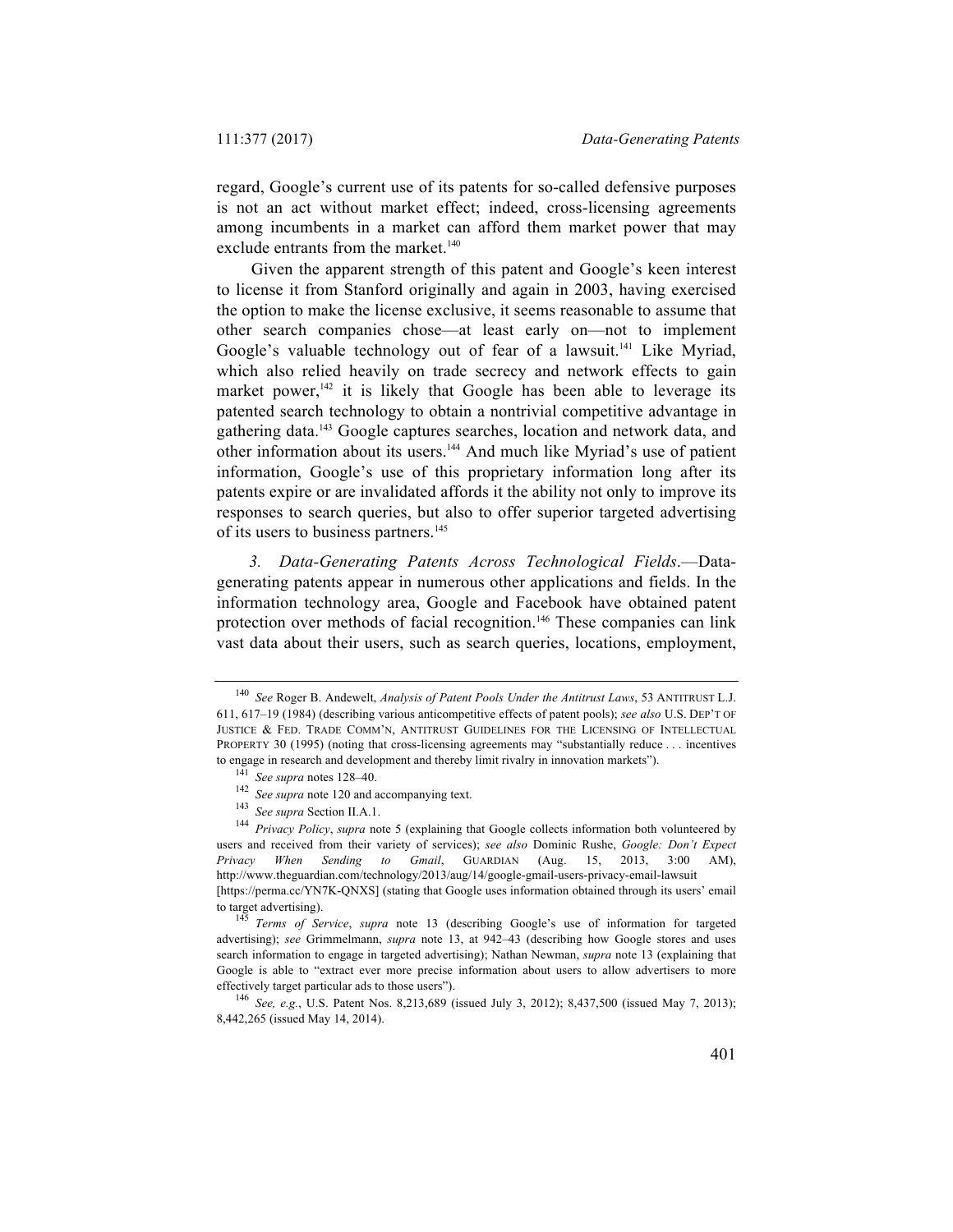and social networking data with their images identified through facial recognition technology.147 They can retain and analyze this information as a trade secret long after their patents expire or are invalidated, providing vast amounts of data for targeted advertising and new technologies.<sup>148</sup> For instance, one potential application is placing cameras in stores to identify shoppers, and then providing personal information to salespersons about the shoppers' preferences.<sup>149</sup>

As the ability to aggregate and analyze data from the use of patented technology increases, various patent holders will have the capacity to maintain their user data as trade secrets. Advances in DNA analysis and genome editing will allow for collection of a wide variety of information about patients.<sup>150</sup> In the area of smart medical devices, such as heart monitors and fitness trackers, patent holders can gather data about locations, times, and biometric data.<sup>151</sup> Such devices can collect and store information about a user's actions at a given time, such as sleep habits, blood pressure, dietary intake, activity, stress levels, and productivity.<sup>152</sup> For example, a patent covering a smart contact lens allows for measuring glucose levels in tear fluid to help in diabetes management, as well as capturing the concentration of other substances in tear fluid.153 Patent

<sup>148</sup> *See id.*

At this point, Google has stated that it will not allow facial recognition apps for Google Glass. *See* Natasha Singer, *Never Forgetting a Face*, N.Y. TIMES (May 17, 2014) http://www.nytimes.com/2014/05/18/technology/never-forgetting-a-face.html? r=0 [https://perma.cc/ P2RJ-YXAX]. The major concern with "faceprinting," or facial recognition software, is that it is being used to identify someone by name, and then the software connects the name with personal details, such as "their home addresses, dating preferences, employment," search histories, and location. *Id.* The software does all this "without [the person's] awareness or permission." *Id.*

<sup>149</sup> *See* Joshua A.T. Fairfield, *Mixed Reality: How the Laws of Virtual Worlds Govern Everyday Life*, 27 BERKELEY TECH. L.J. 55, 81 (2012) (discussing the example of "a PerC-enabled mall, in which RFID chips embedded throughout the mall communicate to the shopper"); Jerry Kang & Dana Cuff, *Pervasive Computing: Embedding the Public Sphere,* 62 WASH. & LEE L. REV. 93, 101, 124 (2005).

<sup>150</sup> *See, e.g.*, Heidi Ledford, *Bitter Fight over CRISPR Patent Heats Up*, NATURE (Jan. 12, 2016), http://www.nature.com/news/bitter-fight-over-crispr-patent-heats-up-1.17961 [https://perma.cc/F3L9- 2L7L] (describing the CRISPR patent dispute); Kelly Severick, *Amid Patent Lawsuit, Genetic Sequencing Upstart Unveils New Technology*, SCIENCE (Mar. 8, 2016, 4:15 PM), http://www.sciencemag.org/news/2016/03/amid-patent-lawsuit-genetic-sequencing-upstart-unveilsnew-technology [https://perma.cc/TL6B-TAFT] (describing nanopore sequencing technology).

<sup>151</sup> *See* Scott R. Peppet, *Regulating the Internet of Things: First Steps Toward Managing Discrimination, Privacy, Security, and Consent*, 93 TEX. L. REV. 85, 88 (2014) (describing new medical and fitness tracking devices that "measure, record, and analyze different aspects of daily life," including fitness bands that will "track the steps you take in a day, calories burned, and minutes asleep;" bands that will track heart rate, blood pressure, and glucose levels; bands that track sports performance; and bands that track mental state).

<sup>152</sup> *See id.*

<sup>153</sup> *See, e.g.*, U.S. Patent No. 8,985,763 (filed Sept. 26, 2012) (issued Mar. 24, 2015) (covering a contact lens containing a chip); Andrew Morse, *Novartis and Google to Work on Smart Contact Lenses*,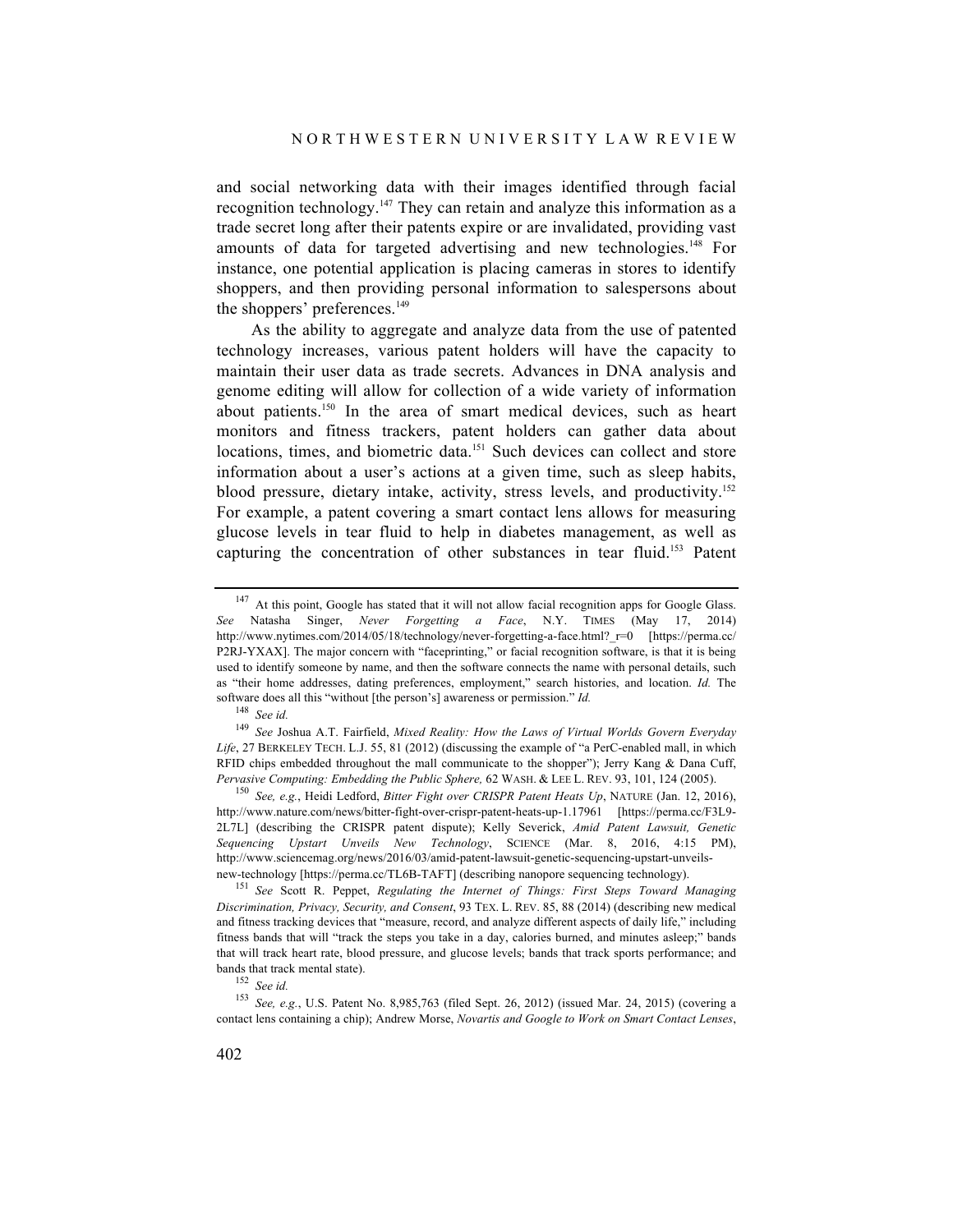holders and licensees of cellular phones and related mobile software can retain similar data<sup>154</sup>—likewise, security systems and televisions are now regularly tracking and storing user data.<sup>155</sup> Gaming machines are another area in which user activity, betting patterns, and other information can be tracked and maintained as a trade secret.<sup>156</sup> Even patent holders with protection relating to voting machines may be using the patented technology to obtain data in ways that can be protected under trade secret law.157 Last, there is a wide class of traditional research tools—including microscopes, telescopes, spectrometers, photometers, and hundreds of other measuring instruments—that collect (and now store) data and are often patented.<sup>158</sup>

While the collection of information by corporate and other entities from their patented products and services is not new, advances in the means of aggregating and processing in the era of big data have dramatically altered the ability to use information.<sup>159</sup> For instance, utilities are investing

WALL ST. J., (July 15, 2014, 11:51 AM), http://www.wsj.com/articles/novatis-google-to-work-onsmart-contact-lenses-1405417127 [https://perma.cc/4VBD-LRTG].

<sup>154</sup> *See* Steven I. Friedland, *Cell Phone Searches in a Digital World: Incorporating Function as well as Form in Fourth Amendment Analysis*, 19 TEX. J. C.L. & C.R. 217, 225 (2014) (stating that cell phones and their providers have the ability to create and store huge amounts of data, including "the location of cell phones" through cell phone towers); Peppet, *supra* note 151, at 115–16 (stating that smartphones can also track the owner's health, demographics, sleep patterns, stress levels, and fitness through the vast amounts of applications available to download).

<sup>155</sup> *See, e.g.*, *ADT Security - Privacy Policy*, ADT, http://www.adt.com/about-adt/legal/privacypolicy [https://perma.cc/5C94-ARGQ] (last modified Aug. 18, 2015) (describing information collected); *Privacy Policy,* APPLE, http://www.apple.com/privacy/privacy-policy/ [https://perma.cc/TSG9-RVQ6] (last modified May 31, 2016) (describing information collection associated with Apple TV and other services); Claire Cain Miller, *Tech Companies, Bristling, Concede to Federal Surveillance Program*, N.Y. TIMES (June 7, 2013), http://www.nytimes.com/ 2013/06/08/technology/tech-companies-bristling-concede-to-government-surveillance-efforts.html?\_r =0 [https://perma.cc/6SBD-4FJH] (describing how companies "were legally required to share the data under the Foreign Intelligence Surveillance Act"); Michael Lewis, *Boom Box*, N.Y. TIMES MAG., Aug. 13, 2000, at 36 (discussing how TiVo collects personal data by means similar to the internet); A. Michael Froomkin, *Flood Control on the Information Ocean: Living with Anonymity, Digital Cash, and Distributed Databases*, 15 J.L. & COM. 395, 480–81 (1996) (describing the concerns with tracking "citizens' movements" with security cameras and other technology).

<sup>156</sup> *See, e.g.*, Bally Techs., Inc. v. Bus. Intelligence Sys. Sols., No. 2:10-CV-00440-PMP-GWF, 2011 U.S. Dist. LEXIS 75887, at \*3 (D. Nev. July 11, 2011) ("[C]asinos gather substantial amounts of data from their gaming devices, such as how much a particular machine is played, at what denomination, during what time of day or what day of the week.").

<sup>157</sup> *See, e.g.*, Matthew Fisher, *Will Your Vote Count?: Can the Current Software Withstand and Guarantee the Constitutional Right to Vote?*, 8 J. HIGH TECH. L. 91, 96 (2008). 158 *See generally Scientific Instruments*, PHRONTISTERY, http://phrontistery.info/instrum.html

<sup>[</sup>https://perma.cc/VGR8-97B3] (listing hundreds of scientific measuring instruments).

<sup>159</sup> *See supra* note 89; Neil M. Richards, *The Dangers of Surveillance*, 126 HARV. L. REV. 1934, 1939 (2013) (discussing processing and analyzing big data); Brenda M. Simon, *The Implications of*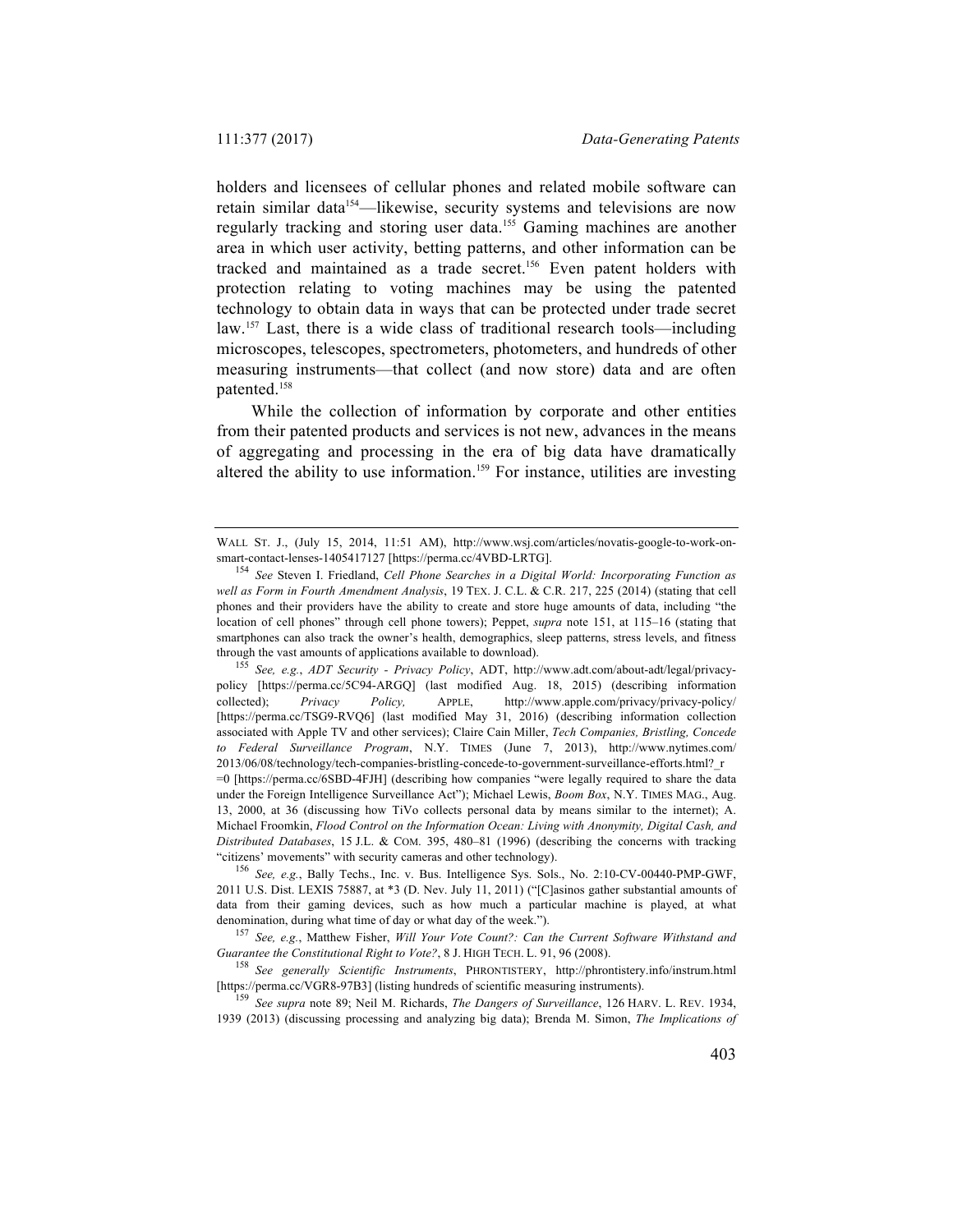in smart grids and meters that allow for the collection and analysis of vast amounts of data.160 In addition to the standard usage of data analysis to ensure reliability in services and to minimize the length of outages, smart meter data mining can be useful in far-reaching areas, such as setting prices and marketing related products.<sup>161</sup>

These are but a few examples of how data mining and analysis in the era of big data, when coupled with the market exclusivity afforded by patents, can produce unique legal and economic consequences. As we explain further below, although data-generating patents certainly do not comprise the bulk of existing patents today, they are numerous and rapidly growing, and their implications for competition, public health, and privacy have a greater substantive effect than their volume reflects.

## *B. Legal Consequences and Concerns of Patenting Data-Generating Inventions*

The traditional safeguards of patent and trade secret law sometimes do not apply to data-generating inventions. Limitations in the disclosure requirements of patent law allow for much of the information obtained from data-generating patents to remain secret long after the leveraged patents expire or are invalidated.162 Further, the inability of would-be competitors to reverse engineer or engage in independent discovery while the underlying patent is in effect might also upset the balance between patent and trade secret law. Indeed, we suggest that the recent exclusion of some data-generating inventions from patent eligibility may stem from concerns about the broad effects of these inventions not only on downstream technologies but also on downstream data.<sup>163</sup>

*1. Data-Generating Patents and Trade Secrets as Complements*.—Data-generating patents present a unique use of

*Technological Advancement for Obviousness*, 19 MICH. TELECOMM. & TECH. L. REV. 331 (2013) (describing advances in big data techniques). 160 *See Utilities and Big Data: Accelerating the Drive to Value*, ORACLE 17 (July 23, 2013),

http://www.oracle.com/us/dm/oracle-utilities-2013-1979214.pdf [https://perma.cc/8UUR-BE82] ("The average utility with more than one million customers will invest approximately \$180 million in the smart grid and smart metering over the next five years.").

<sup>161</sup> *Id.*

<sup>&</sup>lt;sup>162</sup> *See supra* note 33. There are structural similarities between our analysis and how companies can leverage their patents to enjoy greater *trademark* protection, and the responses of courts to limit such leverage. *See* Parchomovsky & Siegelman, *supra* note 31, at 1462–63 (describing how trademark and patent law may serve as economic complements so as to effectively extend patent term); *see also*  Kellogg Co. v. Nat'l Biscuit Co., 305 U.S. 111, 118 (1938).

<sup>163</sup> *See infra* Section III.B.1.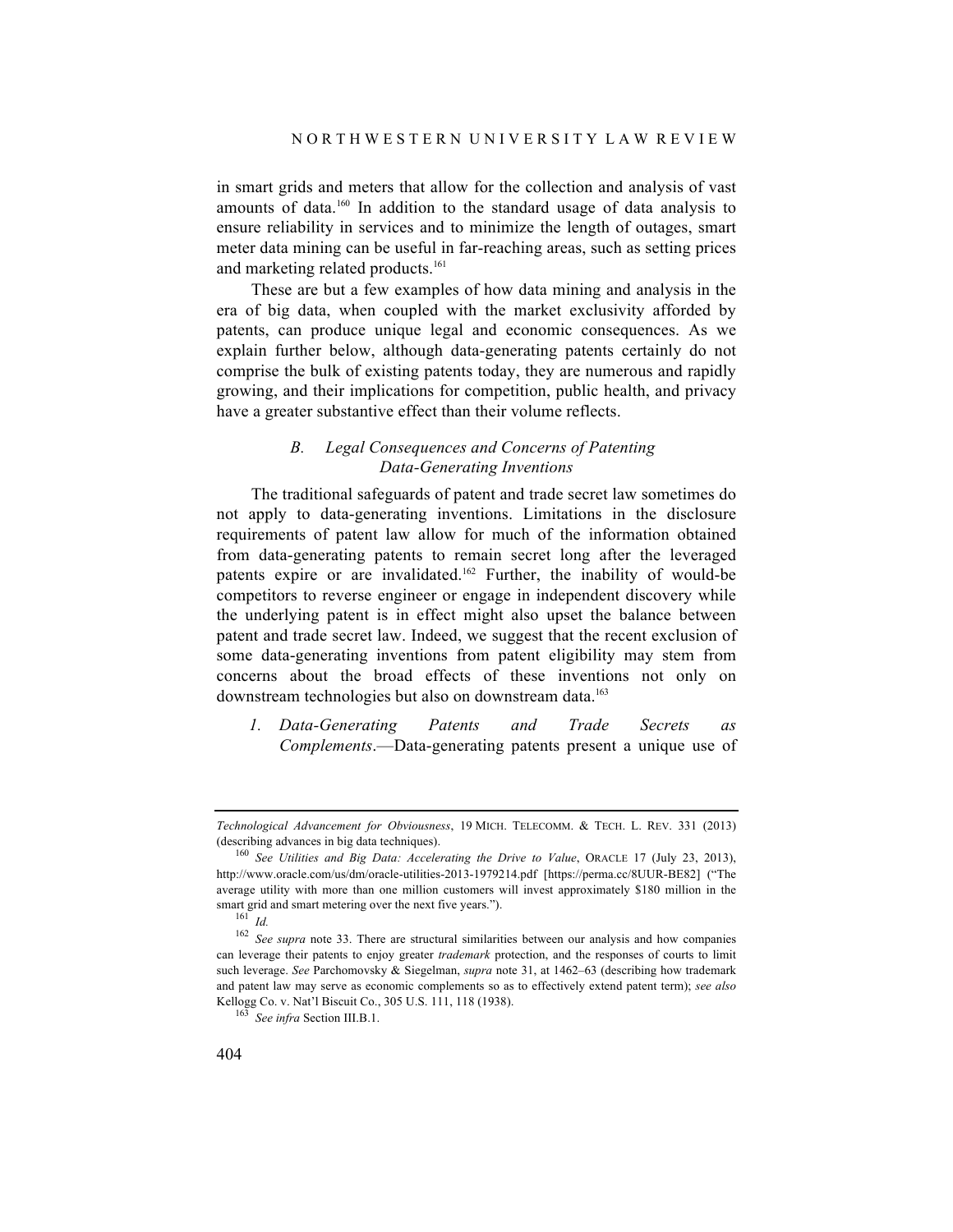patents and trade secrets as economic complements.164 Information can be withheld from a patent in two ways: (1) protecting innovative information as a secret prior to patenting and (2) withholding or maintaining secret information from a patent application or patent in view of fairly weak disclosure requirements. Data-generating patents operate along the second dimension, particularly after the issuance of a patent.<sup>165</sup>

In this regard, once a patent is filed, there is no duty to update its disclosure with newly found information relevant to the patent; indeed, there is an affirmative proscription against doing so.<sup>166</sup> As such, inventors may choose to retain post-filing information about the invention as a trade secret. Typically, such information may include ideal operating parameters, improvements, and general market information about the invention. In this regard, commercial embodiments of inventions developed well after patenting often substantially differ from what is disclosed in a patent.<sup>167</sup> Yet, because the scope of the legal rights afforded by patents is generally much broader than what is disclosed in the patent disclosure, these commercial embodiments—and the information related to them—typically are protected by the original patent or by trade secret law.<sup>168</sup>

For instance, an inventor may, after filing for a patent, determine the ideal material for a collapsible garden hose, whose novelty mainly depends on its unique shape.169 Because the inventor did not know of the material at the time of filing, there was no need to disclose it then (*or at any future time*), and if it is difficult to reverse engineer, the inventor may effectively retain it as a trade secret.170 Because the patent provides the inventor the ability to exclude others from manufacturing any hose of the same or similar shape, there will be little incentive (absent a license from the patent holder) for others to perform research to determine the ideal material for the hose during the term of the patent.<sup>171</sup> Indeed, making such a hose, even if purely for research purposes, would constitute infringement.172 Once the

<sup>164</sup> *See supra* Section I.B.

<sup>165</sup> *See supra* notes 72–80 and accompanying text.

<sup>&</sup>lt;sup>166</sup> 35 U.S.C. § 132 (2012) (barring the addition of "new matter" to a patent application so as to ensure all material in the application originates from the priority date or earlier).

<sup>167</sup> *See supra* note 73.

<sup>168</sup> *See supra* notes 76–80.

<sup>169</sup> *See, e.g.*, U.S. Patent Application No. 13/690,670 (filed Nov. 30, 2012) (disclosing an "expandable garden hose"). 170 *See supra* notes 76–80.

<sup>171</sup> § 271; Roger D. Blair & Thomas F. Cotter, *Strict Liability and Its Alternatives in Patent Law*, 17 BERKELEY TECH. L.J. 799, 800 (2002) ("Patent infringement is often characterized as a strict liability tort . . . .").

<sup>172</sup> § 271; *infra* note 345.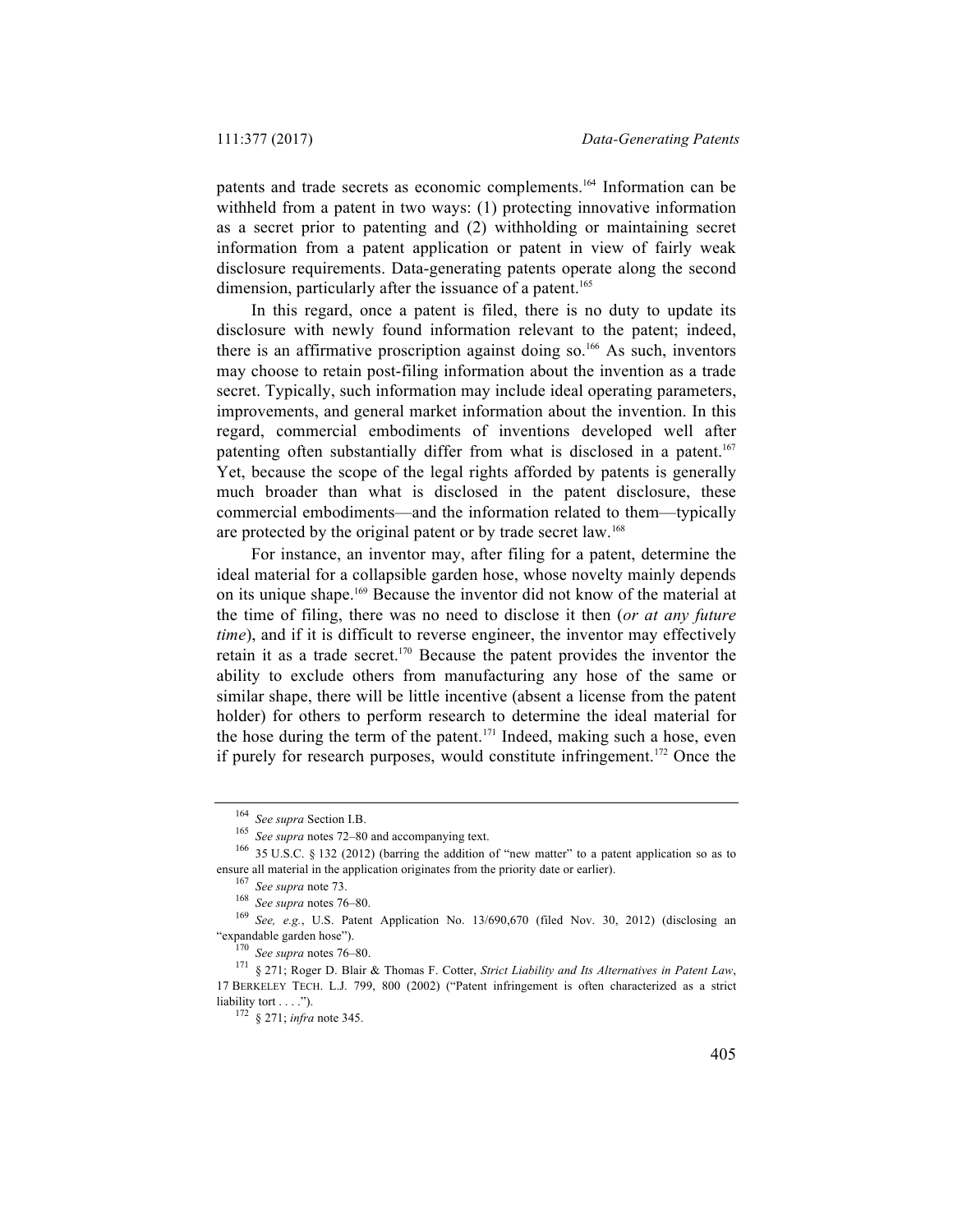term expires (or perhaps right near the end if detection is unlikely), a third party may begin to experiment with different materials to create a "generic" copy of the hose.<sup>173</sup> The ability of the original patentee to maintain the material as a trade secret, however, will allow it to effectively extend its patent rights past the twenty-year term afforded by the patent, delaying third-party attempts to determine the ideal material after expiration.<sup>174</sup> In other words, if potential competitors cannot determine the material, or a close substitute, the patentee will continue to be able to charge abovemarket prices for its now *un*patented hose.<sup>175</sup>

To the extent inventions are supposed to fall into the public domain once the patent term expires, this use of patents and trade secrets as complements arguably thwarts the goals of the patent system.<sup>176</sup> Even in fields in which some disclosure of post-patenting data is required for regulatory purposes, such as medical devices or pharmaceuticals, this strategy can still be effective because such disclosed data is typically maintained as a secret by the applicable regulatory agency.<sup>177</sup> Indeed, even third-party testing of medical-related inventions to determine efficacy and safety will generally constitute actionable infringement.<sup>178</sup>

These limitations of the current patent disclosure rules have been well studied.<sup>179</sup> Data-generating patents, however, present unique concerns that have not been sufficiently addressed. Unlike the garden hose invention, a data-generating patent will often yield information subject to trade secret law not merely about the invention itself, but also about the invention's users and that can be advantageous in separate product markets.<sup>180</sup> As noted, Google's patented search algorithms can be used not only to

<sup>173</sup> Julie E. Cohen & Mark A. Lemley, *Patent Scope and Innovation in the Software Industry*, 89 CALIF. L. REV. 1, 24 n.86 (2001) ("One classic justification for having a patent system is to encourage inventors to disclose their ideas to the public, who will benefit from this new knowledge once the patent expires."); Simon, *supra* note 99, at 1342 (2011) ("Most research use is ignored until it is disseminated or results in an improvement or alternative means.").

<sup>174</sup> Cohen & Lemley, *supra* note 173.

<sup>175</sup> *Id*.

<sup>176</sup> *See supra* note 45.

<sup>177</sup> *See infra* note 358 and accompanying text; *see also* W. Nicholson Price II & Arti K. Rai, *Manufacturing Barriers to Biologics Competition and Innovation*, 101 IOWA L. REV. 1023, 1028 (2016) (discussing trade secret protection for manufacturing processes of patented biologics); Price II, *supra*  note 58, at 32 (describing how innovators receive both patent protection on biologics and "are sheltered from competition indefinitely by the secrecy surrounding their manufacturing methods").

<sup>178</sup> Simon, *supra* note 99, at 1324–25; *cf.* 35 U.S.C. § 271(e) (2012) (providing for an exception to infringement for experimentation related to the submission of information to the FDA).

<sup>179</sup> *See* Sichelman, *supra* note 76, at 355–56; Jeanne C. Fromer, *Patent Disclosure*, 94 IOWA L. REV. 539, 572–73 (2009).

<sup>180</sup> *See supra* Section II.A.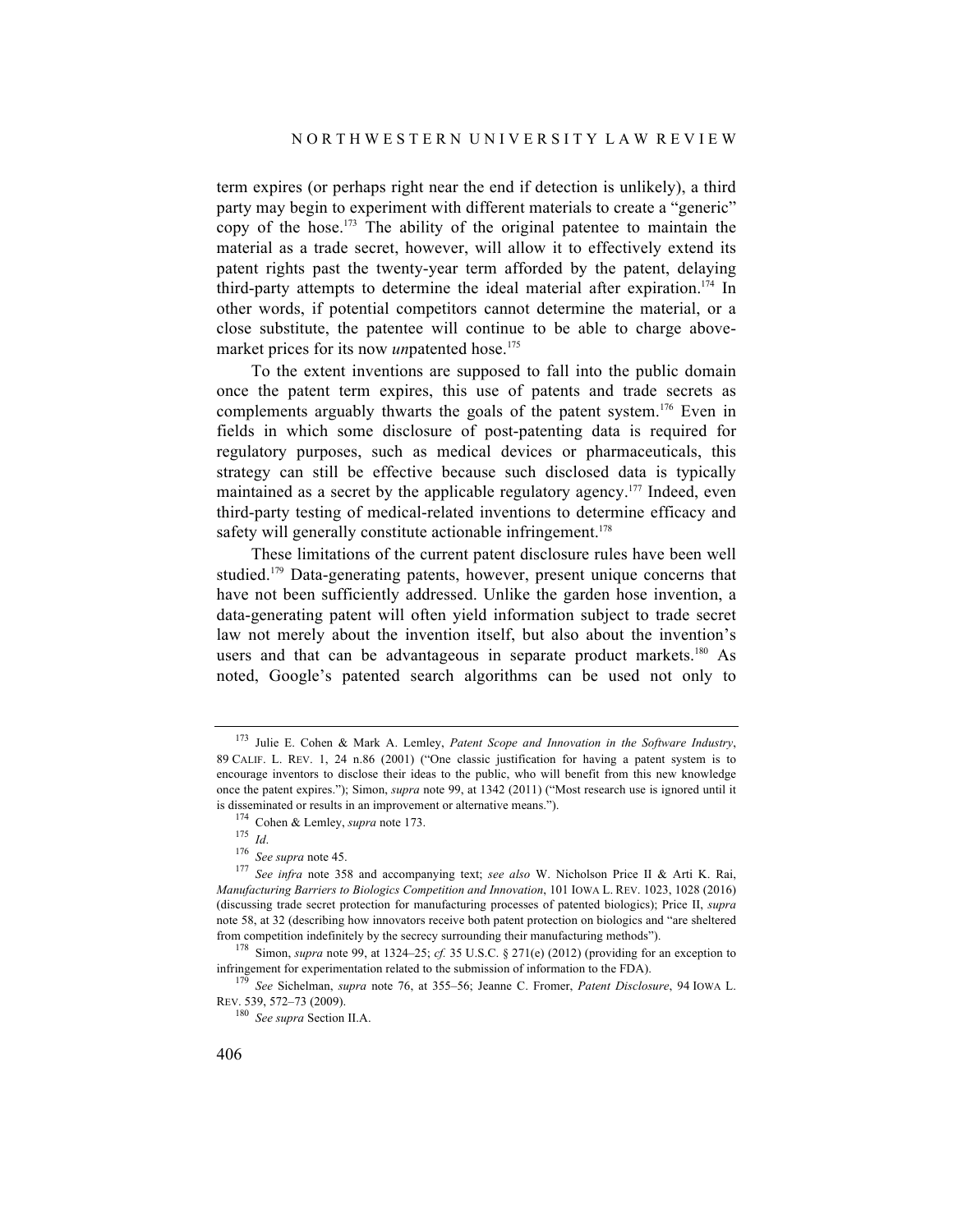improve those algorithms but also to better target advertising to its users.<sup>181</sup> Such leveraging into secondary markets in the era of big data presents a use of patents and trade secrets as economic complements that was essentially unheard of in the twentieth century and arguably well outside the "bargain" for exclusive rights contemplated by the patent system.

*2. Traditional Trade Secret Safeguards Generally Do Not Apply to Data-Generating Patents*.—Ordinarily, trade secrets are subject to reasonable limitations to prevent against overreaching.182 Two oft-cited defenses in ensuring that trade secret law does not overreach are the ability to reverse engineer a product or process embodying a trade secret, or simply independently discovering the trade secret.<sup>183</sup> In contrast, neither reverse engineering nor independent discovery typically provide defenses to patent infringement.184 Indeed, the Supreme Court in *Kewanee Oil Co. v. Bicron Corp.* focused on independent creation and reverse engineering as the key distinguishing features in determining that trade secret was not preempted by patent law.185 If either occurs, trade secret protection will be  $lost.<sup>186</sup>$ 

With data-generating patents, the ability to reverse engineer the resulting trade secret is often foreclosed, or at least severely restricted, during the term of the data-generating patent. Traditionally, competitors and others can obtain information about trade secrets by observation or through analysis of products or other materials that are publicly accessible.187 Reverse engineering has a major benefit: it "will often generate knowledge about the product being reverse engineered that will make it possible to improve on it."<sup>188</sup> As David Friedman, William Landes, and Richard Posner have suggested, without the ability to effectively reverse engineer, trade secrets would become "superpatents" that would have "obvious problems of conflict with patent law."<sup>189</sup> The major difference with patenting is twofold: (1) patents have a limited duration

<sup>181</sup> *See supra* note 145 and accompanying text.

<sup>182</sup> *See* Kewanee Oil Co. v. Bicron Corp., 416 U.S. 470, 489–90 (1974). 183 *Id.* at 476; *see also* Anderson, *supra* note 41, at 950.

<sup>&</sup>lt;sup>185</sup> *Id.* at 490 ("[T]rade secret law does not forbid the discovery of the trade secret by fair and honest means, *e.g.*, independent creation or reverse engineering . . . .").

<sup>186</sup> *See id.*; Jon Chally, Note, *The Law of Trade Secrets: Toward a More Efficient Approach*, 57 VAND. L. REV. 1269, 1285 (2004).

<sup>187</sup> UNIF. TRADE SECRETS ACT § 1 cmt. (UNIF. LAW COMM'N 1985); *Kewanee Oil Co.,* 416 U.S. at 476 (defining reverse engineering). 188 *See* Friedman, Landes & Posner, *supra* note 56, at 70.

<sup>&</sup>lt;sup>189</sup> *Id.* at 70–71 ("The fact that reverse engineering is costly, moreover, automatically cuts down on the amount of free-riding on the first inventor.").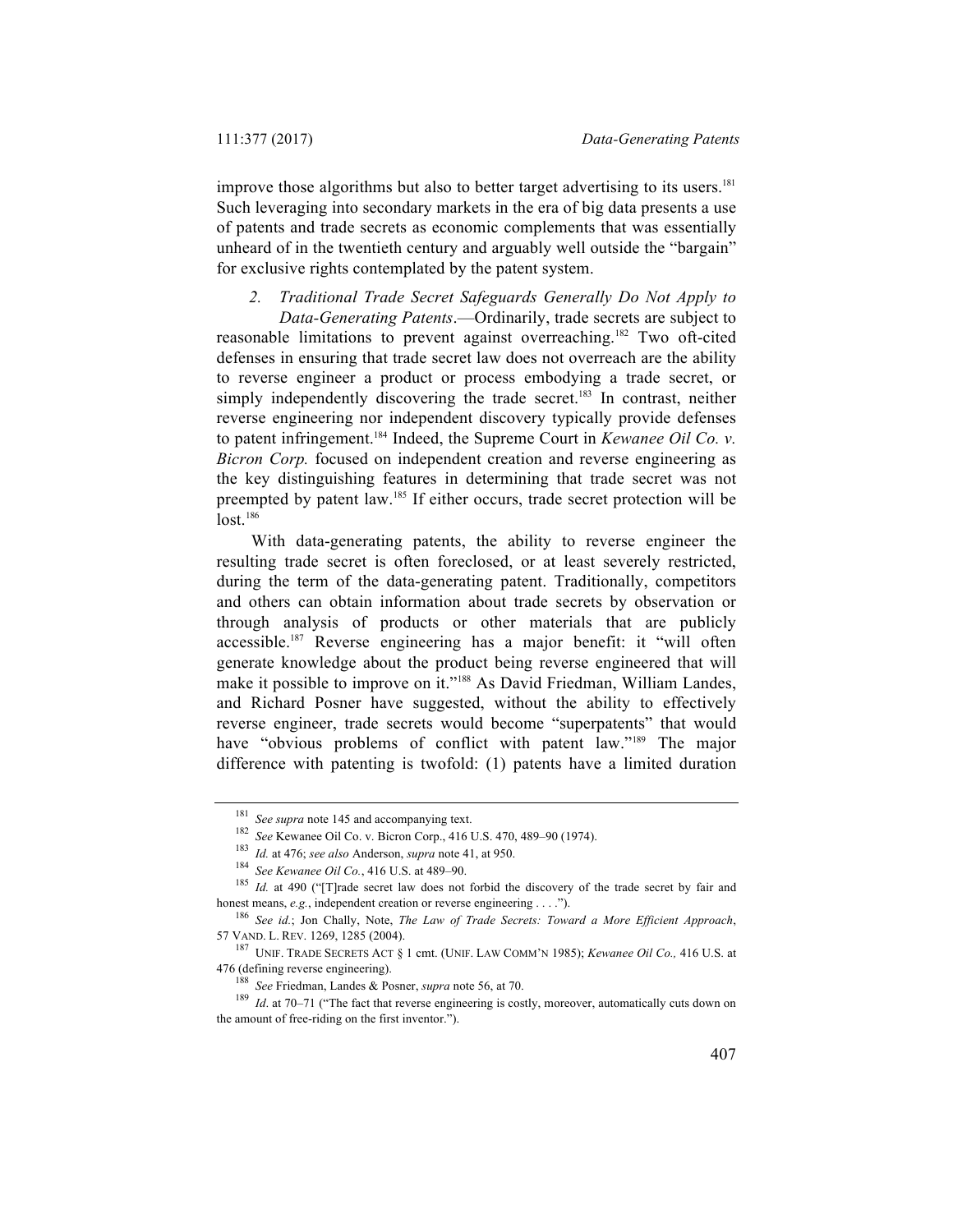while trade secrets do not and (2) patents by definition disclose valuable information about the innovation.190 Trade secret protection is designed to expire at the point the secret can be reversed engineered or independently invented—such a balance makes economic sense because society loses little by enforcing a trade secret that others could not have generated on their own.191

In the case of data-generating patents, however, the ability to reverse engineer trade secrets is often illusory.<sup>192</sup> When a data-generating invention is patented, would-be competitors are effectively foreclosed from reverse engineering for a substantial period, as they are prohibited from making and using the patented invention during the twenty-year exclusivity period.193 Whether the underlying data-generating invention is a patented search engine or medical diagnostic test, the ability to reverse engineer or independently generate otherwise secret information obtained through patent exclusivity often is infeasible.194 In particular, a search engine or

<sup>190</sup> *See* Beckerman-Rodau, *supra* note 33, at 383, 394; *see also* 35 U.S.C. § 112 (2012).

<sup>191</sup> *See* Rochelle Cooper Dreyfuss, *Trade Secrets: How Should We Be Allowed to Hide Them? The Economic Espionage Act of 1996*, 9 FORDHAM INTELL. PROP. MEDIA & ENT. L.J. 1, 16 (1998) (explaining that without reverse engineering, trade secret protection would essentially last forever and inventors would select trade secret over patent).

<sup>192</sup> *See Kewanee Oil Co.*, 416 U.S. at 490 (1974) ("While trade secret law does not forbid the discovery of the trade secret by fair and honest means, *e.g.,* independent creation or reverse engineering, patent law operates 'against the world,' forbidding any use of the invention for whatever purpose for a significant length of time.").

<sup>193</sup> *See id*.; *see also* Fauver, *supra* note 9, at 676 (explaining that original patent holders would have established head start in the market, which puts the patent holder at an "advantage over competitors having to start 'from scratch' to develop the product'').<br><sup>194</sup> Moreover, in the case of medical diagnostic tests, even if the patent covering the data-

generating invention at issue has expired, laws such as the Health Insurance Portability and Accountability Act (HIPAA) and the Genetic Information Nondiscrimination Act (GINA) often limit the distribution of the collected information. H.I.P.A.A. Privacy Rule, 67 Fed. Reg. 53,182 (Aug. 14, 2002) (to be codified at 45 C.F.R. pt. 160 and 164), https://www.hhs.gov/sites/ default/files/ocr/privacy/hipaa/administrative/privacyrule/privrulepd.pdf [https://perma.cc/MTL8- 489D]; Genetic Information Nondiscrimination Act of 2008, Pub. L. No. 110-233, 122 Stat. 881 (2008).

However, companies that develop hardware or software programs that aggregate and analyze medical data are not expressly subject to HIPAA. *See id; see also* Jeff Rabkin & Jessica Jardine Wilkes, *Wearable Technology, Big Data and the Legal Frontier*, LAW.COM (Dec. 14, 2015), http://www.law.com/sites/lawcomcontrib/2015/12/14/wearable-technology-big-data-and-the-legalfrontier/ [https://perma.cc/D5KG-PRD3]. In addition, devices that collect and analyze data without controlling the function of a medical device are generally exempt from FDA oversight, unless their use could interfere with clinical treatment. FOOD & DRUG ADMIN., U.S. DEP'T OF HEALTH AND HUMAN SERVS. ET AL., MEDICAL DEVICE DATA SYSTEMS, MEDICAL IMAGE STORAGE DEVICES, AND MEDICAL IMAGE COMMUNICATIONS DEVICES 5–8 (Feb. 9, 2015), http://www.fda.gov/downloads/ MedicalDevices/DeviceRegulationandGuidance/GuidanceDocuments/UCM401996.pdf?source=govdeli very&utm\_medium=email&utm\_source=govdelivery [https://perma.cc/9XWF-FXFD].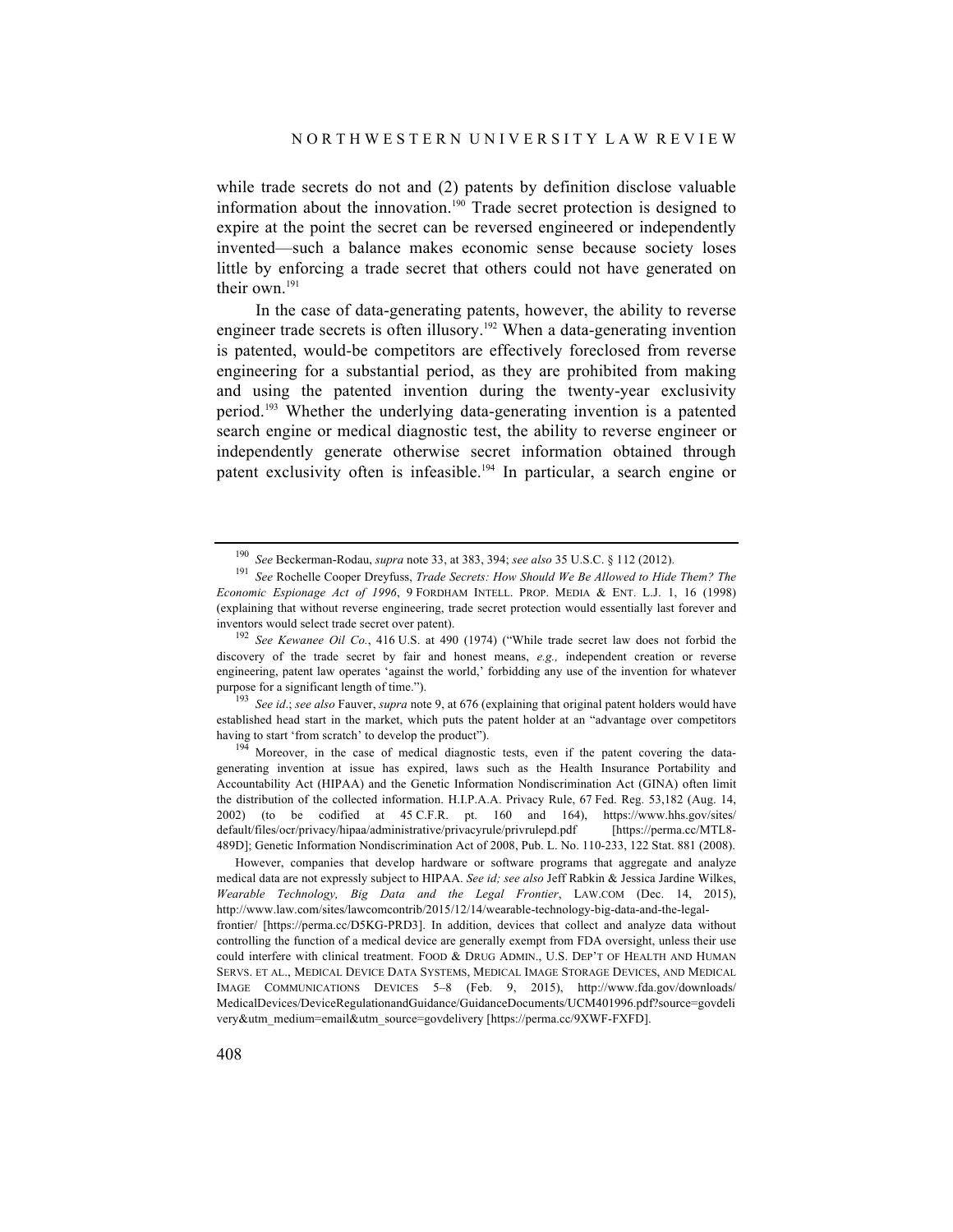diagnostic test patent may entirely preclude substitute technologies, which in turn precludes competitors and others from generating similar data.<sup>195</sup>

As noted earlier, using its patent on the BRCA gene markers for breast cancer, Myriad has been able to amass a database of mutations unrivaled by competitors or public actors.196 Indeed, Myriad effectively stopped contributing to public databases almost a decade ago, when it decided to maintain its users' data as a trade secret.<sup>197</sup> Although Myriad has published articles on its findings, it has not provided its interpretive algorithms or data supporting its conclusions.<sup>198</sup> Any company that wants to compete with Myriad can only interpret variations based on limited public data using incomplete analytic algorithms.<sup>199</sup> By leveraging its patents, Myriad has managed to extend its exclusivity, even after its patents were invalidated by the Supreme Court for lack of patentable subject matter.<sup>200</sup> What began with patent protection over genetic information now includes trade secret protection for Myriad's databases of patients' full genetic sequences and phenotypic information, as well as the correlations and algorithms resulting from access to that wealth of data.<sup>201</sup> In many ways, the generated data may prove more valuable than the now-invalidated patents on the underlying technology itself.202

Arguably, a similar analysis as to Myriad's database applies to Google's proprietary user data obtained through its patented search technology.203 In any technological field in which data-generating patents provide a substantial market advantage, third parties may be hindered from reverse engineering data solely protected by trade secret law.

<sup>195</sup> *See supra* Section II.A.

<sup>196</sup> *See supra* Section II.A.1; Oliver, *supra* note 113, at 540–41 ("Myriad, through its patentconferred role as the exclusive testing laboratory for BRCA gene testing, created a database full of VUS data . . . . Since November 25, 2004, however, Myriad has kept a tight handle on its data set, retaining its important data as proprietary."). 197 *See* Cook-Deegan et al., *supra* note 37, at 586 (showing that after 2005, Myriad decided to not

disclose any of its findings from its testing and began retaining "data as a trade secret").

<sup>&</sup>lt;sup>198</sup> See id. (explaining that the public lacks access to the "analytic algorithms [and] underlying sequence data").

<sup>199</sup> *See* Oliver*, supra* note 113, at 540–41; *see also* Conley et al., *supra* note 37, at 615 ("Myriad has access to public databases in interpreting mutations, but outsiders do not have access to Myriad's database.").

<sup>200</sup> *See* Conley et al., *supra* note 37, at 600, 616.

<sup>201</sup> *See* Oliver, *supra* note 113, at 548 ("The VUS data obtained from Myriad's period as the exclusive provider of BRCA gene testing will likely be eligible for trade secret protection.").

 $202$  Indeed, some have questioned whether there is still a role for patents in the personalized medicine space after recent Supreme Court decisions limiting patent-eligible subject matter. *See, e.g.*, Burk, *supra* note 37, at 236–39 (explaining the effects, positive and negative, of the Supreme Court's *Myriad* decision on personalized medicine).

<sup>203</sup> *See supra* Section II.A.2.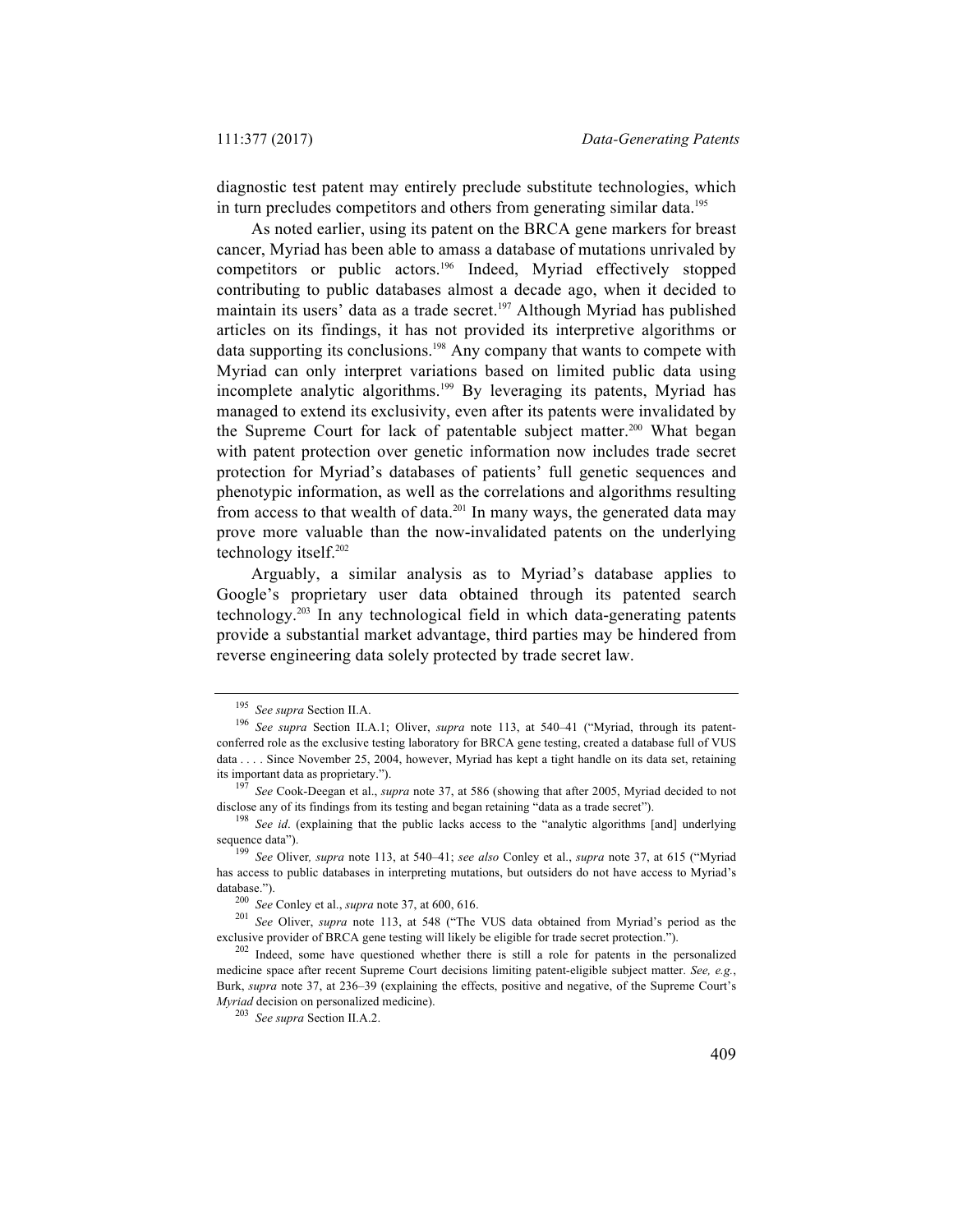In other areas of intellectual property, Congress has addressed situations in which enforcement may frustrate reverse engineering.<sup>204</sup> By enacting the Digital Millennium Copyright Act (DMCA), for example, Congress bolstered protection for copyrighted works by limiting the circumvention of access controls.205 Congress, however, permitted limited exceptions for reverse engineering to allow for interoperability, encryption research, and security testing.206 These exceptions to the DMCA highlight the need to balance robust intellectual property protection against the traditional public safeguards ensured by allowing reverse engineering of trade secrets. Unlike the DMCA, there is no exception to patent infringement for reverse engineering trade secrets obtained through datagenerating patents.<sup>207</sup> Thus, data-generating patents may hinder data sharing, further research, and testing in ways that may be socially detrimental.

Although not quite as difficult as reverse engineering trade secret data resulting from data-generating patents, independent discovery is also severely limited by the nature of these patents. If the patent holder is dominant in the marketplace, it can preclude others—even those who independently invent—from practicing the patented invention in order to maintain its large market share. Using non-infringing techniques to generate the same data may in many instances be infeasible. For the mutations at issue in the Myriad patent, there are no other genes that can be used to identify the mutations.<sup>208</sup> For Google's PageRank patents, there are clearly alternatives, but they are considered inferior and thus have garnered many fewer users.<sup>209</sup> When there are no equivalent alternatives to a patented data-generating invention, it may be effectively impossible to recreate the data—even fully independently—generated by the data-generating patent holder. $210$ 

Even after a data-generating patent expires or is invalidated, the patentee will tend to have a significant lead time that will handicap any

<sup>204</sup> *See, e.g.*, Chamberlain Grp., Inc. v. Skylink Techs., Inc., 381 F.3d 1178, 1197–1204 (Fed. Cir. 2004).

 $^{205}$  17 U.S.C. §§ 1201(a)(1)(A), (g) (2012).

<sup>206</sup> *Id.* § 1201(f), (g), (j); *see also id.* § 906 (protecting reverse engineering under the Semiconductor Chip Protection Act of 1984).

<sup>207</sup> 35 U.S.C. § 271(a) (2012); *see also supra* notes 184–86 and accompanying text.

<sup>208</sup> *See supra* notes 96–99 and accompanying text.

<sup>209</sup> *See supra* note 116 and accompanying text; MIKLOS SAVARY, GURUS AND ORACLES: THE MARKETING OF INFORMATION viii (2012) ("PageRank made Google the dominant Internet search engine . . . .").

<sup>210</sup> *See supra* notes 96–99 and accompanying text (discussing how Myriad's patents provided the exclusive ability to collect patient data for over a decade).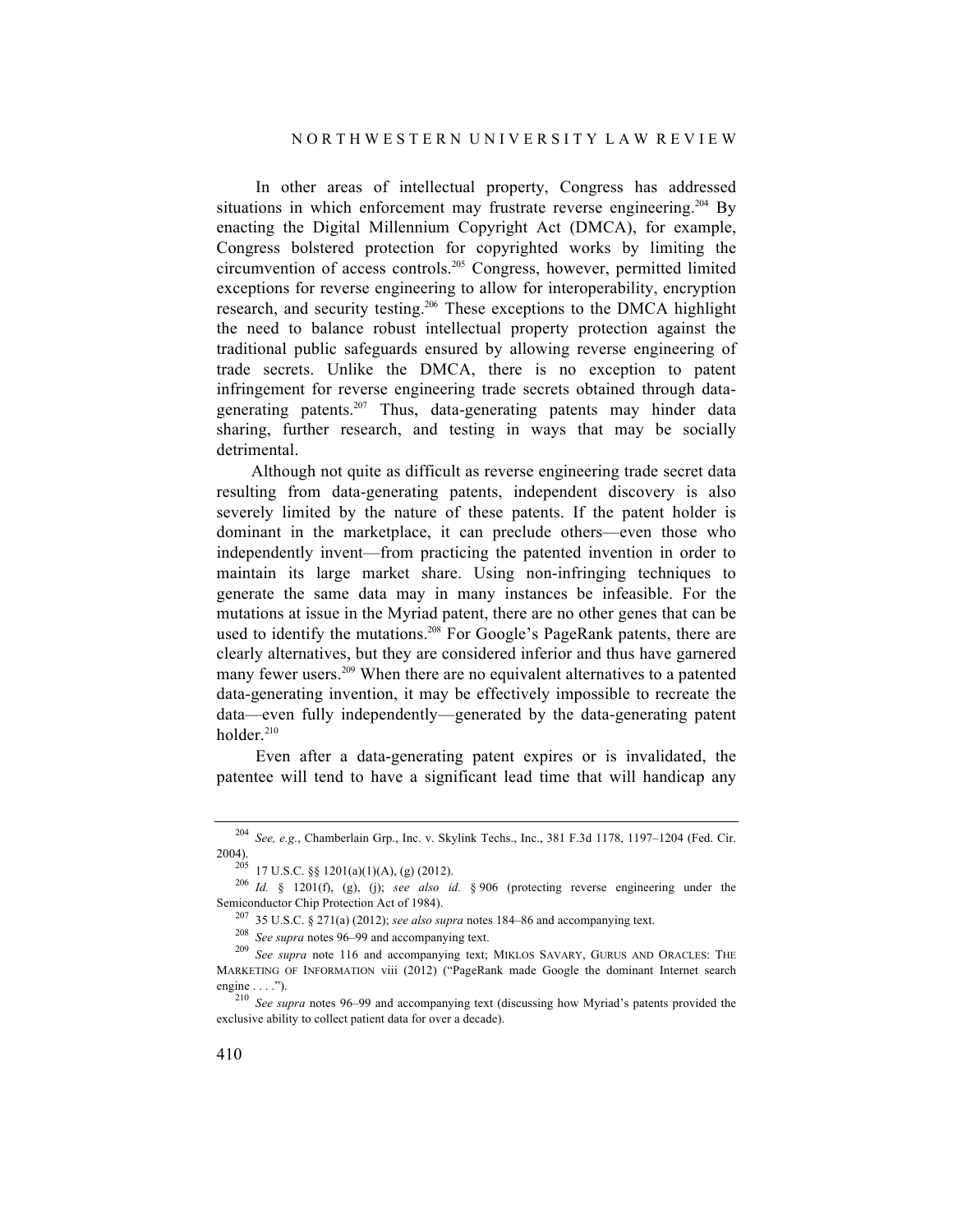competitor from entering the field post-expiration or post-invalidation.<sup>211</sup> This informational deficiency for any new market participant may result in prohibitive switching costs for consumers, even if the competitor has better methods or lower pricing.<sup>212</sup> The high costs of independently generating the data that the patentee obtained with the twenty-year lead time often ensures there will be little risk of independent discovery, and ultimately, competition.<sup>213</sup>

*3. Is the Subject Matter of Data-Generating Patents Outside the Scope of Patent Protection?*—Recent decisions from the Supreme Court have, to some degree, made it more difficult to obtain datagenerating patents, particularly in the fields of medical diagnostic testing and software.<sup>214</sup> Most importantly, in *Mayo Collaborative Services v. Prometheus Laboratories, Inc.*, the Court expressed a concern that patents over laws of nature "will inhibit future innovation premised upon them, a danger that becomes acute when a patented process amounts to no more than an instruction to 'apply the natural law.'"215 Based upon this rationale, the Court not only invalidated the medical diagnostic at issue, but cast doubt over the patentability of nearly all medical diagnostic tests.<sup>216</sup> The

<sup>215</sup> *Mayo Collaborative Servs.*, 566 U.S. at 86 (citing Mark A. Lemley, Michael Risch, Ted Sichelman & R. Polk Wagner, *Life After* Bilski, 63 STAN. L. REV. 1315 (2011)).

<sup>216</sup> *See, e.g.*, Rebecca S. Eisenberg, *Diagnostics Need Not Apply*, 21 B.U. J. SCI. & TECH. L. 256, 256 (2015) (stating that the "most important advances" in diagnostics "lie outside the boundaries of patent-eligible subject matter"); Rachel E. Sachs, *Innovation Law and Policy: Preserving the Future of Personalized Medicine*, 49 U.C. DAVIS L. REV. 1881, 1908 (2016) ("[D]iagnostic method innovators

<sup>211</sup> *See generally* Fauver, *supra* note 9, at 676 (discussing lead time advantages generated by patents).

<sup>212</sup> *See generally* Paul Klemperer, *Entry Deterrence in Markets with Consumer Switching Costs*, 97 ECON. J. 99 (1987).

<sup>&</sup>lt;sup>213</sup> Although it may appear that the switching costs for consumers from Google to another search engine are low because users can easily choose to use a different search engine, such an analysis is wanting. *But see* Aaron S. Edlin & Robert G. Harris, *The Role of Switching Costs in Antitrust Analysis: A Comparison of Microsoft and Google*, 15 YALE J. L. & TECH. 169, 195 (2013) ("[C]hanging the default setting to a different search engine requires only a few simple steps. For that reason, default search engine contracts with OEMs do not generate significant switching costs."). Rather, the switching costs inhere in the opportunity and other costs generated by the additional time it would take a user to wade through inferior search results when using an alternative search engine that does not have access to the user's (and other users') search histories and browsing patterns. *See* ERIC ENGE ET AL., THE ART OF SEO 625 (2012) (describing how Google personalizes search results based on a user's search history); *infra* note 232.

<sup>214</sup> *See* Mayo Collaborative Servs. v. Prometheus Labs., Inc., 566 U.S. 66, 77, 92 (2012) (concluding that Prometheus Laboratories's patent claims were invalid because they "effectively claim the underlying laws of nature themselves" and only "simply describe these natural relations"); Alice Corp. Pty. Ltd. v. CLS Bank Int'l, 134 S. Ct. 2347, 2352 (2014) ("[M]erely requiring generic computer implementation fails to transform that abstract idea into a patent-eligible invention."); *see also* Aria Diagnostics, Inc. v. Sequenom, Inc., 726 F. 3d 1296, 1302–04 (Fed. Cir. 2013) (holding the "method for detecting a paternally inherited nucleic acid" unpatentable as a law of nature).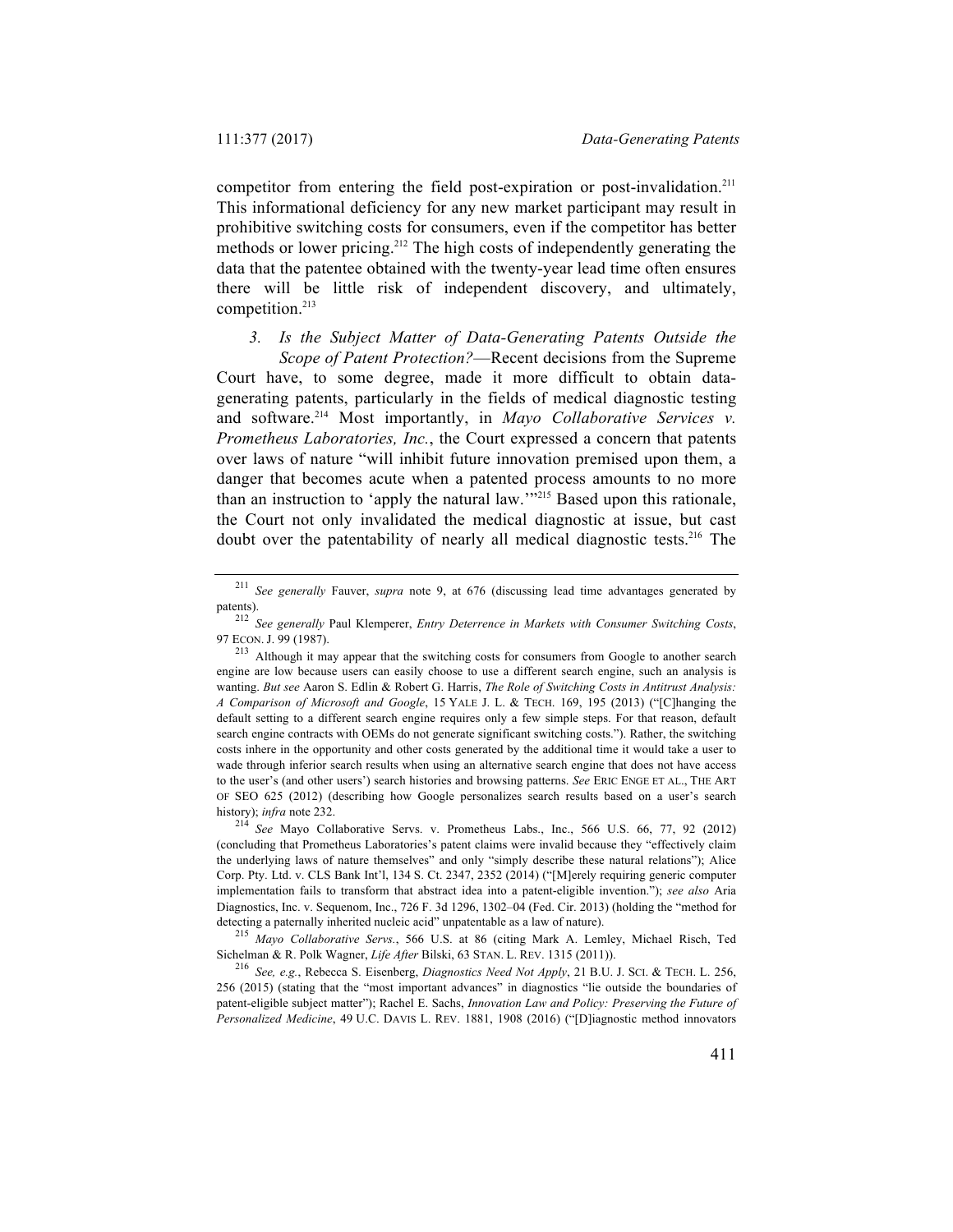#### N O R T H W E S T E R N U N I V E R S I T Y L A W R E V I E W

Court adopted a similar rationale in *Alice Corp. v. CLS Bank International*, where it applied the *Mayo* test to abstract ideas, and like *Mayo*, called into question the patentability of a large class of inventions, here software.<sup>217</sup>

Many data-generating inventions are likely to fall into the fields of medical diagnostics and software.<sup>218</sup> Indeed, data-generating inventions are but one example of how inventions in these areas tend to exhibit preemptive potential and allow for possible control over unforeseen markets.<sup>219</sup> Thus, the Court's move to limit patent protection in these fields indirectly responds to some of the specific concerns we raise about datagenerating inventions.

Yet, the indirect response of limiting patentability does not eliminate all of the potential concerns data-generating inventions raise. As an initial matter, data-generating patents that predate these decisions may have already provided a market advantage to their holders, potentially requiring a response to diminish any detrimental effects.<sup>220</sup> Even going forward, many classes of data-generating inventions remain patentable, including smart medical and sport devices, such as pacemakers and fitness trackers; GPS and other transportation tracking devices; mobile phones, televisions, and other electronic devices, which can monitor and store usage patterns; voting machines; and security systems.<sup>221</sup> Also, some classes of software and medical diagnostic tests still remain patentable.<sup>222</sup>

Nor is it likely that patent laws in this context somehow preempt state trade secret protection for the data generated by these inventions. As the Supreme Court held in *Kewanee Oil Co. v. Bicron Corp.*, "the extension of trade secret protection to clearly patentable inventions does not conflict

<sup>220</sup> *See infra* Part III.

have begun to and will continue to find it more difficult to obtain method patent claims on their inventions.").

<sup>217</sup> 134 S. Ct. at 2353–57 ("[M]ethod claims, which merely require generic computer implementation, fail to transform that abstract idea into a patent-eligible invention . . . .").

<sup>218</sup> *See supra* Section II.A.

<sup>219</sup> *See infra* Section III.A.

<sup>221</sup> *See Alice Corp.*, 134 S. Ct. at 2358 (finding that applied processes may be eligible for patent protection); *see also* J. Jonas Anderson, *Applying Patent-Eligible Subject Matter Restrictions*, 17 VAND. J. ENT. & TECH. L. 267, 269 (2015) (discussing "whether the resulting [eligibility] doctrines can be predictably applied by the institutions involved in patent law").

<sup>&</sup>lt;sup>222</sup> Ass'n for Molecular Pathology v. Myriad Genetics, Inc., 133 S. Ct. 2107, 2119 (2013) ("cDNA is not a 'product of nature' and is patent eligible under § 101**,** except insofar as very short series of DNA may have no intervening introns to remove when creating cDNA."); DDR Holdings, LLC v. Hotels.com, L.P., 773 F.3d 1245, 1258–59 (Fed. Cir. 2014) (finding that the software patent claims at issue "specify how interactions with the Internet are manipulated to yield a desired result" and "recite an invention that is not merely the routine or conventional use of the Internet").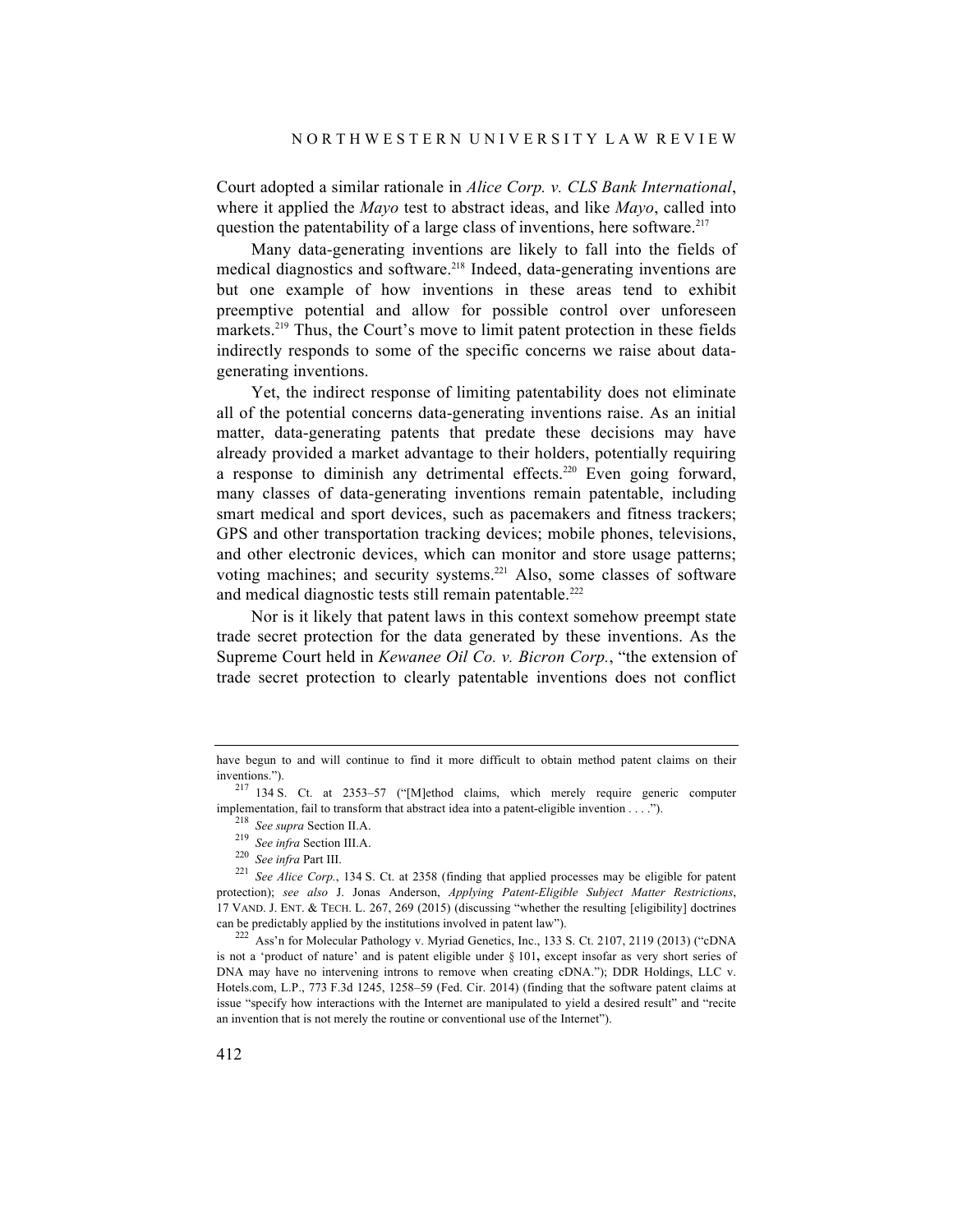with the patent policy of disclosure."<sup>223</sup> Although the Court reaffirmed in *Kimble v. Marvel Entertainment, LLC* that patent royalties could not extend past the term of the patent, it expressly found that post-term royalties premised on trade secret protection were fully allowable.<sup>224</sup> So while it is possible to make seemingly credible arguments that data-generating patents improperly extend the scope of the patent, it seems very unlikely that such arguments would prevail.<sup> $225$ </sup> For similar reasons, defenses of patent misuse in this context are unlikely to have merit.<sup>226</sup>

In sum, despite substantial changes in patentable subject matter, many types of data-generating inventions remain patentable, and the information generated by these inventions very likely remains protectable by state and federal trade secret law. In the next Section, we address the economic effects of these inventions in greater detail.

### *C. The Economic Effects of Data-Generating Patents*

The economic effects of data-generating patents may raise concerns, particularly with regard to innovation incentives and the effects on the market relationship between patent holders and consumers. Although providing patent protection for data-generating inventions helps to ensure optimal incentives exist to produce these inventions and the data generated by them, too much protection may ultimately hinder downstream innovation. Additionally, providing trade secret protection for data generated during the patent term may extend deadweight losses to consumers after the underlying patent expires or is invalidated.

<sup>223</sup> 416 U.S. 470, 491 (1974); *cf.* Sharon K. Sandeen, Be Careful What You Wish For: Trade Secrets and the America Invents Act 1 (Sept. 20, 2013) (unpublished manuscript), http://papers.ssrn.com/sol3/papers.cfm?abstract\_id=2327263 [http://perma.cc/93R6-97SG] (examining "whether in light of the AIA certain parts of trade secret law 'as applied' are now preempted by patent law").

 $224$  135 S. Ct. 2401, 2408 (2015).

<sup>225</sup> Burk, *supra* note 37, at 252–53 ("Preemption of trade secrets of course could prove messy; one would not want to open the flood gates to a run of employee data pilfering or industrial espionage, prompted by the prospect of hiding behind federal supremacy.").

 $226$  Patent misuse is a defense to infringement that occurs when the patentee engages in certain behavior considered to be impermissibly anticompetitive. *See* Mallinckrodt, Inc. v. Medipart, Inc., 976 F.2d 700, 702–04 (Fed. Cir. 1992) ("The policy purpose was to prevent a patentee from using the patent to obtain market benefit beyond that which inheres in the statutory patent right."). Dan Burk contends that misuse could be used to cabin trade secret protection as "a sort of 'fruit of the poisonous tree' exclusion for leveraging patent benefits beyond the relevant patent term." Burk, *supra* note 37, at 253. Although we agree with Burk as a conceptual matter, given the Supreme Court's broad holdings in *Kewanee Oil* and *Kimble*, we do not think courts are likely to rely upon the misuse doctrine in the context of data-generating patents. We explore the issue of whether this doctrine should, as a normative matter, be altered in Part III.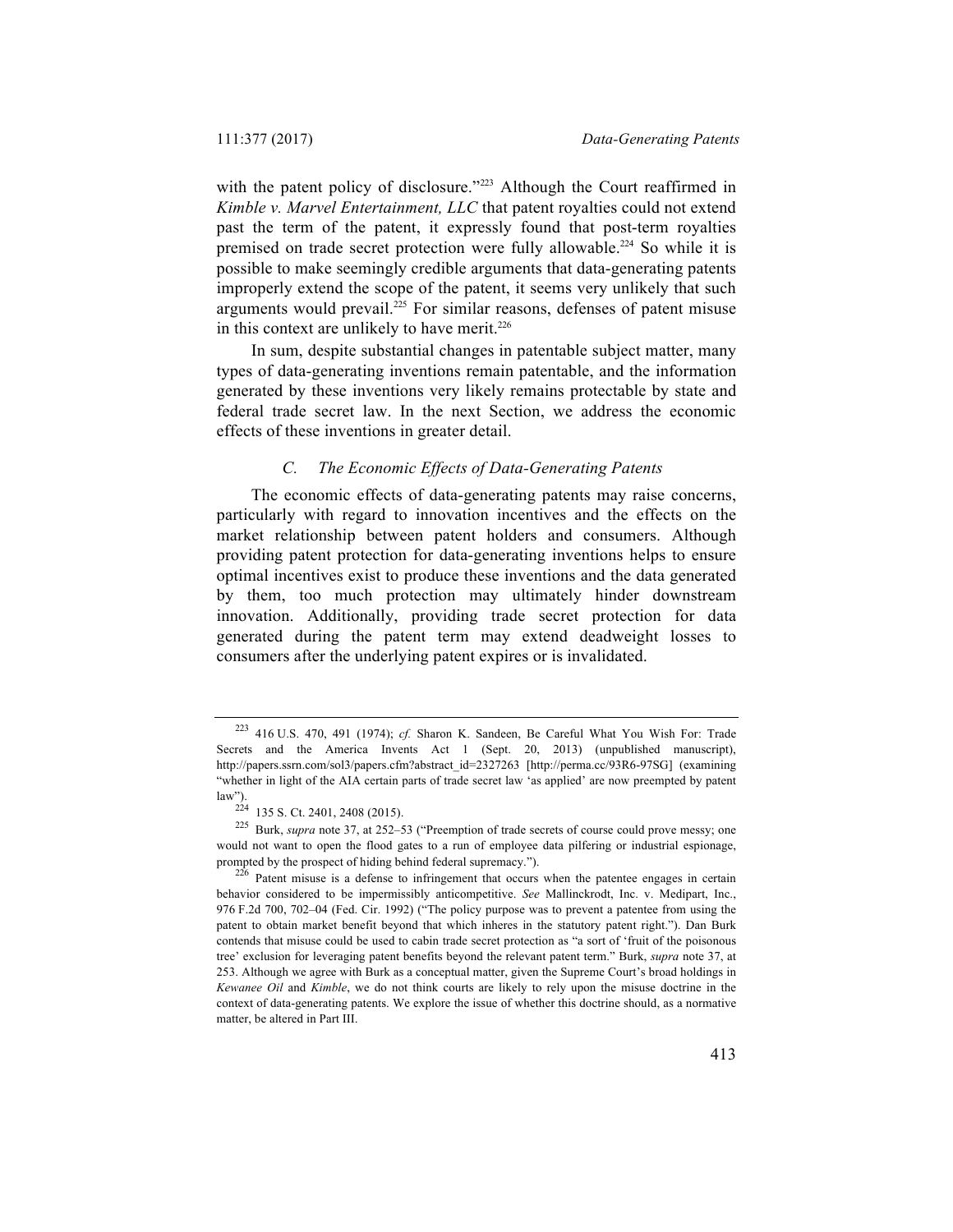#### N O R T H W E S T E R N U N I V E R S I T Y L A W R E V I E W

*1. Data-Generating Patents and Innovation Incentives*.—We explained earlier how data-generating patents can yield unique market rewards by conferring exclusive control over not only the underlying invention but also the data generated by it, often for use in secondary product markets.<sup>227</sup> In this discussion, we suggested that because this additional protection was not contemplated by the patent system, it could potentially overcompensate inventors for their efforts.

Another possibility, however, is that this additional protection is necessary to provide optimal incentives to create data-generating inventions, or the data generated by them.<sup>228</sup> On this account, datagenerating inventions are unique, because their very nature is to produce data.229 For instance, as we explained, Myriad's medical diagnostic test for detecting the incidence of breast cancer is not particularly valuable absent a large database of information about genetic mutations.<sup>230</sup> Perhaps such a database can only be amassed by a monopolist.<sup>231</sup> Similarly, the more data Google collects about its users, the more valuable its search algorithms are to its users.232 To the extent the data can be used in secondary product markets, such as consumer-targeted advertising, that is arguably a small price to pay for the value delivered via the improved underlying invention.<sup>233</sup>

Indeed, one can strengthen these arguments by relying upon alternatives to the traditional "reward" theory of patents, namely prospect and commercialization theory.234 Popular variants of these theories counsel in favor of expansive patent protection in order to prevent inefficient allocation of resources by concentrating investments in R&D into a single party.235 These benefits might extend to data-generating patents, where the data generated improves on the patented invention, or even provides

<sup>227</sup> *See supra* Section II.B.1.

<sup>228</sup> *See* Burk, *supra* note 37, at 242–47 (describing the beneficial role patents may serve in promoting data aggregation in the context of personalized medicine).

<sup>229</sup> *See id.* at 248 ("What is of primary interest in the context of personalized medicine is . . . the development of unpatented but valuable information.").

<sup>&</sup>lt;sup>230</sup> *See id.* at 244–45 (explaining how patents in the field of personalized medicine may allow for the aggregation of otherwise "widely dispersed" information).

See id. at 244–47 (suggesting that either monopolization or centralization may be essential to aggregate sufficient data in the context of personalized medicine).

<sup>&</sup>lt;sup>2</sup> Todd Hixon, *Down-to-Earth Value from Big Data*, FORBES (Oct. 17, 2013, 6:51 AM), http://www.forbes.com/sites/toddhixon/2013/10/17/down-to-earth-value-from-big-data/#40f981ae1077 [http://perma.cc/AXT7-35ZH].

<sup>&</sup>lt;sup>233</sup> *See supra* note 145 and accompanying text.

<sup>234</sup> *See* Burk, *supra* note 37, at 246–47 (examining the role of prospect theory in the area of personalized medicine).

<sup>235</sup> *See* Kitch, *supra* note 60, at 276.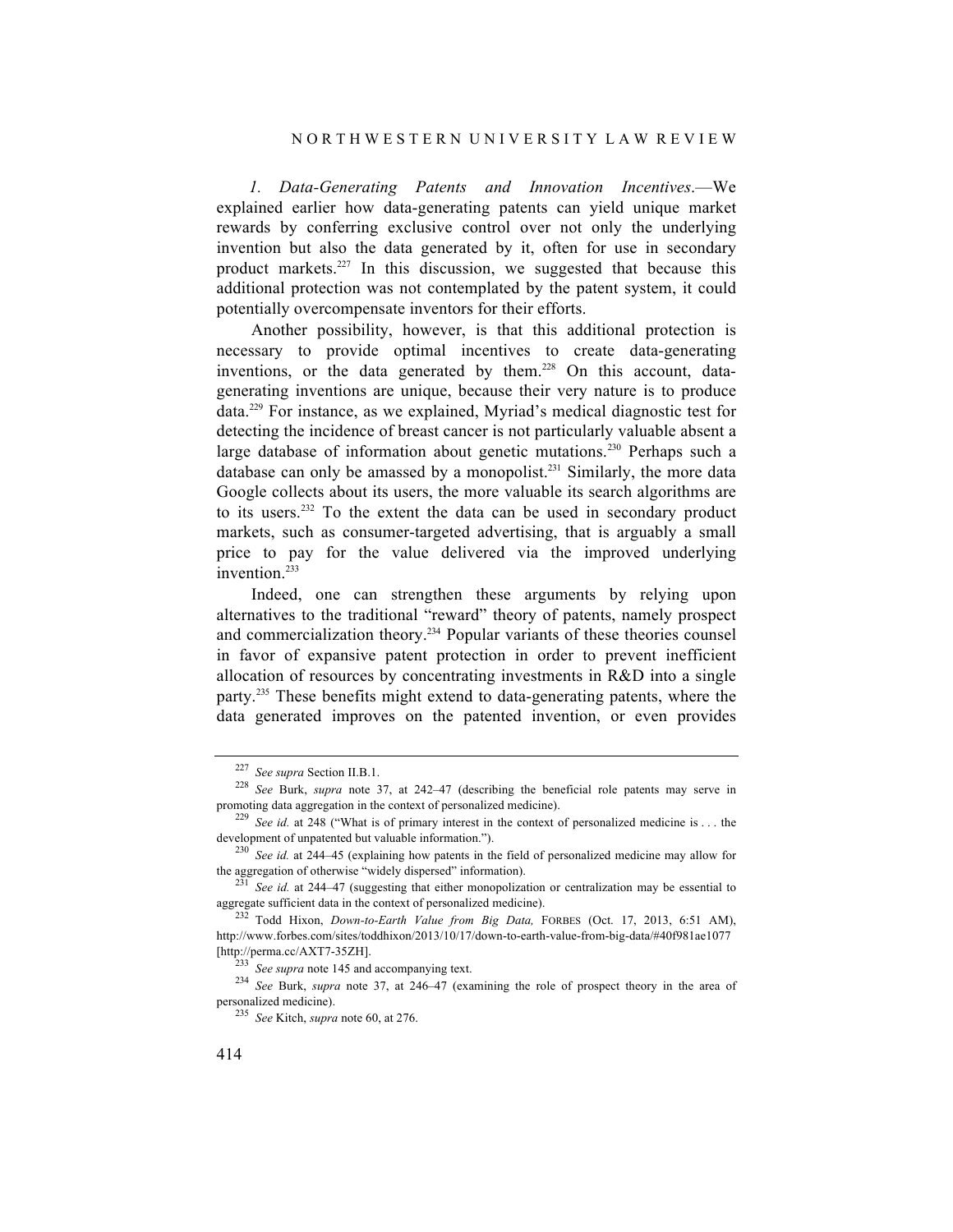inroads to another technology or market.<sup>236</sup> The coordination of resources by a data-generating patent holder could mitigate downstream development costs, particularly as courts place greater restrictions on subject matter eligibility.237 For example, when Myriad's BRCA1 and BRCA2 patents were in full effect, providing it with exclusive control over the data generated by its patents, Myriad was able to reduce the rate of variants of unknown significance (VUS), providing more complete test results for patients with these mutations.<sup>238</sup> If the data had been generated by multiple competitors, each company's VUS rate would be significantly higher, unless the data were shared.<sup>239</sup>

Such an account is subject to some doubt, however. First, although broader protection might provide greater incentives to invest in inventions that generate valuable data, such an argument could be made for many types of inventions.<sup>240</sup> In general, broader rights will lead to more initial invention.241 But broader rights have substantial downsides, including hindering potential downstream invention and consumer deadweight losses, which we discuss further below.<sup>242</sup> Additionally, broader rights in particular technological fields can create allocative distortions, channeling too much  $R&D$  into those areas relative to others that are more deserving.<sup>243</sup>

Second, prospect theory has been the subject of criticism, particularly because coordination often depends on the presence of low transaction costs.244 The main concern, particularly for data-generating patents, is that innovation and improvements may be thwarted by providing too much protection for this type of data.<sup>245</sup> Although patent holders will often be in

<sup>243</sup> *See* Amy Kapczynski & Talha Syed, *The Continuum of Excludability and the Limits of Patents*, 122 YALE L.J. 1900, 1913–16 (2013).

<sup>245</sup> Lee Petherbridge, Comment, *Intelligent Trips Implementation: A Strategy for Countries on the Cusp of Development*, 22 U. PA. J. INT'L ECON. L. 1029, 1060 (2001) ("It is also a common premise that allowing too much protection in the form of patents is economically inefficient.").

<sup>236</sup> *See* Burk, *supra* note 37, at 247–49 (discussing the use of patents to coordinate the extraction of non-patent data).

<sup>237</sup> *See id.*

<sup>238</sup> *See supra* notes 106–07 and accompanying text.

<sup>&</sup>lt;sup>239</sup> As we discuss in Section III.B.2, there are substantial incentives for competitors not to share data. *See infra* note 371 and accompanying text.

<sup>240</sup> *See* Kitch, *supra* note 60, at 268.

<sup>241</sup> *See id*.

<sup>242</sup> *See infra* Section II.C.2.

<sup>244</sup> *See, e.g.*, Mark A. Lemley, *The Economics of Improvement in Intellectual Property Law*, 75 TEX. L. REV. 989 (1997); Peter S. Menell, *The Property Rights Movement's Embrace of Intellectual Property: True Love or Doomed Relationship?*, 34 ECOLOGY L.Q. 713, 729 (2007) (noting that the prospect theory of "[t]he optimality of private property as the model for intellectual property protection depends . . . on low transaction costs" and that "the assumption that low transaction costs are vital does not bear out in the history of many fields of innovation").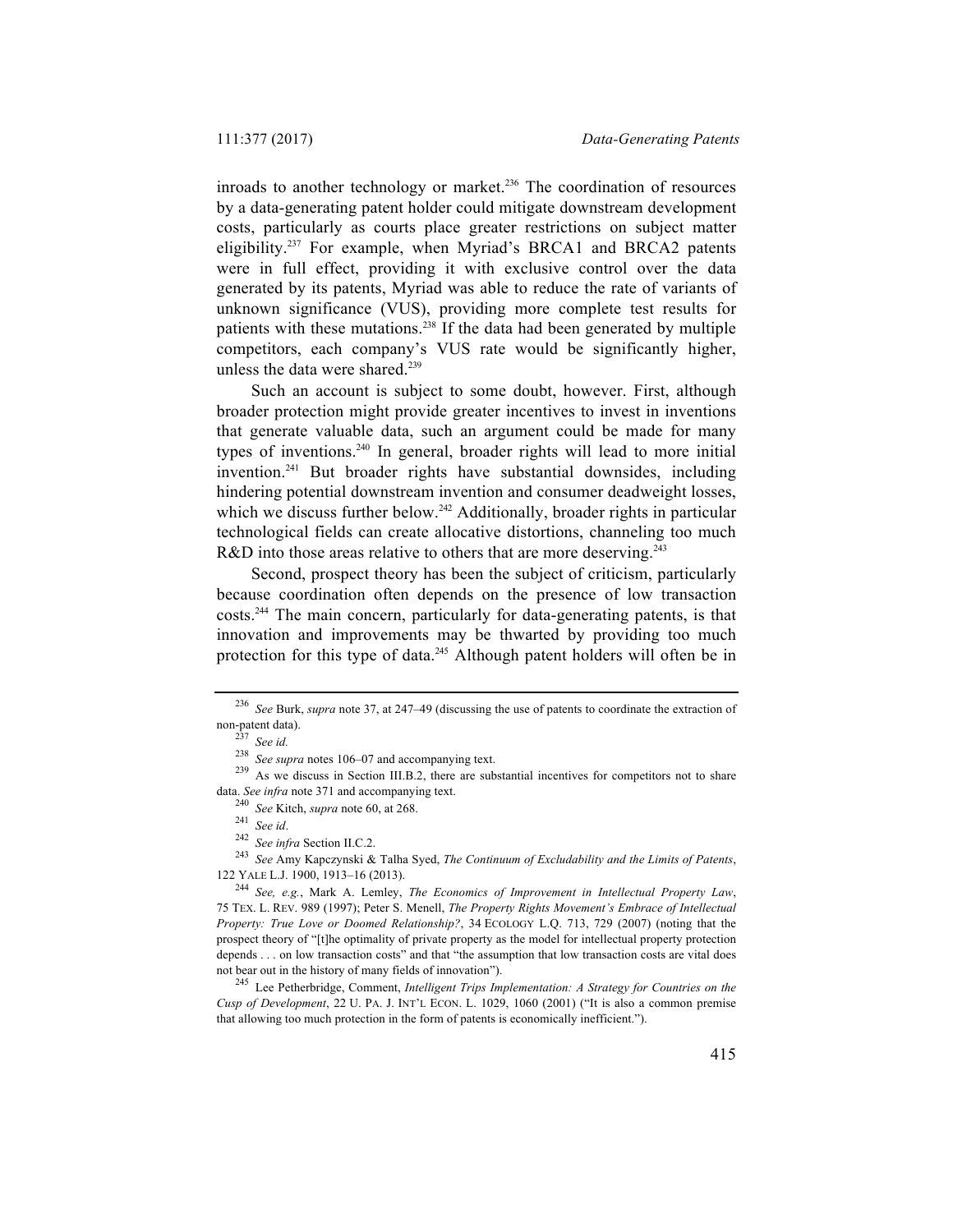the best position to make improvements or extend technology into new areas, they may choose not to do so, particularly where they have invested in a technology that has become the standard in a field and might be superseded by an improvement.<sup>246</sup> Without competition, Myriad and other holders of data-generating patents will often lack the incentives to fully develop their diagnostic tests. For example, for over a decade, Myriad failed to adopt comprehensive testing mechanisms to detect mutations that were critical to patient health.<sup>247</sup> Myriad only made improvements to its tests after several studies conducted by nonclinical researchers described the shortcomings of Myriad's offerings.<sup>248</sup>

The reluctance to improve a technology and the possibility of high transaction costs caution against merely expanding the scope of patent rights to enhance coordination, at least without some contrary empirical evidence.<sup>249</sup> As there is little to no evidence showing that incentives to produce data-generating inventions are too weak absent further legal protection, we believe a cautious stance towards strengthening patent protection in this instance is called for, especially given the potential social costs of these inventions.<sup>250</sup>

*2. The Extension of Deadweight Losses by Data-Generating Patents*.—Aside from innovation incentives, data-generating patents have the potential to significantly affect the market relationship between patent holders and consumers. Typically, part of the quid pro quo

<sup>246</sup> Cont'l Paper Bag Co. v. E. Paper Bag Co., 210 U.S. 405, 428–29 (1908); Merges & Nelson, *supra* note 63, at 843, 907–09; Kurt M. Saunders, *Patent Nonuse and the Role of Public Interest as a Deterrent to Technology Suppression*, 15 HARV. J.L. & TECH. 389, 423 (2002); *see also* Simon, *supra*  note 99, at 1317. 247 *See* Bryn Williams-Jones, *History of a Gene Patent: Tracing the Development and Application* 

*of Commercial BRCA Testing*, 10 HEALTH L.J. 123, 138–39 (2002); Eileen M. Kane, *Patent-Mediated Standards in Genetic Testing*, 2008 UTAH L. REV. 835, 849 ("Scientific reports that identify genomic arrangements in the BRCA1 and BRCA2 genes that are not detected by the Myriad testing date back at least to 2001."); Sachs, *supra* note 216, at 1892 n.48 ("Scientists alleged that as late as 2006, more than ten years after it began operating, Myriad's test still did not detect a significant percentage of large genomic deletions or duplications."); Simon, *supra* note 99, at 1309 ("A study by nonclinical researchers has shown that Myriad's exclusive testing provided false negatives in 10–20% of high risk patients."); Tom Walsh et al., *Spectrum of Mutations in BRCA1, BRCA2, CHEK2, and TP53 in Families at High Risk of Breast Cancer*, 295 JAMA 1379, 1380, 1386 (2006) (stating that multiple studies have identified gene mutations that were not detected by Myriad's testing methods).

<sup>&</sup>lt;sup>248</sup> Simon, *supra* note 99, at 1309 n.47 ("Though Myriad eventually adopted more comprehensive methods of testing, how long might Myriad have taken to implement these methods absent the dissemination of information from the study?").

<sup>249</sup> *See* Sichelman, *supra* note 76, at 381–89 (explaining how in the presence of high transaction costs, expanding the scope of patent rights may decrease technology commercialization).

<sup>250</sup> *See* Burk, *supra* note 37, at 253–54; Conley et al., *supra* note 37, at 600; Cook-Deegan et al., *supra* note 37, at 585.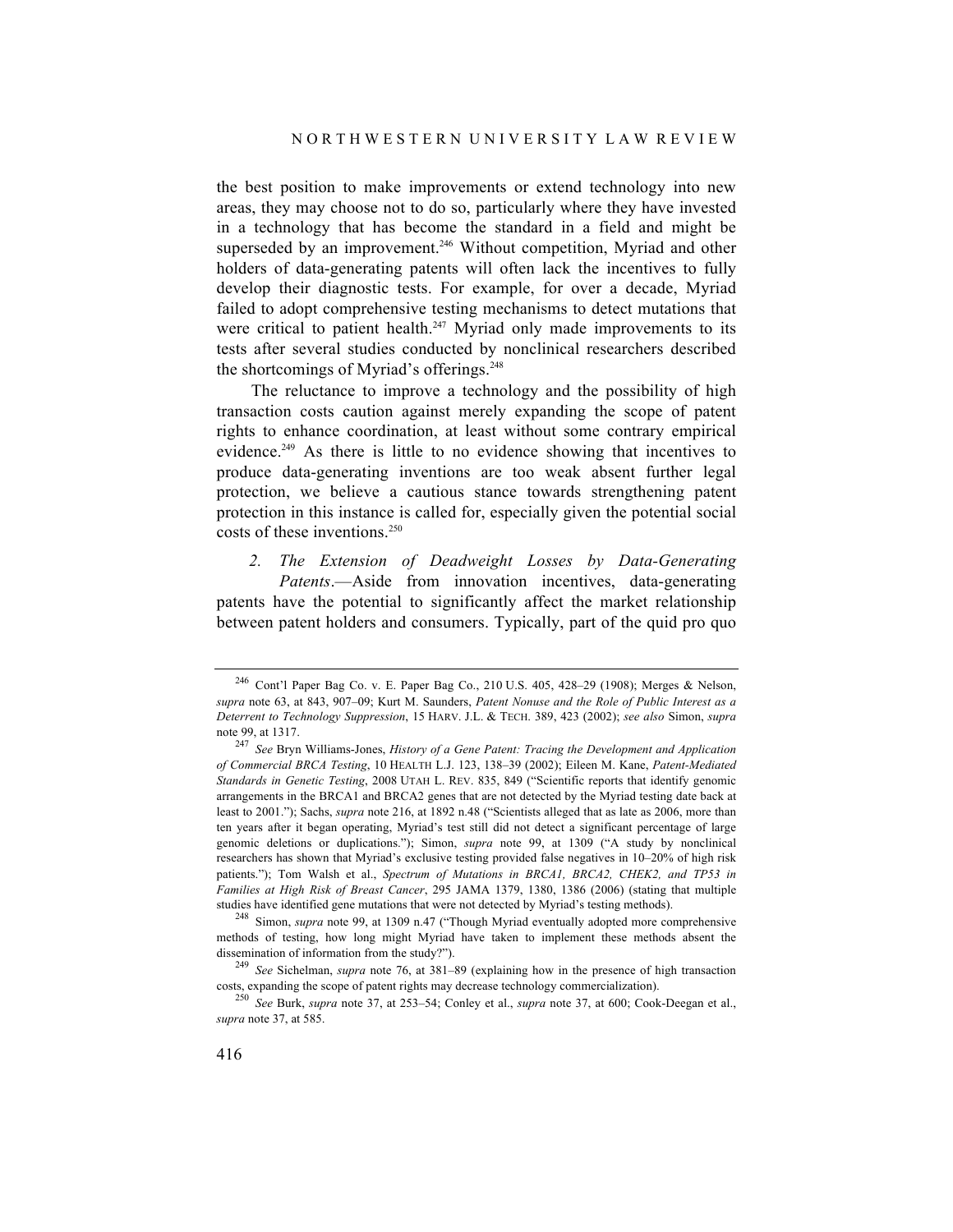for granting patent exclusivity is the assurance that information about the invention will become part of the public domain after patent expiration.<sup>251</sup> By protecting information resulting from data-generating patents, however, it may be too costly for competitors to use the invention itself. Thus, while the data-generating invention technically falls into the public domain following expiration, the ability to retain key data generated by the invention may effectively preclude patent law's quid pro quo. Of course, the limitations of the disclosure requirements, such as the failure to require applicants to update their disclosures after filing, always result in some information being retained by the patent holder. What makes datagenerating inventions different from other inventions is that the retained information does not just concern the use or operation of the invention itself, but rather can affect disparate markets for the information, and for a potentially indefinite duration.252

Patents can impose substantial consumer losses during the patent term.253 In other words, if a patent provides market power to its holder, prices of the patented good will tend to be higher than the competitive price, which will foreclose some consumers from purchasing the patented product who otherwise would have in a competitive market.<sup>254</sup> These priced-out consumers create so-called deadweight losses.<sup>255</sup> Maintaining information contributed by consumers during the patent term as a trade secret could thus extend deadweight losses to the same class of consumers well past the expiration or invalidation of the patent. If, as we explained in the previous Section, patent term is optimally calibrated to induce innovation, then these additional deadweight losses are only worth the cost if the information protected by trade secret law provides social benefits greater than these costs.

To the extent continued deadweight losses are not socially optimal, consumers have few means to directly combat their implicit cooperation in extending these costs.<sup>256</sup> As an initial matter, although users are the main contributors of information in data-generating patents, they often undervalue their data.<sup>257</sup> Even if consumers did place greater weight on

<sup>251</sup> *See supra* note 45 and accompanying text. 252 *See supra* notes 187–203 and accompanying text.

<sup>253</sup> *See* Rochelle Cooper Dreyfuss, *Are Business Method Patents Bad for Business*?, 16 SANTA CLARA COMPUTER & HIGH TECH. L.J. 263, 275 (2000) ("All patents impose social costs.").<br><sup>254</sup> See id.

<sup>254</sup> *See id*. 255 *See id*.

<sup>256</sup> *See infra* notes 257–69.

<sup>257</sup> *See, e.g.*, Nathan Newman, *The Costs of Lost Privacy: Consumer Harm and Rising Economic Inequality in the Age of Google*, 40 WM. MITCHELL L. REV. 850, 860–63 (2014) (stating that users "clearly underestimate the economic value of [their] personal data").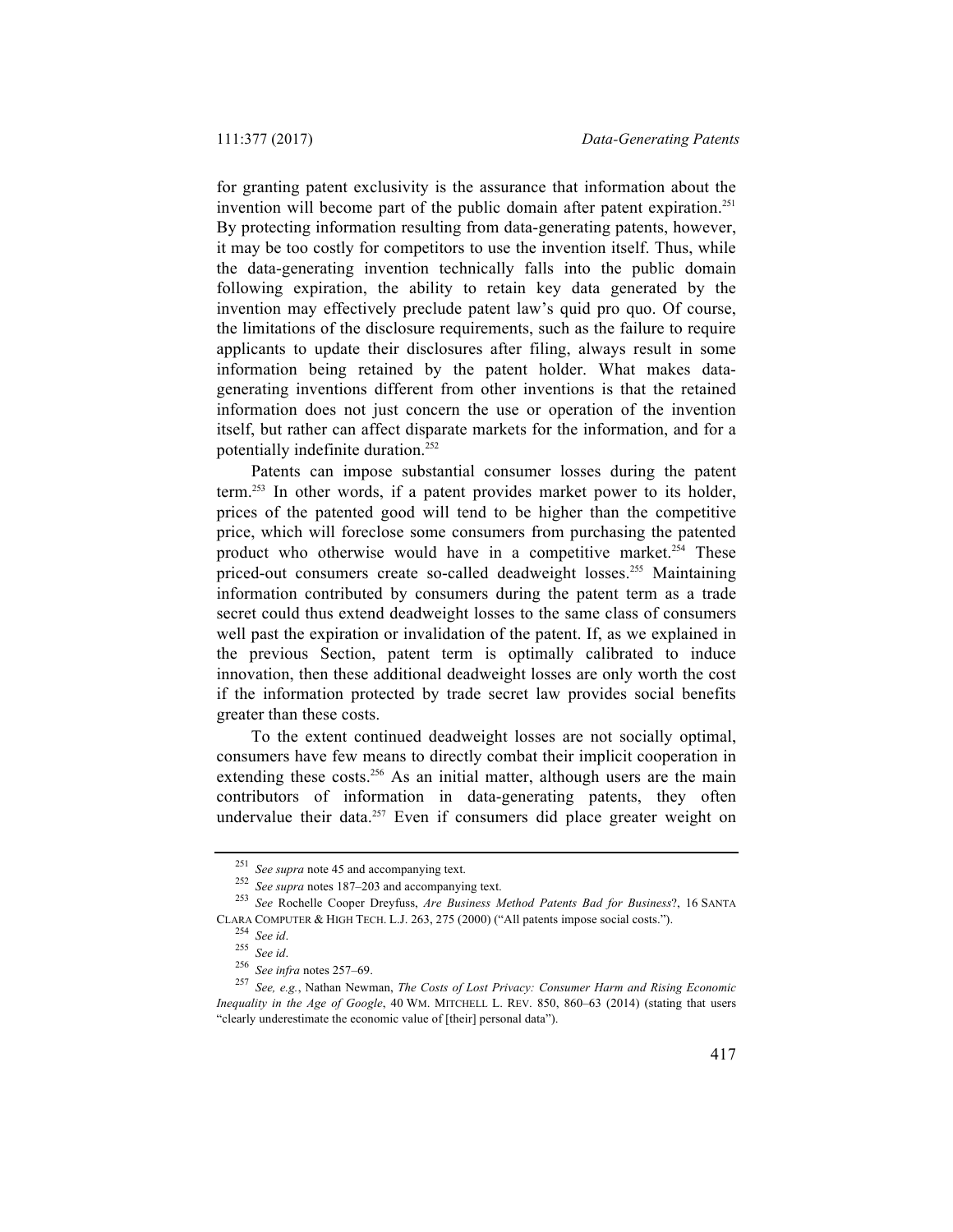their contributions, they generally lack a property right in their data in the United States, even when they have paid to use a patented invention.<sup>258</sup> In addition, because data-generating inventions are protected by patents, there is often only one or a few providers of an essential service or test that participants can rely upon.<sup>259</sup> Thus, consumers are frequently locked in to the patent holder's business strategy, including contractual requirements to release any rights in personal data.<sup>260</sup>

Indeed, consumers—at least in the United States—have not been overly concerned about the use of their information by private companies, particularly when the consent process has been clear.<sup>261</sup> In the genetic testing space, despite complaints about Myriad's decision to discontinue data contributions to the National Institutes of Health (NIH) repository almost a decade ago, consumers (which we define broadly to include patients, genetic counselors, and physicians) still chose to use Myriad for genetic analysis.<sup>262</sup> Once the Supreme Court invalidated several of Myriad's patent claims, some consumers began seeking out other providers, such as Ambry and Veritas Genetics.<sup>263</sup> Despite the availability of recent market entrants, however, many users have nonetheless chosen Myriad, as there are still prohibitive switching costs—particularly given Myriad's decade of lead time gained largely as a result of its datagenerating patents.264

In the area of internet search, despite repeated complaints about privacy policies, participation generally appears to have been unaffected.<sup>265</sup>

<sup>258</sup> Wash. Univ. v. Catalona, 490 F.3d 667, 675 (8th Cir. 2007), *cert. denied*, 552 U.S. 1166 (2008) (holding that if participants have donated samples with informed consent, they no longer hold an ownership right in them); Greenberg v. Miami Children's Hosp. Research Inst., Inc., 264 F. Supp. 2d 1064, 1074–76 (S.D. Fla. 2003) (denying parents a property right in bodily tissues and genetic information of their participant children suffering from a rare disease); Moore v. Regents of the Univ. of Cal., 793 P.2d 479 (Cal. 1990), *cert. denied*, 499 U.S. 936 (1991) (denying the plaintiff a property right in the cell line derived from his spleen). 259 *See supra* note 193.

<sup>260</sup> *See supra* note 193.

<sup>261</sup> *See* Newman, *supra* note 257, at 860–63.

<sup>262</sup> Complaint at 26, Ass'n for Molecular Pathology v. U.S. Patent & Trademark Office, 702 F. Supp. 2d 181 (S.D.N.Y. 2010) (No. 1:09-cv-04515), 2009 WL 1343027, at \*12–13.

<sup>263</sup> *See* Turna Ray, *With New BRCA Testing Options*, *Patient Groups Advise Women to Speak to Genetics Expert*, *Share Reports*, GENOMEWEB (June 19, 2013), https://www.genomeweb.com/clinicalgenomics/new-brca-testing-options-patient-groups-advise-women-speak-genetics-expert-share [https://perma.cc/CM9X-5RL8] ("Immediately after the court released its decision, a number of labs

announced that they would begin testing for BRCA alterations, including GeneDx, Pathway Genomics, Ambry Genetics, and Gene by Gene.").

<sup>264</sup> *See supra* notes 198–200 and accompanying text.

<sup>265</sup> *See Company Info*, FACEBOOK, http://newsroom.fb.com/company-info/ [https://perma.cc/ 5A8V-H2NB] (stating the amount of active Facebook users have grown to 1.71 billion despite any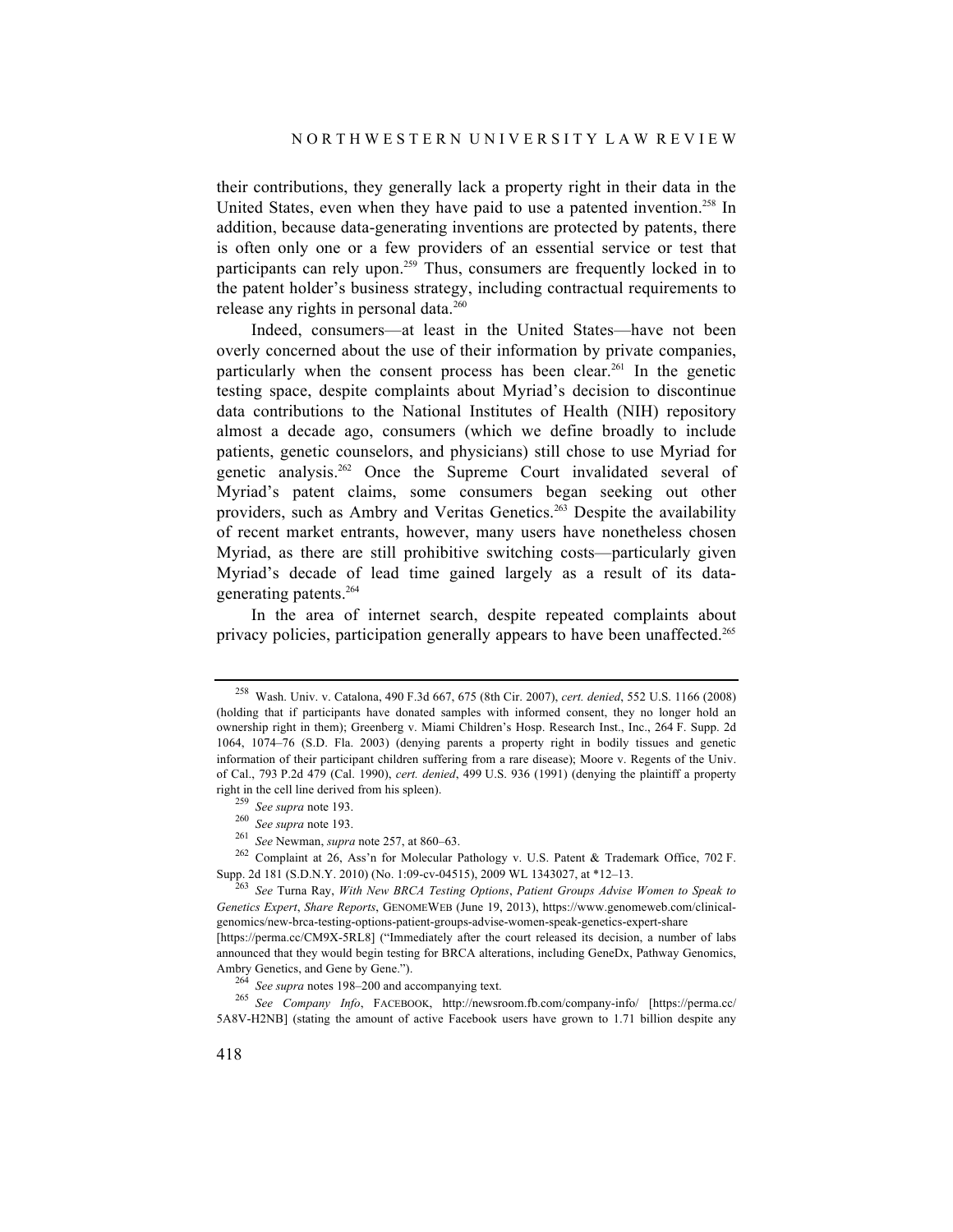Some users may not be aware that they, or more precisely their data, are the product.266 Even consumers that appreciate their information is being sold in exchange for access to the service may undervalue that data.<sup>267</sup> Switching costs are presumptively lower here than in the genetic testing area, given the likelihood of overlapping patents and more limited coverage, allowing for more competition.<sup>268</sup> However, once users have contributed large amounts of information to a data-generating patent holder, such as Google or Facebook, they are likely to be reluctant to switch to providers who can only provide inferior search results or social networking.<sup>269</sup>

In this regard, although Google and Facebook may appear to be "free" to consumers, if that were the case, these companies would not earn any profit.270 Rather, the users of Google and Facebook effectively pay these

<sup>266</sup> *See* Steve Kovach, *Tim Cook Ripped Apart Google's Business Model in Two Paragraphs*, BUS. INSIDER AUSTL. (Sept. 18, 2014, 11:43 AM), http://www.businessinsider.com.au/tim-cook-privacyletter-2014-9 [https://perma.cc/6ACH-HBTL]. In an open letter, Apple CEO Tim Cook explained that internet services, like Google, are using user's "personal data to market products to you." *Id.* Therefore, Cook explains that users of internet services are not the customer; rather, they are the product. *See id.*

<sup>267</sup> *See* Newman, *supra* note 257, at 860–63.

concerns with the privacy policy as of June 2016); Vindu Goel, *Facebook Tinkers with Users' Emotions in News Feed Experiment, Stirring Outcry*, N.Y. TIMES (June 29, 2014), http://www.nytimes.com/2014/06/30/technology/facebook-tinkers-with-users-emotions-in-news-feedexperiment-stirring-outcry.html [https://perma.cc/H3NX-UV46] (explaining that in 2014, Facebook raised concerns when it was revealed that the social media network was manipulating their users' news feed for a study); Joshua Barrie, *Nobody Is Using Google+*, BUS. INSIDER (Jan. 20, 2015, 9:38 AM), http://www.businessinsider.com/google-active-users-2015-1 [https://perma.cc/7T8E-XEP7] (stating that approximately 9% of the 2.2 billion Google+ profiles are actively being used); Katy Barnato, *Google's Changes to Gmail Provoke More Privacy Fears*, CNBC (Jan. 10, 2014, 8:42 AM), http://www.cnbc.com/id/101326350 [https://perma.cc/U3SC-6BTF] (discussing how Google+'s privacy policy raised concerns in 2014 when it changed its policy so that anyone could look up any Gmail account without users giving their e-mail address out).

<sup>268</sup> *See* Motion for Preliminary Injunctive Relief and Memorandum in Support at 43, *In re* BRCA1– and BRCA2–Based Hereditary Cancer Test Patent Litig., 3 F. Supp. 3d 1213 (D. Utah 2014) (No. 2:13-cv-00640-RJS), 2013 WL 7862854, at \*23 (stating that switching costs for genetic testing are very high because insurance companies will usually not "reimburse for a second, repetitive test"); Catherine Tucker & Alexander Marthews, *Social Networks, Advertising, and Antitrust*, 19 GEO. MASON L. REV. 1211, 1223 (2012) (stating that the switching costs for social networks like Facebook are fairly low).269 *See supra* note 136 and accompanying text; Shawn Baldwin, *Why Facebook Shares Will Rise* 

*Just Like Amazon's Did*, FORBES (Oct. 4, 2012, 12:49 PM) http://www.forbes.com/sites/ shawnbaldwin/2012/10/04/facebook-2-0/#73b85e672f21 [https://perma.cc/448R-TJPN]; Monu Bedi, *Social Networks, Government Surveillance, and the Fourth Amendment Mosaic Theory*, 94 B.U. L. REV. 1809, 1880 (2014); William McGeveran, *The Law of Friction*, 2013 U. CHI. LEGAL F. 15, 58.

<sup>270</sup> Alejandro Crawford & Lisa Chau, *Why Google's Business Model Works,* U.S. NEWS (June 25, 2013, 10:35 AM) http://www.usnews.com/opinion/blogs/economic-intelligence/2013/06/25/whygoogles-business-model-works [https://perma.cc/SY88-RWB5] ("Google makes the vast bulk of its revenues from AdWords."); Robert Hof, *Facebook's New Advertising Model: You*, FORBES (Nov. 16, 2011, 6:00 PM), http://www.forbes.com/sites/roberthof/2011/11/16/facebooks-new-advertising-model-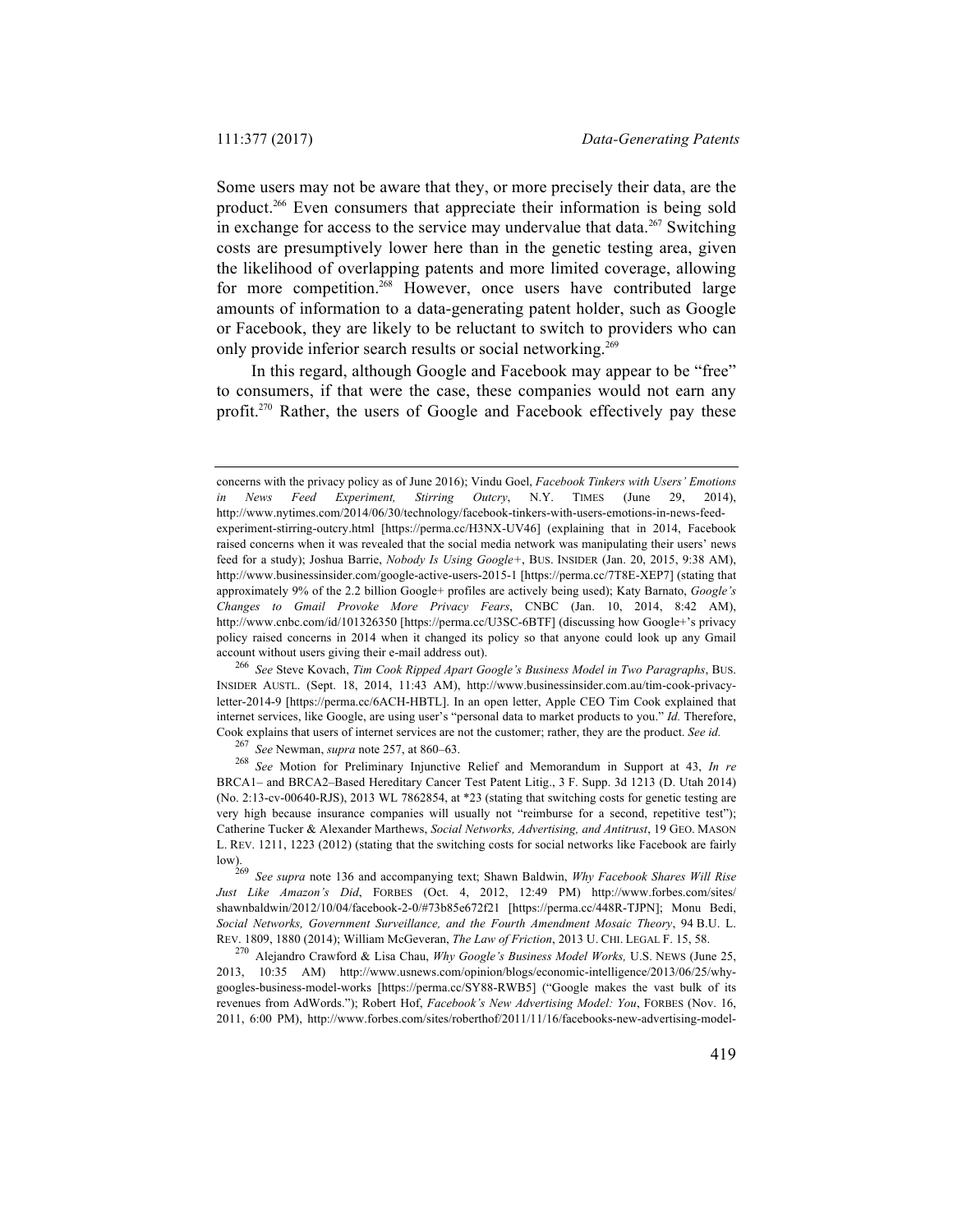companies when they purchase products and services from advertisers, who in return remit a portion of that revenue back to Google and Facebook.<sup>271</sup> In a competitive market, these payments for products and services would presumably create no deadweight losses. However, because Google and Facebook enjoy market dominance, at least for some products and services, they arguably distort those markets to effectively eliminate competitive markets, engendering deadweight losses.<sup>272</sup> Additionally, deadweight losses arise from the opportunity costs consumers incur when high switching costs prevent them from adopting superior technologies.<sup>273</sup> To the extent data-generating patents contribute to high switching costs and market dominance, they concomitantly contribute to consumer deadweight  $losses.<sup>274</sup>$ 

## III. IDENTIFYING AND ADDRESSING PROBLEMATIC DATA-GENERATING PATENTS

Patent holders have likely captured data from their inventions—even in different product markets—since the beginning of the patent system in the fifteenth century. However, until recently, the collection and analysis of this data was generally quite costly and time-consuming, tempering social and economic concerns about leveraging patent protection to generate information protected by trade secret law. Now, in the era of big data, these limitations have been largely removed, and the potential for overreaching needs to be seriously reevaluated.<sup>275</sup> In the discussion below, we offer ways to distinguish problematic from unproblematic data-generating patents, and evaluate proposals to mitigate these potential concerns.

## *A. Discerning Problematic from Unproblematic Data-Generating Patents*

As we explained earlier, not all data-generating patents necessarily result in net costs. In this Section, we propose criteria that can be used to identify potentially problematic data-generating patents. In our evaluation,

you/#572ed61852aa [https://perma.cc/J923-5EDM] (describing Facebook's use of advertising to generate revenue).

<sup>271</sup> *See supra* note 270.

<sup>272</sup> *See supra* Section II.C.2.

<sup>273</sup> *See supra* Section II.C.2.

<sup>274</sup> *See supra* Section II.C.2.

<sup>275</sup> *See* Richards, *supra* note 159, at 1939 ("Big Data is notable not just because of the amount of personal information that can be processed, but because of the ways data in one area can be linked to other areas and analyzed to produce new inferences and findings."); *cf.* Simon, *supra* note 159 (explaining how the rise of "big data" techniques counsel in favor of modifying patent law's obviousness doctrine).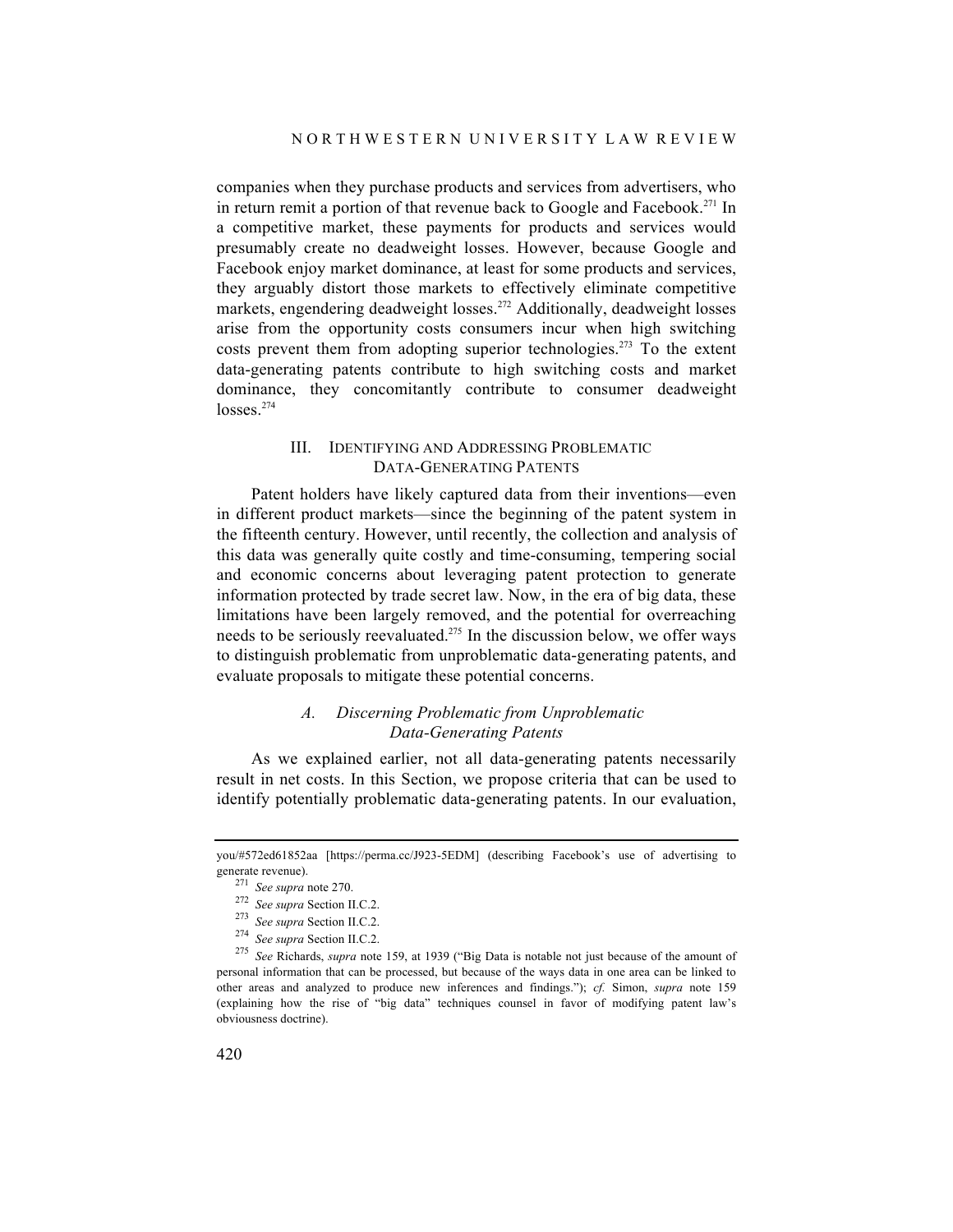we focus on two main factors: expansion into unforeseeable markets and the strength of preempting potential competition in these markets. By unforeseeable markets, we refer to whether the patent affords the ability to collect data in an area that is not directly related to the market covered by the patented invention. If the invention allows aggregation of data in unforeseeable markets, the likelihood that it is problematic increases. For the preemption factor, we propose assessing the magnitude of the effect on competition in the market regarding the data, as opposed to the preemptive effect of the underlying invention itself. The greater the preemptive effect on marketplace competition related to the data, the more likely the invention is problematic. In many situations, these two factors will rise and fall together. However, as we show, many inventions may only implicate one of the factors. Moreover, although there are other factors that may be useful in such an analysis, such as the general strength of the patent holder in the marketplace, the commercial success of the invention, the size of the market, the type of technology involved, and whether the protected data implicates issues of major public concern, such as health, security, or privacy, we believe these two factors tend to do much of the work in determining whether a given data-generating patent is likely to be problematic.

We discuss four scenarios in ascertaining whether a data-generating invention may cause concern. Each scenario turns on the level of unforeseeability and preemption present in a given data-generating patent (or set of patents). See Figure 1.



FIGURE 1: DATA-GENERATING PATENT SCENARIOS

**Data Market Preemption**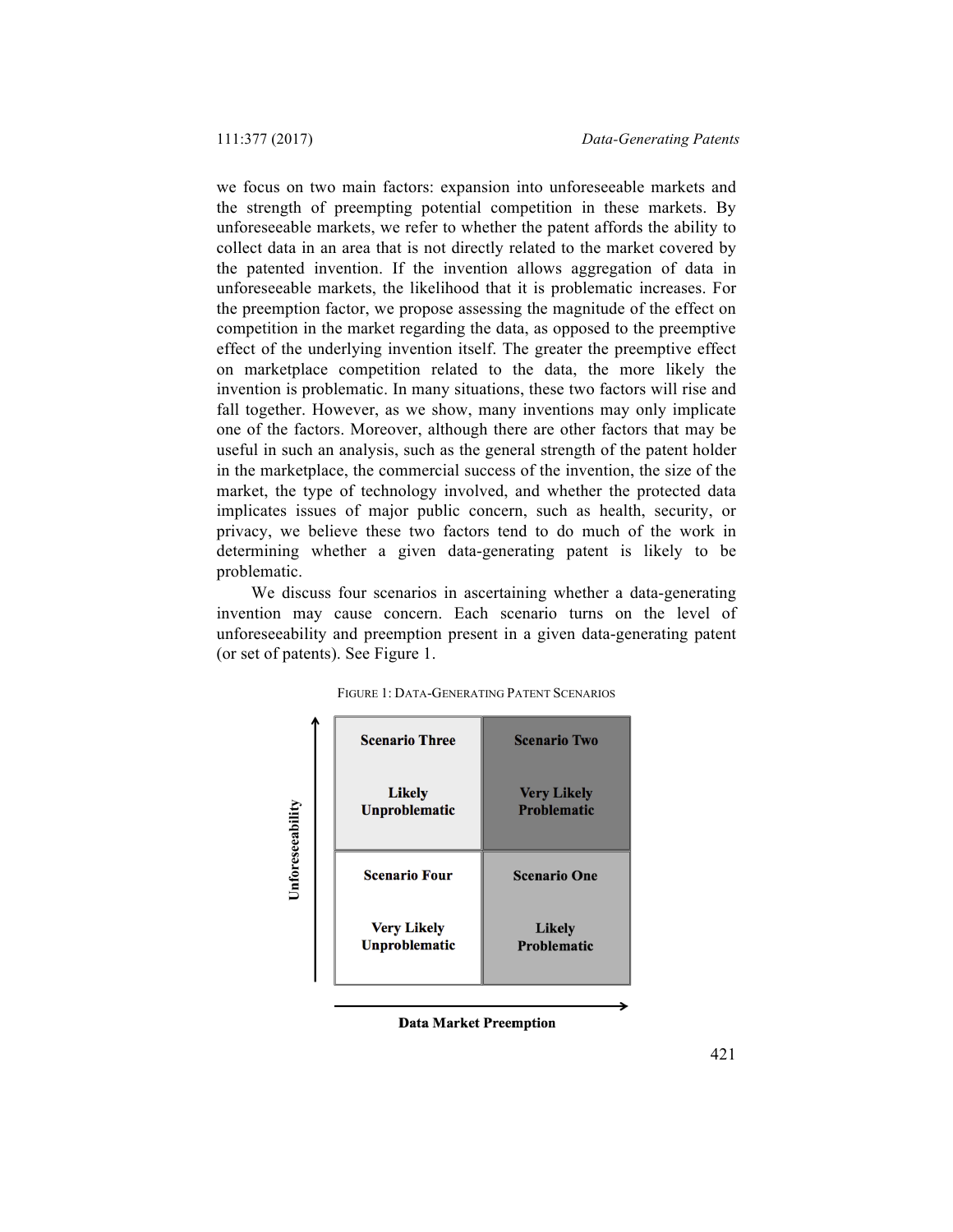#### N O R T H W E S T E R N U N I V E R S I T Y L A W R E V I E W

*1. Scenario One (High Preemption, Low Unforeseeability)*.—In the first scenario, the invention at issue allows collection of data in markets that are closely related to the invention, but the preemptive effect of the patent may be so great that the costs of allowing the patent holder to maintain the data generated by the invention secret may be unduly high.

For example, take the Myriad patent related to screening for susceptibility to breast and ovarian cancer.<sup>276</sup> Myriad's use of the data it collects to improve on its invention, including reducing the number of variants of unknown significance, is arguably directly related to the market of the underlying invention.<sup>277</sup> Even using the data to engage in additional cancer research and discovery, such as other types of breast cancer, would be closely related to the area of the patented invention, and thus foreseeable.278 Google's use of data obtained through the patented PageRank technology to provide personalized search results, for example, is similar to the Myriad case in that it is arguably foreseeable.<sup>279</sup>

The main reason that these types of inventions may be problematic, however, is their highly preemptive nature. Such preemption may or may not turn heavily on the presence of patent protection. When broad preemptive scope is directly related to relevant data-generating patents, absent technological strides to design around the scope of the patents, the effect on competition in the market regarding the data is essentially preclusive during the twenty-year exclusivity period.<sup>280</sup> Although aggregating data may lead to increased efficiencies, it may also result in more limited data analysis and improvements resulting from the data by the patentee or third parties.<sup>281</sup> Additionally, when the ability to generate the data is exclusively in the hands of one provider, the ability to assess the quality of any claims by the data aggregator is limited.<sup>282</sup> As discussed earlier, after the patent expires or is invalidated, later entrants play a costly and extensive game of catch-up.<sup>283</sup>

In terms of the additional factors we mention above, the patent holder of a data-generating patent with a highly preemptive effect will usually

<sup>276</sup> *See supra* Section II.A.1.

<sup>277</sup> *See supra* Section II.A.1.

<sup>278</sup> *See generally* Eleonore Pauwels, Opinion, *Our Genes, Their Secrets*, N.Y. TIMES (June 18, 2013), http://www.nytimes.com/2013/06/19/opinion/our-genes-their-secrets.html?\_r=0 [https://perma. cc/VZ4T-XGZV] (describing how Myriad's database might be used for related cancer research).

<sup>279</sup> *See supra* Section II.A.2.

<sup>280</sup> *See supra* Section II.B.2.

<sup>281</sup> *See supra* Section II.B.3.

<sup>282</sup> *See, e.g.*, Simon, *supra* note 99, at 1317 (describing how patents can prevent third-party assessment of an invention).

<sup>283</sup> *See supra* Section II.C.2.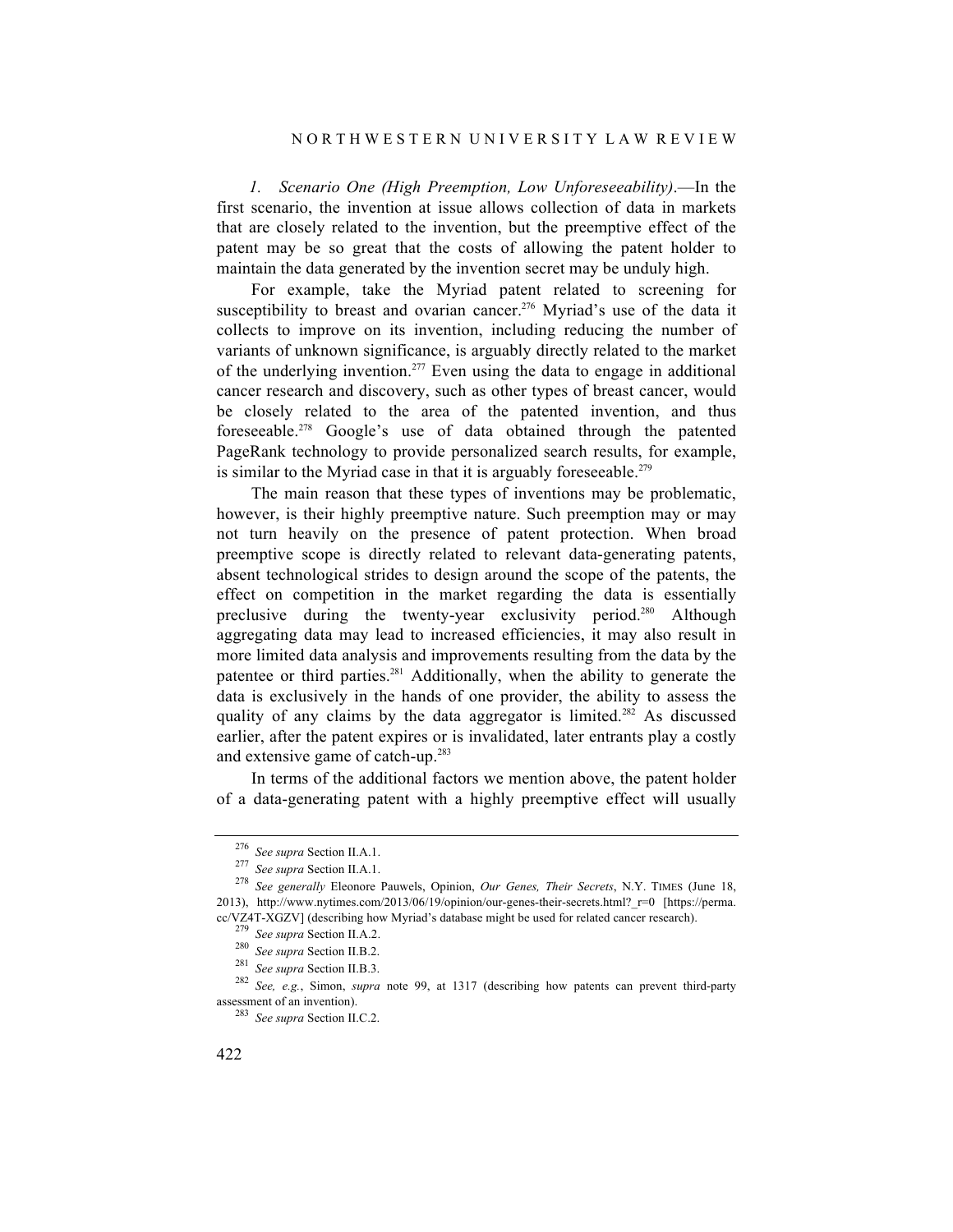have unparalleled strength in the marketplace.<sup>284</sup> The commercial success of the invention and the size of the market will depend on the value that the data-generating patent provides to interested consumers.<sup>285</sup> In the case of genetic testing, the market will depend not only on the usefulness of the patent to consumers, but also on the likelihood of insurance coverage.<sup>286</sup> With regard to the technology involved, the data generated in the genetic testing space will have an impact on privacy and public health, which are serious public concerns to consider in determining if the data-generating patent is problematic.287 In general, determining whether a data-generating patent in this scenario is problematic will often require resorting to these kinds of other factors.<sup>288</sup>

*2. Scenario Two (High Preemption, High Unforeseeability)*.—In the second scenario, the invention at issue allows the patent holder to gather data in an unforeseeable market and the preemptive effect of the patent is substantial. Altering a commonly referenced bioethics case study for purposes of this discussion, imagine the possibilities for generating data from a patent related to genetic testing for susceptibility to diabetes.<sup>289</sup> If the patent holder used the gathered data to determine that a certain ethnic group had a propensity for developing another disease, such as muscular dystrophy or schizophrenia,<sup>290</sup> the data collected would reach unforeseeable markets, unlike the Myriad situation.<sup>291</sup> If the patent were of strong preemptive effect, this would afford the patent holder market power in independent markets during and even after the expiration or invalidation of the patent.<sup>292</sup> This unforeseeable market power is, by definition, not

<sup>284</sup> *See supra* note 95 and accompanying text; *supra* Section II.A.1.

<sup>285</sup> *See supra* note 259 and accompanying text.

<sup>286</sup> *See* Motion for Preliminary Injunctive Relief and Memorandum in Support at 43, *In re*  BRCA1– and BRCA2–Based Hereditary Cancer Test Patent Litig., 3 F. Supp. 3d 1213 (D. Utah 2014) (No. 2:13-cv-00640-RJS), 2013 WL 7862854, at \*23 (discussing the effect of insurance coverage on switching costs for genetic testing).

<sup>287</sup> *See* Barbara J. Evans, *Much Ado About Data Ownership*, 25 HARV. J.L. & TECH. 69 (2011) (discussing data access and privacy concerns related to public uses of health data).<br><sup>288</sup> See supra notes 284–87 and accompanying text.

<sup>&</sup>lt;sup>289</sup> For purposes of discussing this altered case study, we have also assumed that the researchers obtained informed consent from participants. *See* Michelle M. Mello & Leslie E. Wolf, *The Havasupai Indian Tribe Case—Lessons for Research Involving Stored Biologic Samples*, 363 NEW ENG. J. MED. 204 (2010) (discussing claims that Arizona State University "researchers improperly used tribe members' blood samples in genetic research"); Amy Harmon, *Indian Tribe Wins Fight to Limit Research of Its DNA*, N.Y. TIMES (Apr. 21, 2010), http://www.nytimes.com/2010/04/22/us/22dna.html? pagewanted=all&\_r=1 [https://perma.cc/PG2P-SFLZ ] (describing allegations that researchers used Havasupai blood to study things other than diabetes, such as mental illness).

<sup>290</sup> *See supra* note 289. 291 *See supra* Section II.A.1.

<sup>292</sup> *See supra* note 84.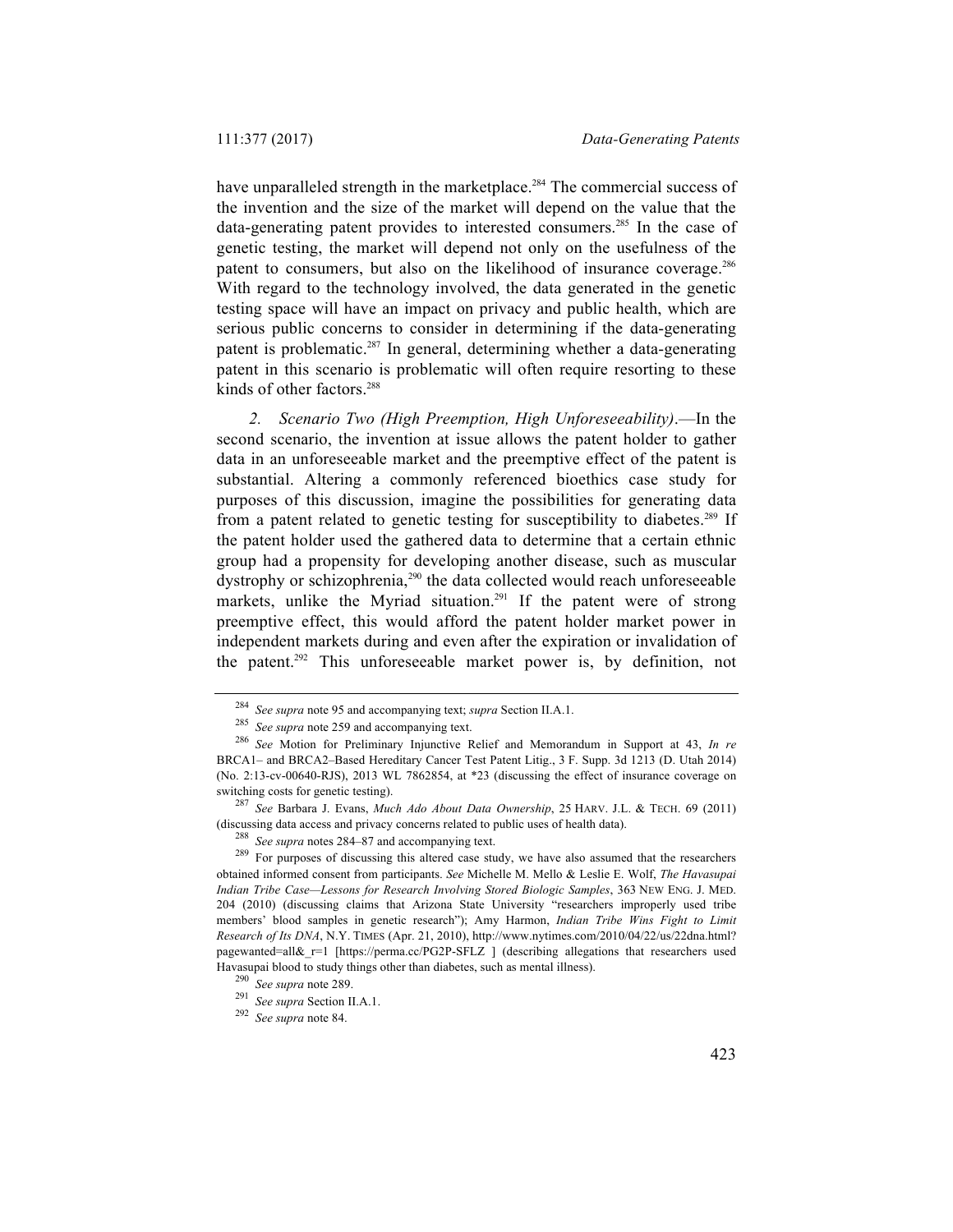contemplated in the scheme of patent rewards and corresponding social costs erected by the patent system.<sup>293</sup> Given the possibility of overrewarding the patent holder in the face of heightened deadweight consumer losses, as well as potential downstream barriers to innovation, patents falling into this category present the largest potential threat to social welfare<sup>294</sup>

Similarly, Google's use of generated data to engage in targeted advertising, for example, may provide it market power wholly unrelated to search technology.<sup>295</sup> By leveraging its PageRank technology to obtain a wealth of data about its users, Google is able to reach into unforeseeable secondary markets to offer its business partners a superior way to engage in targeted advertising of its users.<sup>296</sup> If the PageRank patent is highly preemptive in gathering the user data, considering Google's dominance in the search industry, this use of data-generating patents presents potentially serious policy concerns.<sup>297</sup>

With regard to the other potentially relevant factors, the patent holder of a data-generating patent with a highly preemptive effect that allows for expansion into secondary markets will usually have dominance in the primary (and perhaps secondary) marketplace.<sup>298</sup> Because of their preemptive and expansive nature, these patents will often be commercially successful and affect participants in more than one market.<sup>299</sup> As to the technology involved, the data generated in both genetic testing and the search industry may raise substantial privacy concerns.<sup>300</sup>

In sum, the ability to keep the aggregated data as a trade secret is likely to prove more problematic than scenario one, because it presents the possibility of foreclosing competition not only in the primary market of the invention, but also in secondary markets. Expanding the reach of the patent into unforeseeable markets seems particularly problematic because it

<sup>300</sup> *See supra* note 194; Omer Tene, *What Google Knows: Privacy and Internet Search Engines,*  2008 UTAH L. REV. 1433, 1435–38.

<sup>293</sup> *See supra* Section II.B. 294 *See supra* Section II.C.

<sup>295</sup> *See supra* note 145.

<sup>296</sup> *Supra* note 145. One might wonder why targeted advertising is not a "foreseeable" market extension of internet search technology. As noted earlier, by "unforeseeable" we use the narrow legal connotation of whether the secondary market is directly related to the primary market. *See supra* note 23 and accompanying text. In this sense, targeted advertising would not be a foreseeable extension of internet search.

<sup>297</sup> *See supra* Section II.A.2.

<sup>298</sup> *See supra* note 95 and accompanying text; *supra* Section II.A.1.

<sup>299</sup> *See supra* note 95 and accompanying text; *supra* Section II.A.1.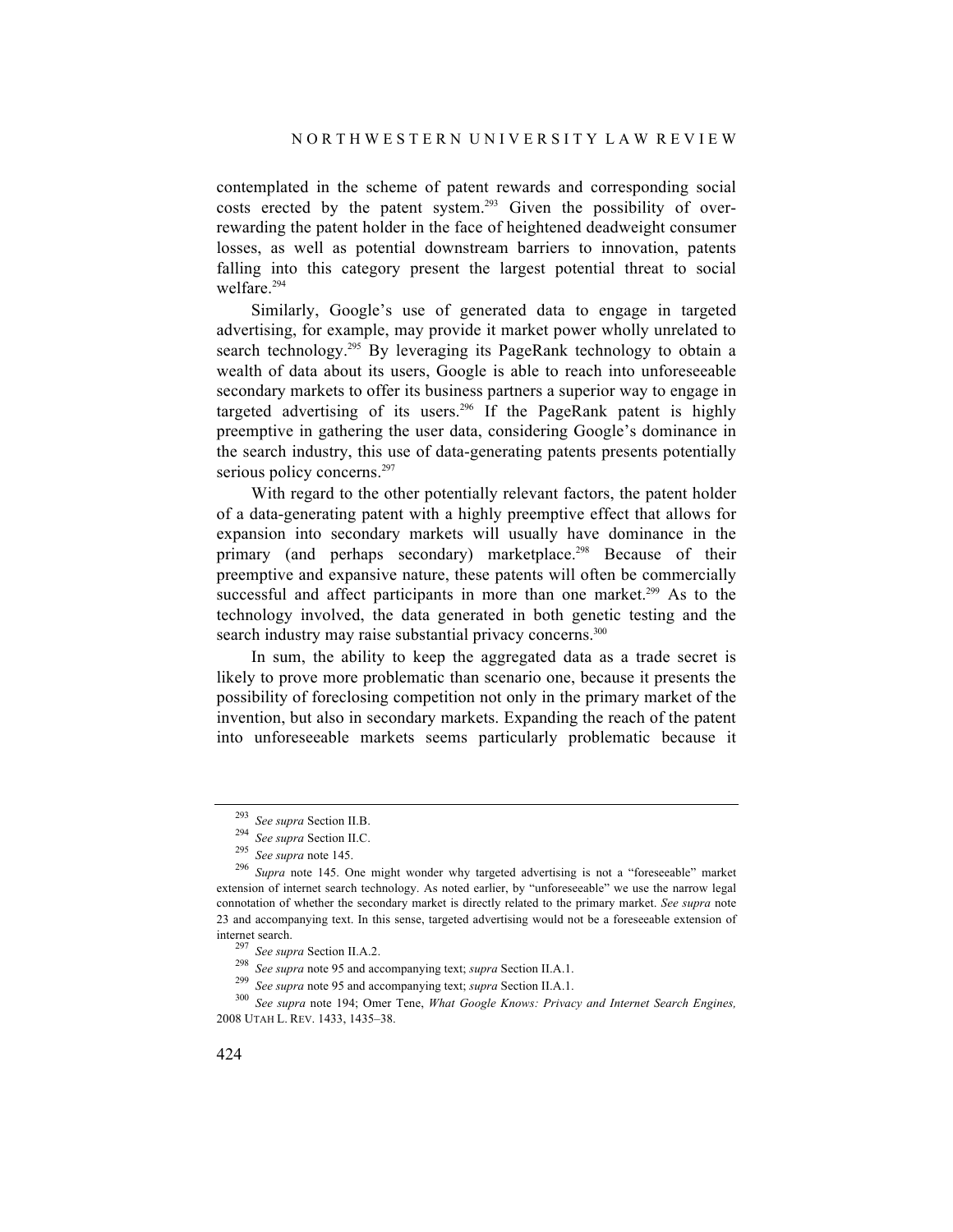allows the data-generating patent holder not merely to improve upon the patented invention, but broadly to foreclose competition.

*3. Scenario Three (Low Preemption, High Unforeseeability)*.—For the third scenario, the invention may only have a weak preemptive effect, but the invention allows the patent holder to gather data in an unforeseeable market. For example, in the social networking space, Facebook has acquired patents related to providing a news feed, though they are arguably quite narrow.<sup>301</sup> These patented inventions have enabled Facebook to obtain information related to its users' browsing patterns, for example.<sup>302</sup>

For one week in 2012, using its patented techniques, Facebook directed the news feeds of almost 700,000 of its users to alter the number of negative posts they viewed, using the data it collected to evaluate whether emotions were contagious on social media.<sup>303</sup> Facebook never obtained explicit consent for the experiment, relying instead on its users' prior agreement to its Terms of Service, causing an uproar among many commentators and users.<sup>304</sup>

In this sense, the Facebook newsfeed patent allows the gathering of data in unforeseeable markets, such as studying the effects of negative inputs on emotion, although it is apparently not particularly preemptive given its seemingly narrow scope.<sup>305</sup> In simpler terms, there are other viable ways to develop the aggregated data, such as through other social networking and news media sites, as well as university or industry research.306

The patent holder of a data-generating patent that allows it to reach into secondary markets, but with low preemptive effect, does not tend to

<sup>301</sup> *See, e.g.*, U.S. Patent Nos. 7,669,123 (filed Aug. 11, 2006) (issued Feb. 23, 2010) (describing Facebook's newsfeed technology); 7,827,208 (filed Aug. 11, 2006) (issued Nov. 2, 2010) (disclosing creation of personalized news feeds).

<sup>302</sup> *Data Policy*, FACEBOOK, https://www.facebook.com/policy.php [https://perma.cc/GX8Q-CWBN] (last modified Sept. 29, 2016). 303 Adam D.I. Kramer et al., *Experimental Evidence of Massive-Scale Emotional Contagion* 

*Through Social Networks,* 111 PNAS 8788 (2014), http://www.pnas.org/content/111/24/8788.full [https://perma.cc/CJA7-LJDL]; Goel, *supra* note 265.

<sup>&</sup>lt;sup>304</sup> Goel, *supra* note 265.<br><sup>305</sup> See supra note 146 and accompanying text.

<sup>&</sup>lt;sup>306</sup> See, e.g., Alexander H. Jordan et al., Misery Has More Company Than People Think: *Underestimating the Prevalence of Others' Negative Emotions*, 37 PERSONALITY & SOC. PSYCHOL. BULL. 120–35 (2011), http://psp.sagepub.com/content/37/1/120.abstract [https://perma.cc/8UY8- SDED]; Andrew Perrin, *Social Media Usage: 2005-2015*, PEW RESEARCH CTR. (Oct. 8, 2015), http://www.pewinternet.org/2015/10/08/social-networking-usage-2005-2015/ [https://perma.cc/CR6V-K5QL].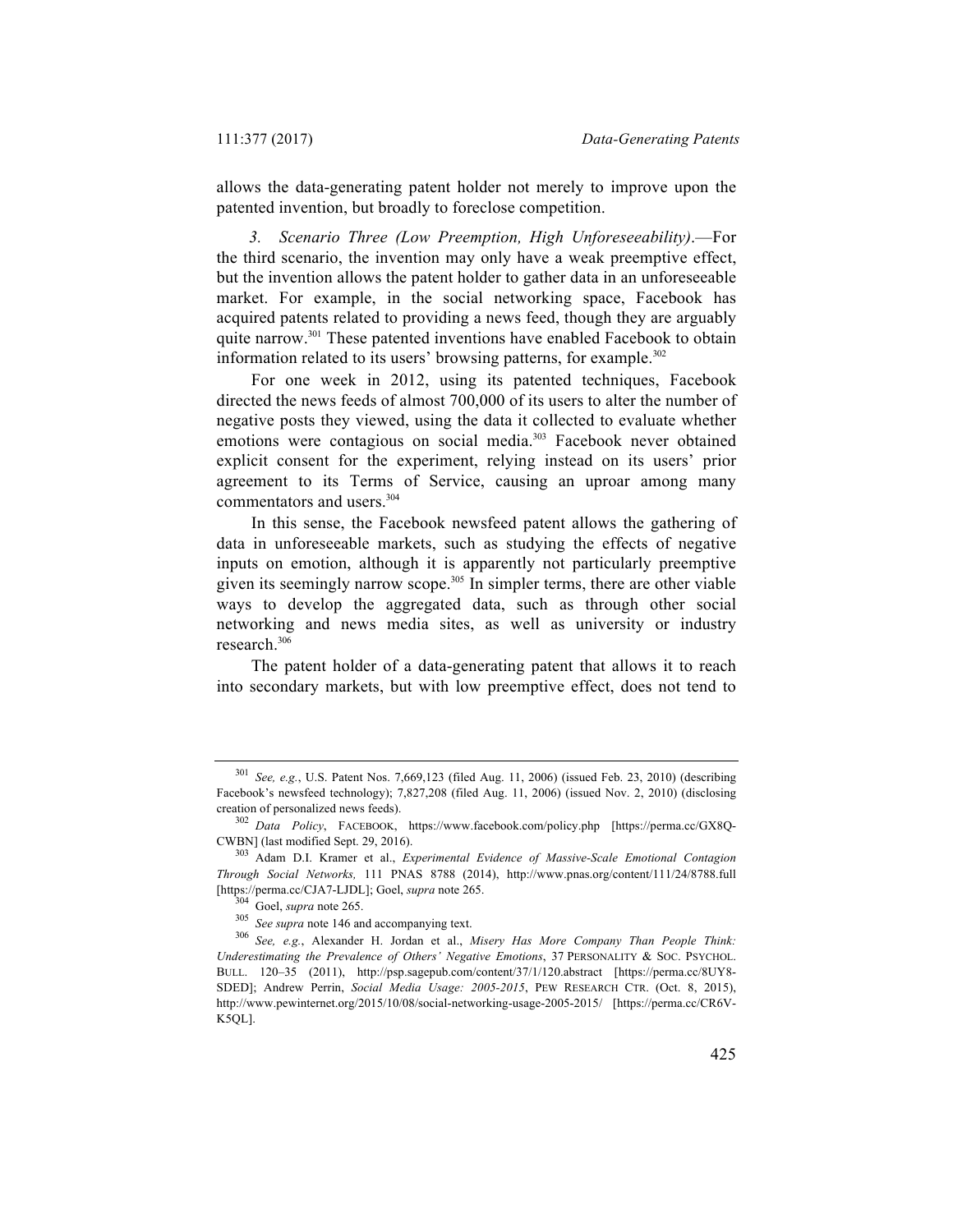exert dominance in primary or secondary markets.<sup>307</sup> Although these inventions will often be commercially successful, they are unlikely to raise significant concerns because the leverage they provide is minimal.<sup>308</sup> If the preemptive effect of such a patent is low enough so that it provides effectively no leverage to the patent holder in collecting data maintained as a trade secret, then it would be no more a concern than collecting data in the absence of a patent.<sup>309</sup> Indeed, the uproar over Facebook's manipulation of user sentiment arguably had little to do with its newsfeed patent but rather with core privacy issues.<sup>310</sup> However, as the preemptive capabilities rise, the ability to collect data in unforeseen markets presents greater concerns, approaching the likely problematic effects of patents falling under scenario two (high preemption and high unforeseeability).

*4. Scenario Four (Low Preemption, Low Unforeseeability)*.—In this final scenario, an invention with a weak preemptive effect that allows for gathering data in a foreseeable market is unlikely to be problematic. For instance, a narrow patent covering a very specific method of conducting an online survey is unlikely to be preemptive, as there are many alternative methods of conducting a survey online.<sup>311</sup> Similarly, because surveys are designed to gather a wide variety of data, it is unlikely that any use for which data is gathered would be unforeseeable.<sup>312</sup> The use of the data in this way is closely related to the area covered by the patent, and because it is not particularly preemptive, it is unlikely to impose social costs in excess of its benefits (assuming it was properly granted).

### *B. Proposals to Address Problematic Data-Generating Patents*

We have discussed concerns related to problematic data-generating patents; in this Section, we offer some ways to mitigate their detrimental effects. In particular, we suggest and assess a variety of means to address potentially detrimental effects of data-generating patents on innovation and

<sup>307</sup> *See* Mark A. Lemley, Michael Risch, Ted Sichelman & R. Polk Wagner, *Life After* Bilski, 63 STAN. L. REV. 1315, 1344–45 (2011) (describing how broad patent claims can preempt all uses of the claimed invention).

<sup>308</sup> *See id*.

<sup>309</sup> *See id*.

<sup>310</sup> *See* Kramer et al., *supra* note 303; Goel, *supra* note 265.

<sup>311</sup> *See, e.g.*, *Collecting Survey Data*: *Internet Surveys,* PEW RESEARCH CTR., http://www.pewresearch.org/methodology/u-s-survey-research/collecting-survey-data/ [https://perma. cc/L3DG-S3BK].

<sup>&</sup>lt;sup>312</sup> Even though foreseeable, these data markets would not concern the invention itself. Thus, to the extent the patents were preemptive—specifically, foreclosing alternative methods of gathering such data—it could be quite problematic. *See supra* note 23 and accompanying text.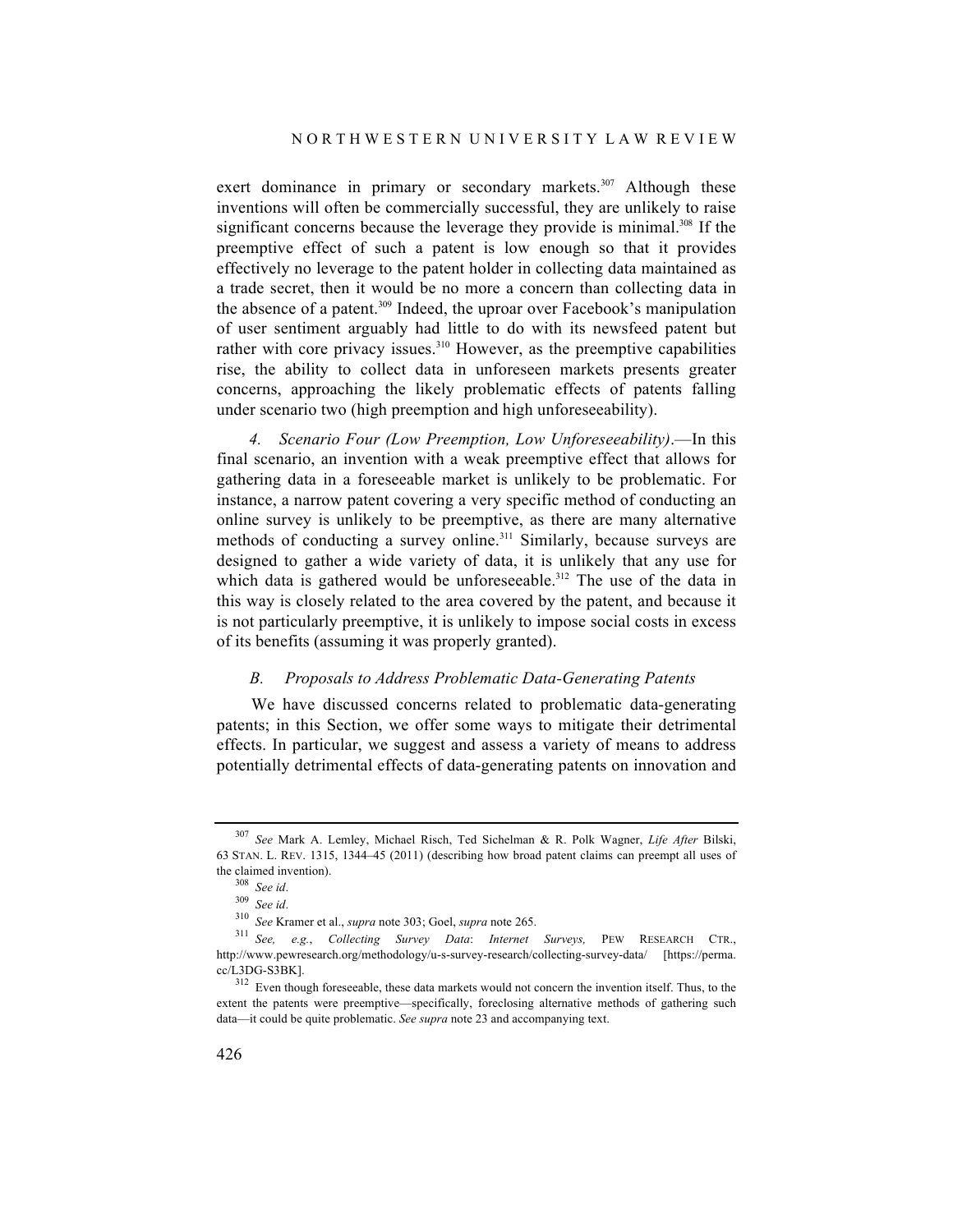disclosure.<sup>313</sup> We evaluate the effects of limiting patentability, mandating narrow disclosure or sharing of data, expanding defenses to infringement, and restricting available remedies. Although none of the many potential remedies we discuss are without downsides, we tend to favor ex post solutions—either through private or public actions in the courts, or a regulatory arena—that can be tailored to the specific circumstances of a problematic data-generating patent.<sup>314</sup>

*1. Mitigating Innovation-Related Concerns*.—As we discussed earlier, prohibitive switching costs may prevent consumers from choosing new market entrants after the patent expires or is invalidated, extending deadweight losses.<sup>315</sup> Furthermore, concentrating data in one provider may hinder improvements, particularly where the patent holder has diminished incentives to further innovate, such as when investment in the existing infrastructure yields satisfactory financial returns.<sup>316</sup>

We suggest and consider some alternatives to mitigate these harmful effects when they occur. As an initial matter, not all data-generating patents are cause for concern.<sup>317</sup> Rather, it is only a subset of those patents primarily those that are preemptive in unforeseeable markets (and sometimes those that are highly preemptive in foreseeable markets)—that may impose substantial social costs.<sup>318</sup> Identifying these problematic patents ex ante—for instance, at an agency such as the USPTO—will likely be costly, difficult, time consuming, and error-ridden.<sup>319</sup>

Substantially shortening the patent term or wholly eliminating patent protection on data-generating patents would ease the burden at the USPTO,

<sup>313</sup> *See supra* Part II. In what follows, we assume that the underlying patents were at least arguably valid when granted; of course, the acquisition of market power in the presence of invalid patents generally results in deadweight losses without sufficient corresponding gains. *See* Anup Malani & Jonathan S. Masur, *Raising the Stakes in Patent Cases*, 101 GEO. L.J. 637, 639 (2013) ("[I]nvalid patents have no upside: they do not encourage innovation, and they impose deadweight losses on welfare."). Nonetheless, invalid data-generating patents can exacerbate the problems we discussed previously by allowing the patent holder to retain data as a trade secret, even after invalidation. *See supra* Section II.B.

<sup>314</sup> *See* Ian Ayres & Eric Talley, *Solomonic Bargaining: Dividing a Legal Entitlement to Facilitate Coasean Trade*, 104 YALE L.J. 1027, 1092 (1995) (discussing the role of the courts in the "*ex post* tailoring" of remedies).

<sup>315</sup> *See supra* notes 211–13 and accompanying text.

<sup>316</sup> *See* Merges & Nelson, *supra* note 63, at 843, 907–09; Saunders, *supra* note 246, at 423; Simon, *supra* note 99, at 1317.

<sup>317</sup> *See supra* Section III.A.

<sup>318</sup> *See supra* Section III.A.

<sup>319</sup> *See* Lemley, Risch, Sichelman & Wagner, *supra* note 215, at 1326 (noting how in the context of patentable subject matter determinations "gatekeeping theories are necessarily bright-line rules: they will both exclude some patents that should be granted and fail to exclude others that should not").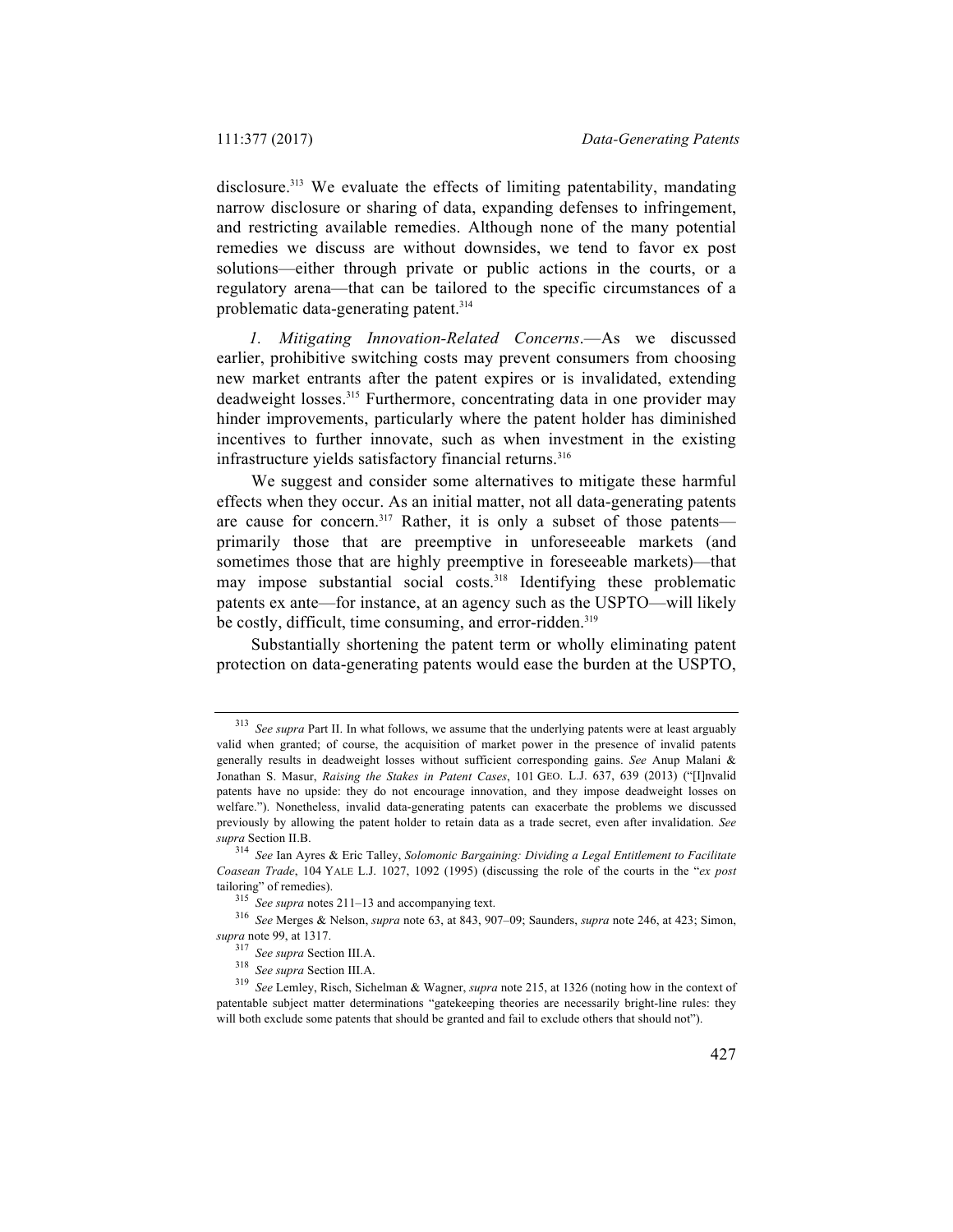but is unlikely to be optimal.<sup>320</sup> A restricted exclusivity period would cabin the patent holder's ability to gather data, but in addition to classification problems, it also might have the unintended consequence of nudging providers to maintain their data-generating inventions as trade secrets from the start, rather than seeking patent protection.<sup>321</sup> To be certain, forcing data-generating inventions into trade secrecy levels the playing field so that these inventors do not enjoy "super-patent" protection that allows them to use market power conferred by the patent to achieve dominance in the market for data protected by trade secret law.<sup>322</sup> In other words, in a pure trade secrecy regime, competitors can all use the offensive and defensive aspects of trade secret law—including reverse engineering and independent discovery—which arguably increases innovation incentives and drives down prices. $323$ 

On the other hand, trade secrecy not only would reduce disclosure but also could cause providers to take extra precaution in preventing leakage of proprietary data-generating methods, such as through increased vertical integration, increased usage of nondisclosure and noncompete agreements, and segmenting of employees. $324$  These negative effects could potentially reduce innovation more than the social costs otherwise imposed by datagenerating patents. Coupled with the difficulty of classifying harmful datagenerating patents ex ante, shortening patent term does not appear to be a viable solution.

Indeed, for some classes of data-generating inventions, as we discussed earlier, the courts have already chosen a similar, but even more drastic solution: eliminating patent protection altogether. These categories include most medical diagnostic inventions as well as most inventions embodying algorithms, which likely includes Google's PageRank methods.<sup>325</sup> Eliminating patent eligibility for data-generating inventions, even harmful ones, would simply exacerbate the problems of shortening

<sup>320</sup> *Cf.* Brian J. Love, *An Empirical Study of Patent Litigation Timing: Could a Patent Term Reduction Decimate Trolls Without Harming Innovators?*, 161 U. PA. L. REV. 1309, 1313 (2013) (suggesting that Congress could "shorten the patent term by three years or even longer" without harming innovation).

<sup>321</sup> *See generally* Schwartz, *supra* note 41, at 637, 648–52 ("[T]he obvious preference for an IP holder is for a long term . . . .").

<sup>322</sup> *See supra* note 189 and accompanying text. 323 *See supra* Section II.B.

<sup>324</sup> *See* Jonathan M. Barnett & Ted Sichelman, *Revisiting Labor Mobility in Innovation Markets* (working paper, May 26, 2016), *available at* https://papers.ssrn.com/sol3/papers.cfm? abstract id=2758854 (describing the role of noncompete and non-solicitation agreements and alternatives such as vertical integration and segmenting employees). 325 *See supra* Section II.B.3.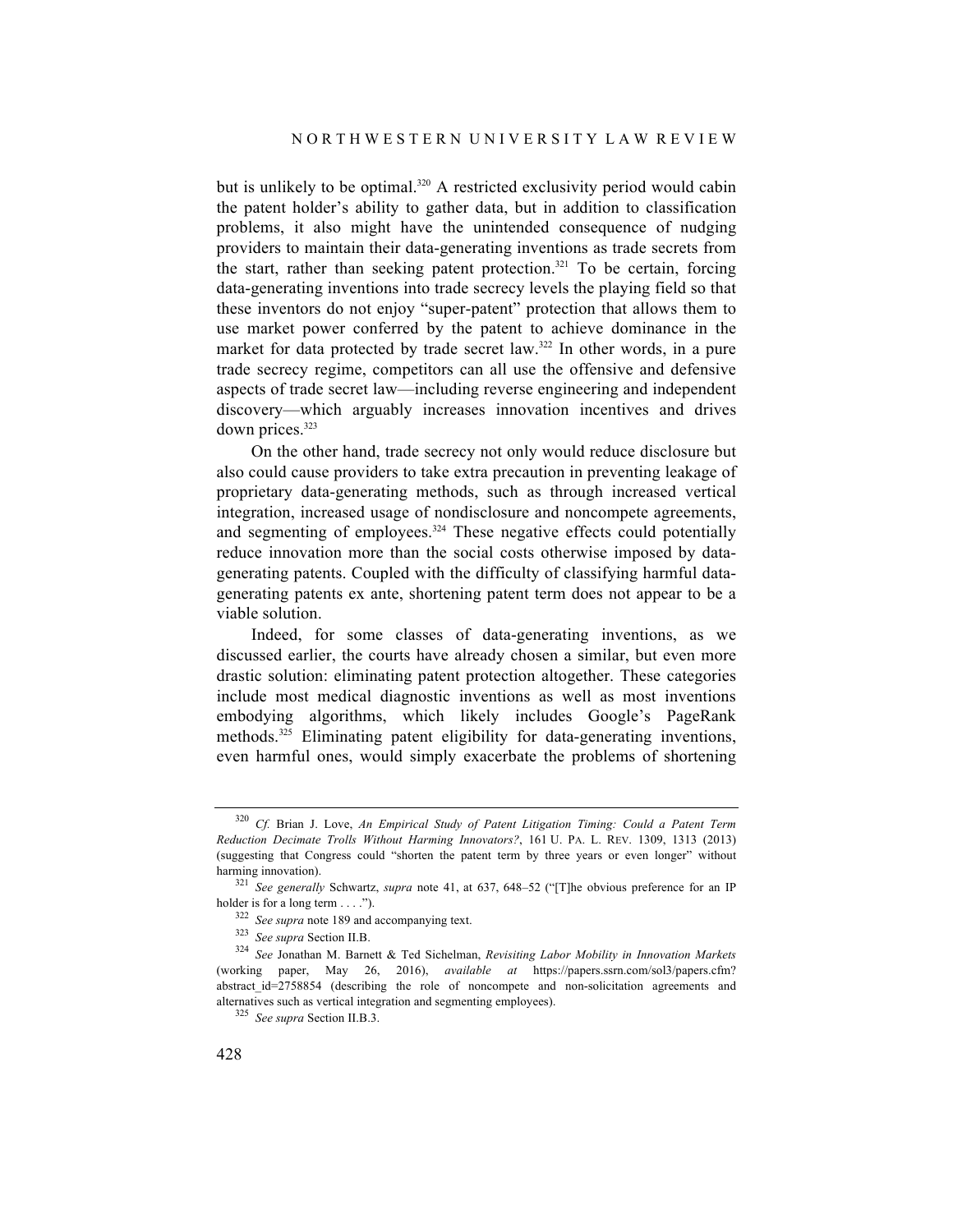patent term. Of course, there may be other sound reasons for eliminating these classes of patentable subject matter, $326$  but with respect to reducing the costs of harmful data-generating patents—and there certainly are classes of these inventions that remain patentable  $327$ —we do not believe such an approach is sensible.

A second solution would extend the patent misuse defense to bar enforcement of data-generating patents that improperly expand the scope of the underlying legal rights. This approach would not be as harsh as eliminating patentability entirely for data-generating inventions, but could yield similar effects.<sup>328</sup> Specifically, to the extent that would-be patentees for problematic data-generating inventions could predict that their patents would be precluded from enforcement, they would opt for trade secrecy, presenting similar concerns to those discussed earlier.<sup>329</sup> So while expanding misuse is preferable to all-encompassing solutions, it is far from ideal.<sup>330</sup>

A third option would be the expansion of the independent invention exception to patent infringement for data-generating patents.<sup>331</sup> This approach would allow competitors to generate databases similar to the data-generating patent holder, as long as competitors did not reverse engineer or copy data from the patent holder.<sup>332</sup> Congress has successfully enacted narrow exceptions to allow for independent invention under the America Invents Act.<sup>333</sup> However, the independent invention must be in commercial use as a process or as a product in a manufacturing process at least one year prior to the filing of the patent at issue.<sup>334</sup> These limitations

<sup>326</sup> *See supra* note 49 and accompanying text.

<sup>327</sup> *See supra* Section II.A.3.

<sup>328</sup> *See supra* note 227 and accompanying text.

<sup>329</sup> *See supra* notes 320–25 and accompanying text.

<sup>330</sup> Similarly, expanding antitrust causes of action to allow for affirmative counterclaims to enforcement of problematic data-generating patents would not be an optimal solution in our view. *See* USM Corp. v. SPS Techs., Inc., 694 F.2d 505, 512 (7th Cir. 1982) (Posner, J.) ("If misuse claims are not tested by conventional antitrust principles, by what principles shall they be tested? Our law is not rich in alternative concepts of monopolistic abuse; and it is rather late in the day to try to develop one without in the process subjecting the rights of patent holders to debilitating uncertainty."); Barbara Evans, *Economic Regulation of Next-Generation Sequencing,* J.L. MED. & ETHICS, Fall 2014, https://www.aslme.org/media/downloadable/files/links/0/5/05.SUPP\_Evans.pdf [https://perma.cc/ RD5D-4FYW] (describing the application of antitrust law to the "data hoarding" problems associated with holders of genetic testing patents).

<sup>331</sup> *See, e.g.*, Samson Vermont, *Independent Invention as a Defense to Patent Infringement*, 105 MICH. L. REV. 475 (2006) (proposing a general independent invention defense to patent infringement).

<sup>332</sup> *See id.*

<sup>333</sup> 35 U.S.C. § 273 (2012).

<sup>334</sup> *See id.*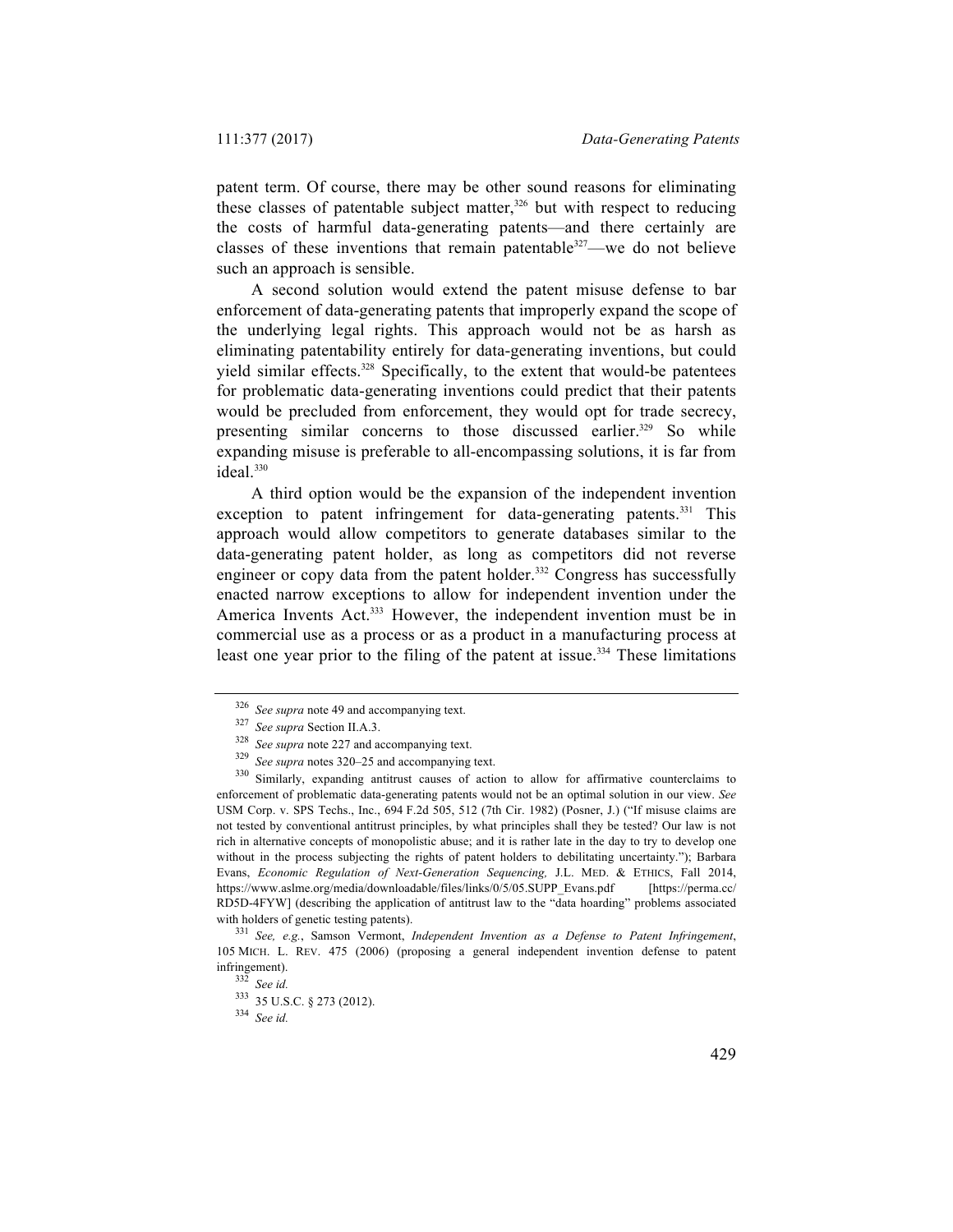could be eliminated so as to allow a general independent invention defense before or even after the filing of the relevant patent.<sup>335</sup> A benefit of an independent invention defense is that it is applied ex post in litigation, so courts could tailor the remedy to target socially harmful data-generating patents. For instance, the independent invention provision could be amended only to apply to "reasonable" uses of the invention, and courts could adopt a factor-based test—along the lines of that described earlier to determine such uses.<sup>336</sup>

Indeed, one could even expand the defense to allow reverse engineering of the patented invention so long as it was used to generate data that otherwise could not be collected without use of the invention.<sup>337</sup> For example, consider a patent with substantial preemptive effects, such as one related to genetic markers, where the exclusivity afforded by the datagenerating patent might foreclose competition for gathering related data.<sup>338</sup> While a reverse engineering exception would allow for competition in the market of related genetic data, permitting even a limited exception would entail large monitoring costs to ensure that competing data gatherers were not using reverse engineering as a pretext for engaging in infringing behavior.339 Monitoring the use of patented inventions in this way could be challenging, though Congress has adopted similar exceptions in the past, such as the use of certain patented inventions for reasons related to the submission of information to the Food and Drug Administration (FDA).<sup>340</sup>

Fourth, for data-generating patents that restrict basic research, such as Myriad's withholding of genotypic and phenotypic information from public databases,<sup>341</sup> Congress or the courts could adopt an experimental use exception to patent infringement for data-generating patents.<sup>342</sup> Again, the exemption related to FDA approval as well as the exception for medical and surgical procedures performed by physicians are potential models for a

<sup>335</sup> *See* Vermont, *supra* note 331, at 484–92.

<sup>336</sup> *See supra* Section III.A.

<sup>337</sup> *See supra* Section III.A.

<sup>338</sup> *See supra* Section III.A.

<sup>339</sup> *See* Pamela Samuelson & Suzanne Scotchmer, *The Law and Economics of Reverse Engineering*, 111 YALE L.J. 1575, 1650–51 (2002).

<sup>340</sup> *Cf*. 35 U.S.C. § 271(e)(1) (2012).

<sup>341</sup> *See supra* note 262 and accompanying text.

<sup>342</sup> *See, e.g.*, Rebecca S. Eisenberg, *Patents and the Progress of Science: Exclusive Rights and Experimental Use*, 56 U. CHI. L. REV. 1017, 1074–78 (1989) (discussing "the proper scope of an experimental use exemption"); Maureen A. O'Rourke, *Toward a Doctrine of Fair Use in Patent Law*, 100 COLUM. L. REV. 1177, 1203–11 (2000) (proposing a fair use exception for patent law).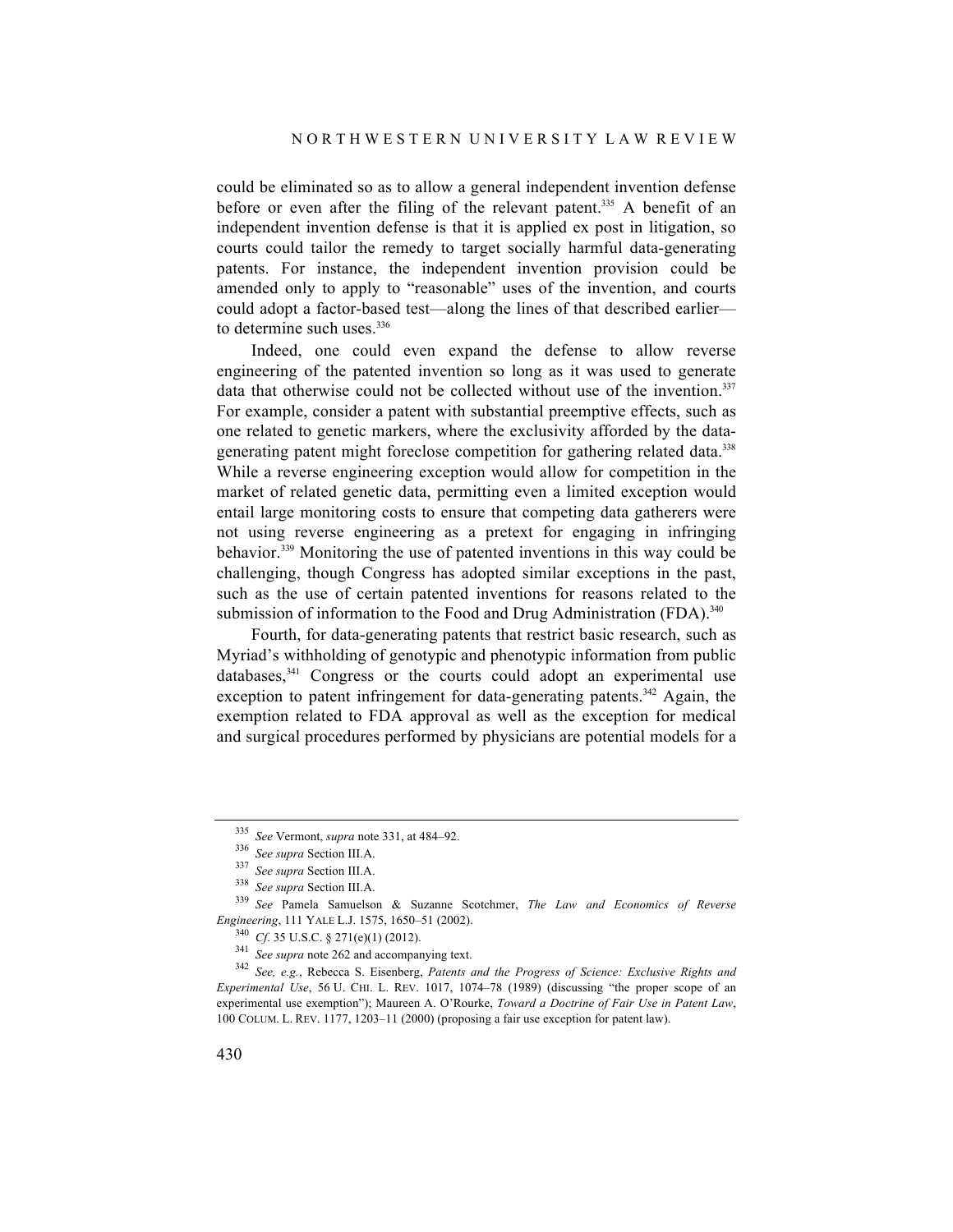research-based exemption.<sup>343</sup> Similar experimental use exceptions are also recognized internationally.344 While Congress might not adopt such an exception, the courts could plausibly do so, though they generally have been hesitant to broaden the scope of infringement exceptions for research.345 Like an independent invention defense, a research exemption could be tailored by the courts to apply only to harmful data-generating patents.346

One downside of the independent invention and experimental use defenses is that they are complete bars to enforcement, at least in a particular lawsuit. If the data-generating patentee is effectively unable to enforce its patent against most infringers, such defenses effectively function as a denial of patentability altogether. In this situation, the result is similar to that described earlier—increased incentives for the inventor to retain its invention as a trade secret, with the attendant costs of doing so.

Another solution that can be applied in litigation—and, thus, tailored to harmful data-generating inventions—is placing limits on patent remedies.347 Courts, for instance, could limit injunctive relief for infringing these types of patents, given the difficulty of reverse engineering and independently creating the data generated from them during the exclusivity period.348 Considering that these safeguards of trade secret law are virtually nonexistent for these types of inventions, courts could carefully adopt a

 $343 \& 271(e)(1)$  (creating an infringement exception for activities reasonably related to FDA submission); *id.* § 287(c) (prohibiting patent enforcement of medical and surgical procedures against physicians); *id.* § 273 (expanding the prior use defense under previous law). *See generally* Peter S. Menell, *Tailoring a Public Policy Exception to Trade Secret Protection*, 105 CALIF. L. REV. (forthcoming), http://papers.ssrn.com/sol3/papers.cfm?abstract\_id=2686565 [https://perma.cc/6AYH-8LJL] (proposing an exception to trade secret protection for the reporting of illegal activity to trusted intermediaries).

<sup>344</sup> *See, e.g.*, John F. Duffy, *Harmony and Diversity in Global Patent Law*, 17 BERKELEY TECH. L.J. 685, 718–19 (2002) ("The United Kingdom, Germany, Japan, Korea and many others expressly recognize an experimental use exception in their statutory law.").

<sup>345</sup> *See, e.g.*, Madey v. Duke Univ., 307 F.3d 1351, 1362 (Fed. Cir. 2002) (refusing to expand the research exemption to nonprofit activity).

<sup>346</sup> *See supra* note 333 and accompanying text.

<sup>347</sup> *See* Ted Sichelman, *Purging Patent Law of "Private Law" Remedies*, 92 TEX. L. REV. 517 (2014) (discussing reforms in the area of patent remedies); John M. Golden, *Principles for Patent Remedies*, 88 TEX. L. REV. 505, 556–57 (2010) (discussing various approaches to patent remedies).

<sup>348</sup> *See supra* Section III.A. Of course, courts could also limit damages, but determining the exact diminution would be a difficult task. *See* Sichelman, *supra* note 347, at 553. Relatedly, for medical diagnostic tests, governments could refuse to reimburse data-generating patent holders—at least where the patent has expired or has been invalidated—for performing medical tests absent disclosure of the underlying data, for instance, to a public database. *See* Cook-Deegan et al., *supra* note 37, at 587. Such a solution is again fairly draconian, and would likely shift the protection of data-generating inventions into trade secrecy. *See supra* notes 320–25 and accompanying text. As such, we are generally averse to altering medical payment schemes. *See supra* notes 320–25 and accompanying text.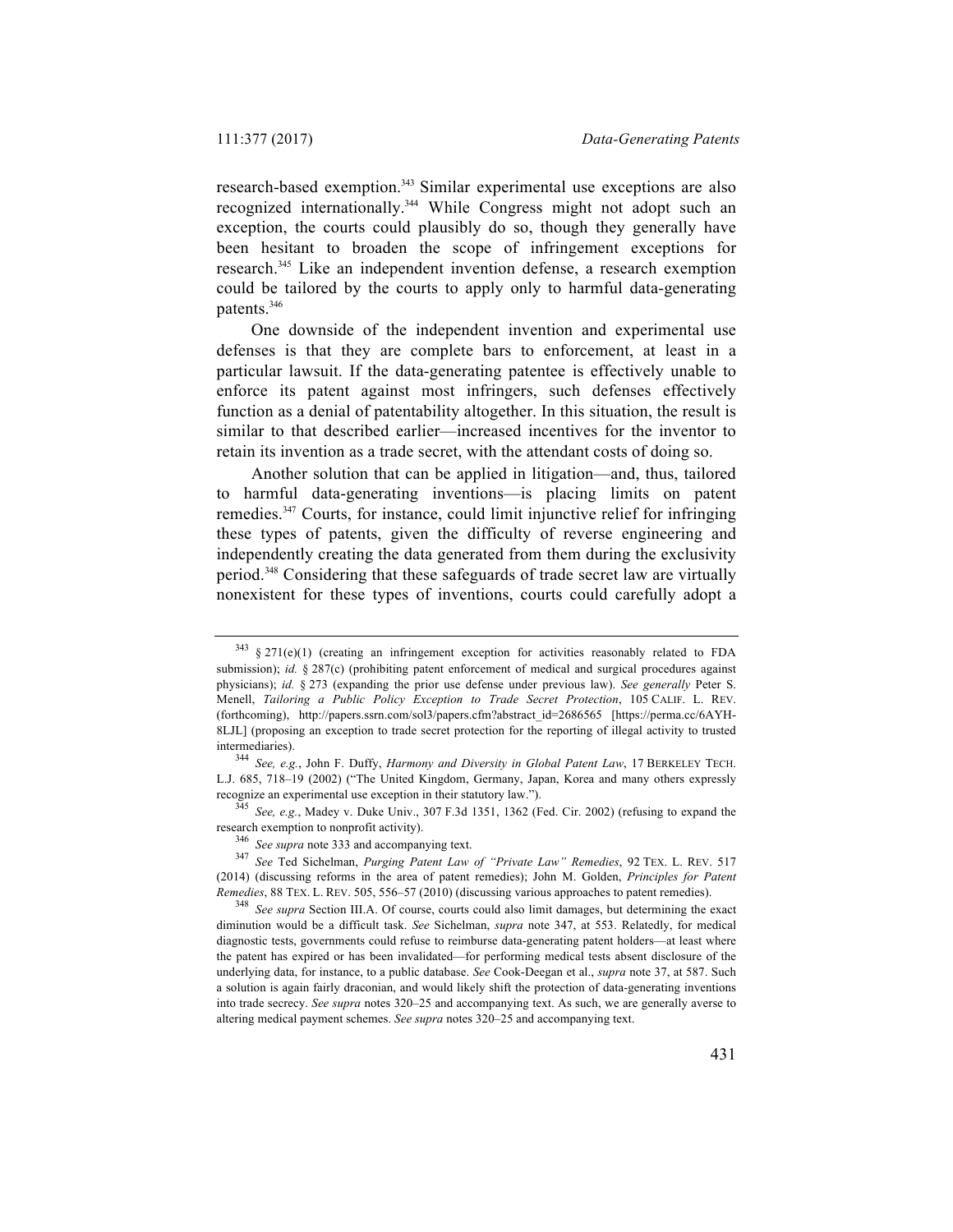presumption against granting an injunction, particularly in assessing whether the balance of hardships tilts in the infringer's favor and the potential harm to the public interest.<sup>349</sup> Following the Supreme Court's decision in *eBay Inc. v. MercExchange, L.L.C.*, courts have frequently denied injunctions to non-practicing entities (NPEs) and sometimes to practicing entities, particularly in the field of information technologies, in order to prevent "holdup" and other problems flowing from injunctive relief.350 If courts can properly take into account the costs caused by datagenerating patents, yet still award monetary relief sufficient for inventors to seek patent protection, this solution could be ideal.<sup>351</sup> On the other hand, systematic errors in the award of monetary relief could result, like other solutions described earlier, in de facto patent ineligibility for many datagenerating inventions. This result would be especially concerning in an area where courts have already significantly contracted patent eligibility.

*2. Addressing Disclosure-Related Concerns*.—As we have explained, as a result of patent exclusivity, data-generating inventions capture information that will not fall into the public domain after the patent has expired or is invalidated. Some of the same potential solutions to datagenerating patents' innovation-related concerns would mitigate these disclosure problems. For instance, the ability to reverse engineer a datagenerating patent would spur the production of otherwise secret information by competitors. Here, we examine solutions that more directly address disclosure issues.

One possibility is to force the holder of a harmful data-generating patent to publicly disclose the data otherwise protected by trade secret law.<sup>352</sup> As an initial matter, it would be difficult to enforce such a mandate,

<sup>349</sup> *See* eBay Inc. v. MercExchange, L.L.C., 547 U.S. 388, 391–94 (2006).

<sup>350</sup> *See* Christopher B. Seaman, *Permanent Injunctions in Patent Litigation After* eBay*: An Empirical Study*, 101 IOWA L. REV. 1949, 2002–06 (2016).

<sup>351</sup> *See* Sichelman, *supra* note 347, at 520–29 (suggesting eliminating injunctive relief for a broad class of patents and parties); Barbara J. Evans, *Mining the Human Genome After* Association for Molecular Pathology v. Myriad Genetics, 16 GENETICS IN MED. 504, 506 (2014) (discussing liability rule regimes in the context of biomedical data); J.H. Reichman & Paul F. Uhlir, *A Contractually Reconstructed Research Commons for Scientific Data in a Highly Protectionist Intellectual Property Environment*, 66 LAW & CONTEMP. PROBS. 315, 350 (2003) ("[T]he generally weak liability rules governing confidential information can produce too much protection for data held in actual secrecy because there is, in practice, virtually no functional equivalent of reverse engineering.").

<sup>&</sup>lt;sup>352</sup> Such an approach is related to Gideon Parchomovsky and Michael Mattioli's proposal of the "semi-patent." Gideon Parchomovsky & Michael Mattioli, *Partial Patents*, 111 COLUM. L. REV. 207, 208 (2011). Specifically, the grant of the semi-patent would be conditioned on the applicant's agreement to publish its research data, both positive and negative, as it relates to the patented invention. *See id*. Our proposal, however, is not that the patent holder be required to publish research data about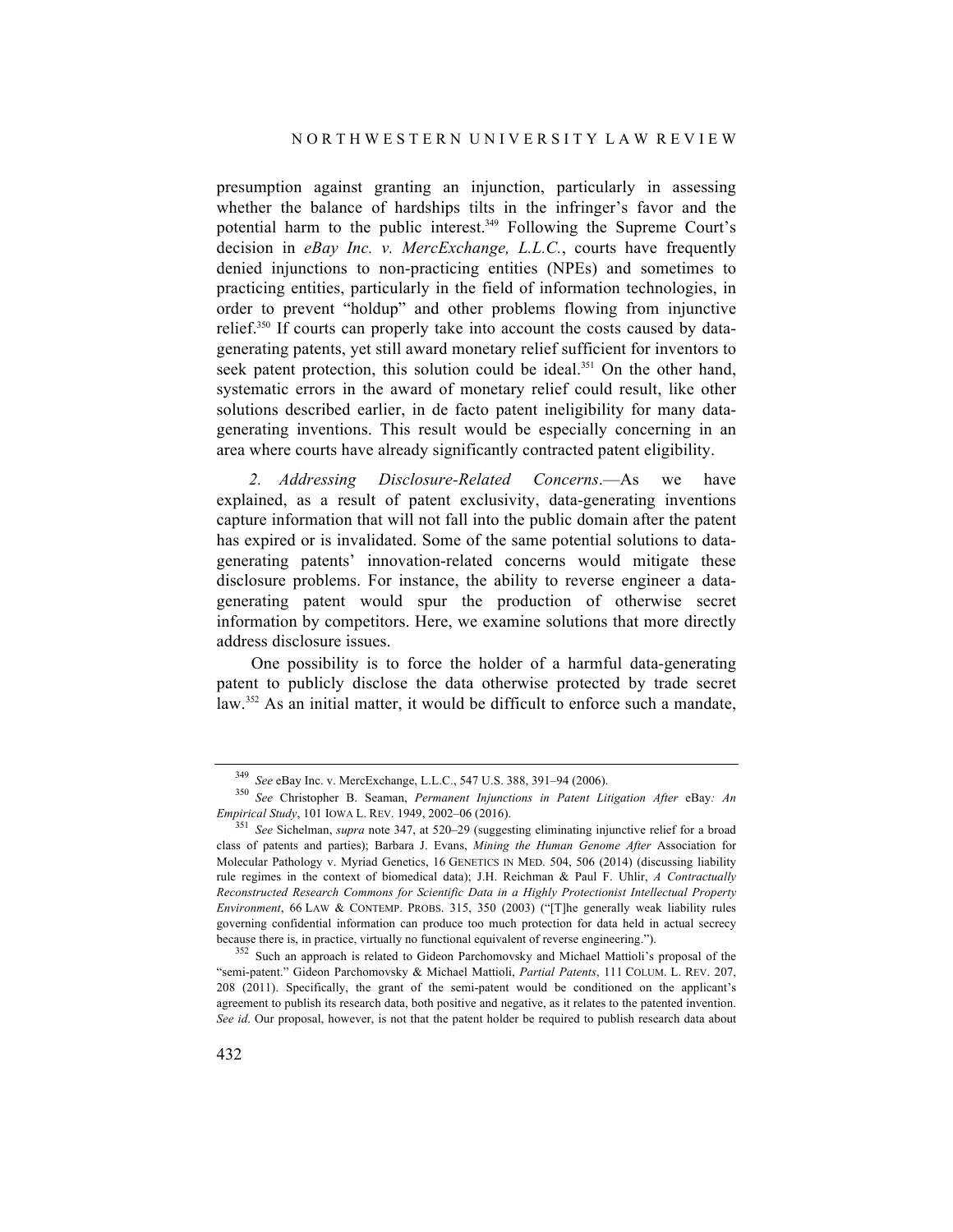because the patent holder could disclose a portion of its proprietary data, and it would be very costly for regulators to determine whether additional data was not disclosed.<sup>353</sup> Moreover, without protecting that information as a trade secret, the patent holder would have less incentive to generate the information, potentially resulting in even less information for the public to use than with data-generating patents.<sup>354</sup> Plus, the development of information that is available may come at a higher cost.<sup>355</sup>

A less draconian way to encourage information sharing would be to mandate donation of data produced as a result of a data-generating patent to a regulatory agency, such as to the FDA or NIH, which would not disclose it for a certain period of time.<sup>356</sup> A limited period of data exclusivity might provide sufficient innovation incentives in this space, much as it has for biologics.357 Generally, confidential data submitted during the FDA approval process remains behind locked doors.<sup>358</sup> Again, some mechanism to detect data-generating patents, or even better, problematic datagenerating patents would need to be adopted ex ante, and it may simply be too difficult to do so for most technology areas.<sup>359</sup> However, patents in some technological fields—such as genetic diagnostic tests and internet search processes—could include such a high percentage of data-generating patents that the costs of classification (and evasion of such by savvy patent applicants) may be dwarfed by the benefits of disclosure.<sup>360</sup>

<sup>357</sup> *See* Yaniv Heled, *Patents vs. Statutory Exclusivities in Biological Pharmaceuticals—Do We Really Need Both?*, 18 MICH. TELECOMM. & TECH. L. REV. 419, 449–61 (2012) (describing the implications of having statutory exclusivities and patent protection for biologics).

 $358$  21 U.S.C. § 331(j) (2012) (prohibiting the disclosure of "any method or process which as a trade secret is entitled to protection").<br><sup>359</sup> See supra notes 317–23 and accompanying text.

<sup>360</sup> See Lemley, Risch, Sichelman & Wagner, *supra* note 215, at 1327 ("[G]atekeeping rules don't have very clear lines; subject matter category delineation is notoriously elusive . . . .").

the invention; rather, we propose limited disclosure of the independent data generated by use of the invention. *See infra* notes 353–78 and accompanying text.

<sup>353</sup> *See, e.g.*, Michael Mattioli, *Data Pools*, 32 BERKELEY TECH. L.J. (forthcoming 2017), http://papers.ssrn.com/sol3/papers.cfm?abstract\_id=2671939 [https://perma.cc/8KRY-JTHU].

<sup>354</sup> *See* Lichtman, *supra* note 71, at 230.

<sup>355</sup> *See id*.

<sup>356</sup> *See, e.g.*, National Institutes of Health, Final NIH Genomic Data Sharing Policy, 79 Fed. Reg. 51,345–54 (2014), https://www.federalregister.gov/articles/2014/08/28/2014-20385/final-nih-genomicdata-sharing-policy [https://perma.cc/FRM6-5JWL]; Barbara J. Evans et al., *The FDA and Genomic Tests—Getting Regulation Right*, 372 NEW ENG. J. MED. 2258, 2258, 2262 (2015) (concluding that although the FDA currently lacks "the correct set of statutory powers to make genomic technologies safe and effective . . . while still fostering innovation," implementing modest statutory reforms could "encourage public–private partnerships to develop and sustain data resources for the right regulation of genomic testing"); Price II, *supra* note 58.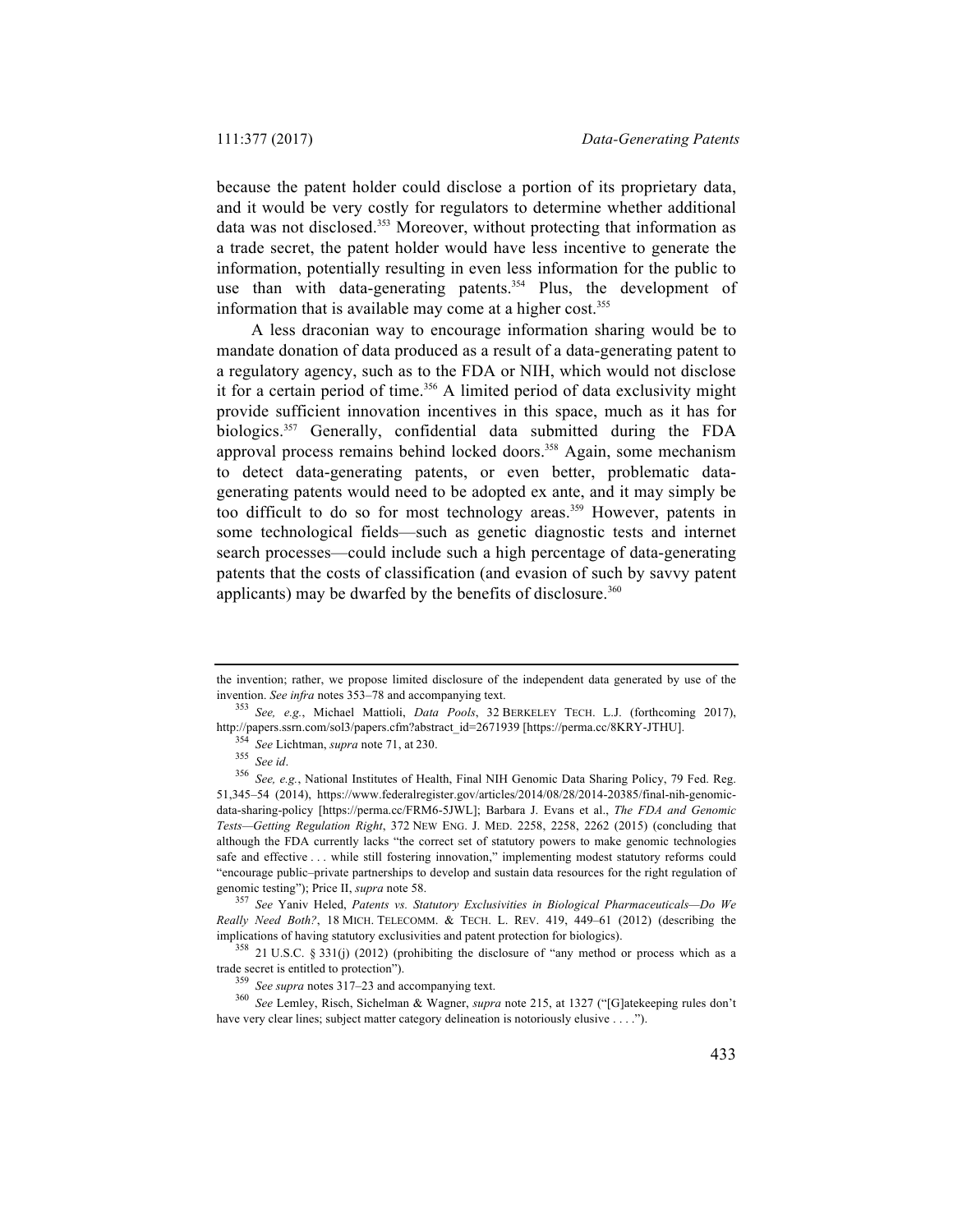In the area of federally funded research, agencies could mandate such limited disclosure without intervention from Congress.<sup>361</sup> To foster disclosure, some have suggested amending the Bayh-Dole Act or increasing the authority of the NIH to ensure availability of information that is critical to public well-being.<sup>362</sup> Recently, the NIH has instituted requirements for sharing human genomic data generated by NIH-funded research, although the data remains sequestered for a substantial period of time after submission, after which point it is made available through a tiered distribution system.<sup>363</sup> Nonetheless, more stringent disclosure requirements would face strong industry opposition, monitoring and compliance challenges, and may too greatly affect innovation incentives, <sup>364</sup> although empirical evidence is lacking to draw a conclusion.<sup>365</sup>

Along these lines, public or public–private partnerships could incentivize the collection and analysis of data.<sup>366</sup> Considering the use of

<sup>363</sup> National Institutes of Health, Final NIH Genomic Data Sharing Policy, 79 Fed. Reg. 51345-54 (2014), https://www.federalregister.gov/articles/2014/08/28/2014-20385/final-nih-genomic-data-

sharing-policy [https://perma.cc/TS6L-5FT4]. 364 *See* Saunders, *supra* note 246, at 439–40 (discussing concerns about reducing incentives in disclosure and the development of inventions).<br><sup>365</sup> Along these lines, but rarely used in the United States, compulsory licensing of the data could

<sup>366</sup> *See, e.g.*, Evans, *supra* note 330 (evaluating a variety of public and private efforts with regard to data sharing); DEP'T OF HEALTH & HUMAN SERVS., HEALTH DATA INITIATIVE: STRATEGY AND EXECUTION PLAN 9 (2013), https://www.healthdata.gov/blog/health-data-initiative-strategy-executionplan-released-and-ready-feedback [https://perma.cc/2W4U-JRGJ] (describing the Health Data

<sup>361</sup> *See* STEPHEN BREYER ET AL., ADMINISTRATIVE LAW & REGULATORY POLICY (5th ed. 2001).

<sup>362</sup> *See* Arti K. Rai & Rebecca S. Eisenberg, *Bayh-Dole Reform and the Progress of Biomedicine*, 66 LAW & CONTEMP. PROBS. 289, 294 (2003) (discussing administrative obstacles the NIH faces in intervening); Andrew W. Torrance, *Patents to the Rescue - Disasters and Patent Law*, 10 DEPAUL J. HEALTH CARE L. 309, 341 (2007) ("[T]o date no such petition has resulted a grant of march-in rights by the federal government."); Sara Boettiger & Alan B. Bennett, *Bayh-Dole: If We Knew Then What We Know Now*, 24 NATURE BIOTECHNOLOGY 320, 323 (2006) (noting that attempts to amend Bayh-Dole typically have not succeeded). Although the Bayh-Dole Act does not cover data per se, as we have explained, patents may effectively block full use of the data. *See supra* Section II.A; Rebecca S. Eisenberg & Arti K. Rai, *Harnessing and Sharing the Benefits of State-Sponsored Research: Intellectual Property Rights and Data Sharing in California's Stem Cell Initiative*, 21 BERKELEY TECH. L.J. 1187, 1189 (2006) ("[T]he Bayh-Dole Act . . . does not directly address the dissemination of unpatentable data . . . ."). So although federal agencies could mandate release of data that result from federally funded projects, full use of the data by third parties would in some cases require the Bayh-Dole Act to be amended to allow use of related patents. *See supra* Section II.A.

provide for broader information sharing. *See, e.g.*, Torrance, *supra* note 362, at 336–40. Again, however, such approaches could unduly reduce incentives to patent, channeling data-generating inventions into trade secrecy. *See supra* notes 320–25 and accompanying text. Additionally, requiring the disclosure of proprietary data may, under some circumstances, constitute a taking requiring just compensation. *See* Ruckelshaus v. Monsanto Co., 467 U.S. 986, 1003, 1005 (1984) (finding that Monsanto's "interest in its health, safety, and environmental data [is] cognizable as a trade secret property right" and discussing "several factors that should be taken into account when determining whether a governmental action" rises to the level of a taking).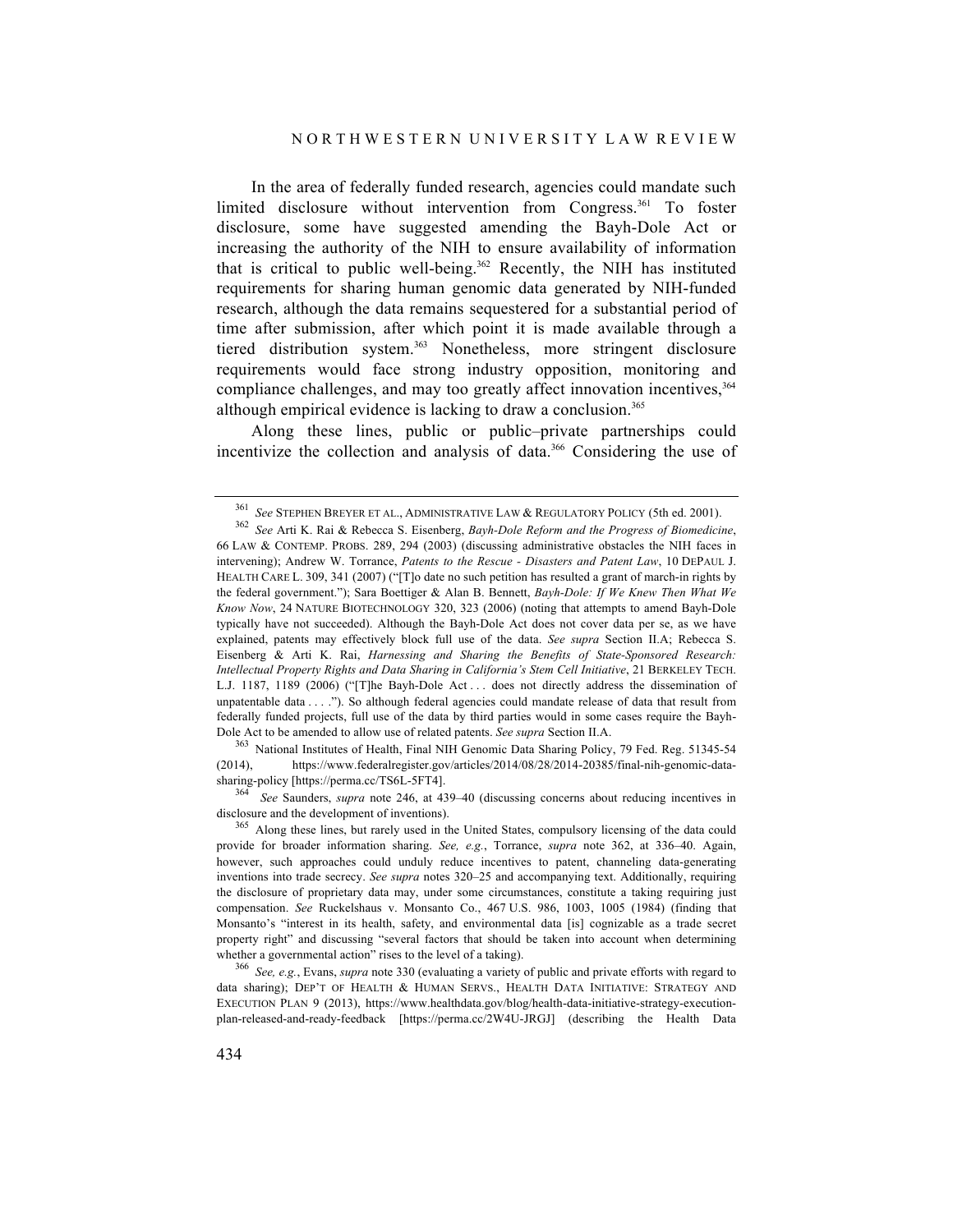data about consumers as part of the public infrastructure would encourage investment in its development.<sup>367</sup> Congress could enact legislation or the courts could impose a remedy in trade secret law similar to the "essential facilities" doctrine in antitrust to ensure that markets and the public would have access to critical information.<sup>368</sup> Like forcing information disclosure, however, it would seem too difficult to apply such an approach in practice to all but a narrow class of inventions.<sup>369</sup> Another option would be for the government to encourage the voluntary adoption of such sharing arrangements.370 These forms of data aggregation are rare in the United States, but they have enjoyed more success internationally; perhaps financial and other encouragement could increase their use domestically. $371$ Nonetheless, given the strong financial incentives to avoid such voluntary arrangements, and difficulty in standardization, we do not view them as likely to solve a major share of problems created by harmful datagenerating patents.372

A sui generis form of protection for data, such as that adopted by the European Union, would potentially encourage data-generating patent holders to disclose their information and charge for its use. $373$  However, database protection in Europe is typically in the context of information that must be disclosed for its holder to monetize it—for instance, a database of

VALUE OF SHARED RESOURCES 137 (2012). 368 *See* Evans, *supra* note 330, at 62 (noting that "the doctrine [is] technically alive, albeit eviscerated, in Supreme Court jurisprudence").

<sup>370</sup> *See* Cook-Deegan, *supra* note 37, at 587–88.

Consortium); Press Release, Ambry Genetics, Ambry Genetics Launches AmbryShare, the Largest Disease-Specific Public Database of Sequenced Human Genomes, Increasing the Understanding of Hereditary Breast and Ovarian Cancer 10 Fold (Mar. 7, 2016), https://share.ambrygen.com/news/detail/1/ambry-genetics-launches-ambryshare-the-largest-diseasespecific-public-database-of-sequenced-human-genomes-increasing-the-understanding-of-hereditarybreast-and-ovarian-cancer-10-fold [https://perma.cc/G5F8-82DB] (releasing "anonymized, aggregated data of 10,000 human genomes" and committing to "potentially contributing data from almost 200,000

genomes annually based on projections"). <sup>367</sup> *See* Price II, *supra* note 89, at 419; BRETT M. FRISCHMANN, INFRASTRUCTURE: THE SOCIAL

<sup>369</sup> *See supra* notes 357–65 and accompanying text.

<sup>371</sup> *See supra* notes 356–67 (examining structures to encourage data sharing); Francis S. Collins et al., *The Human Genome Project: Lessons from Large-Scale Biology*, 300 SCIENCE 286–90 (2003) (discussing the race to sequence the human genome by the Human Genome Project, a public–private partnership, and Celera Genomics, a private firm).

<sup>372</sup> *See, e.g.*, Mattioli, *supra* note 89, at 545 ("[D]ata is often recorded and published in a wide variety of formats."); Turna Ray, *In Tackling the VUS Challenge, Are Public Databases the Solution or a Liability for Labs*?, GENOMEWEB (Feb. 12, 2014), https://www.genomeweb.com/clinicalgenomics/tackling-vus-challenge-are-public-databases-solution-or-liability-labs [https://perma.cc/U59E -LLQP] (discussing how some public variant genomic databases do not "adopt a consistent evidencebased standard for variant interpretation" and are not updated regularly).

<sup>373</sup> *See* Mattioli, *supra* note 89, at 580.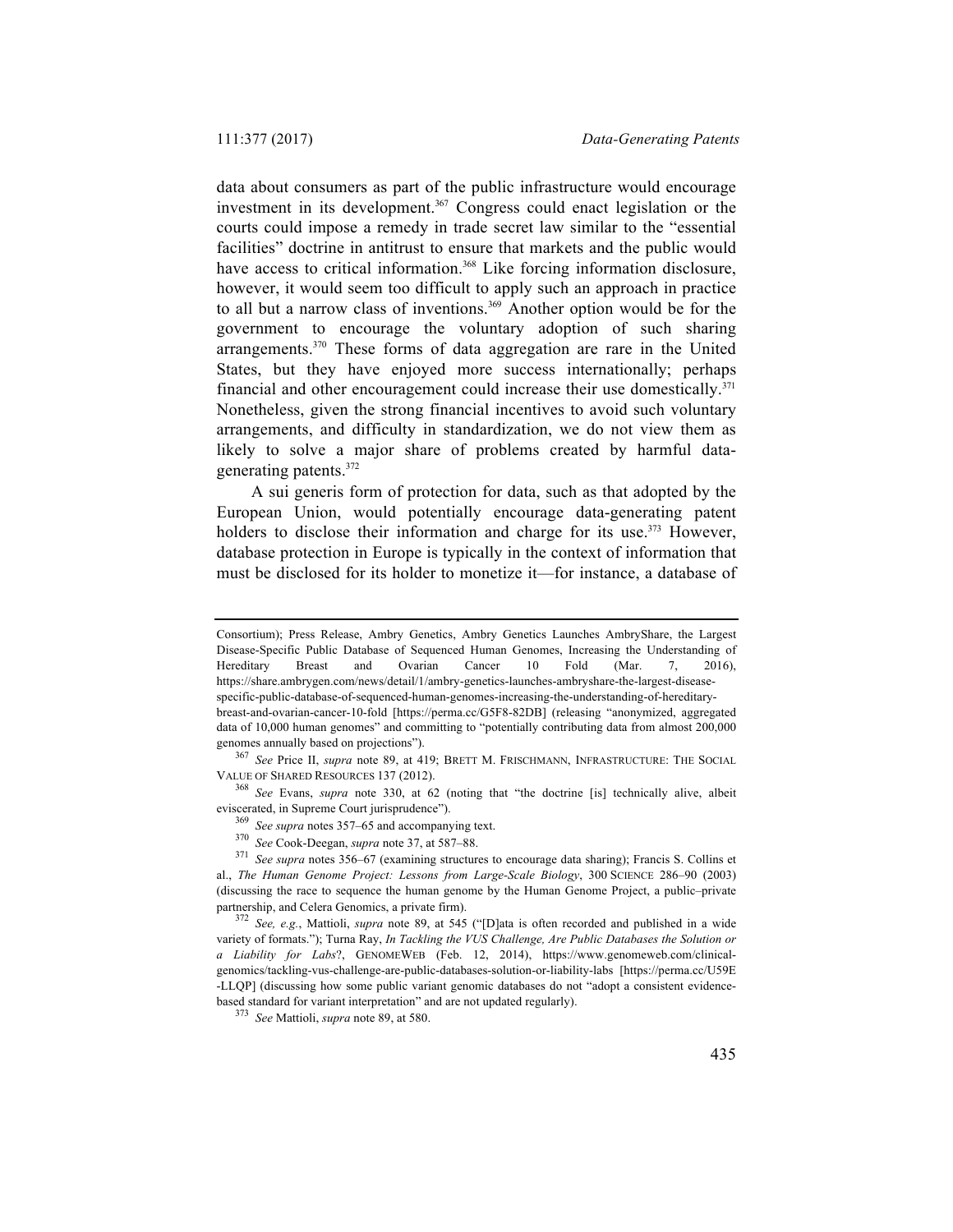names, addresses, and emails for sale to marketers.<sup>374</sup> Given that the information produced by data-generating patents can be profitably maintained as a trade secret, it is unlikely that sui generis protection would affect behavior.<sup>375</sup> Moreover, protecting databases in this way has been seriously considered in the past but not accepted in this country.<sup>376</sup> Although this type of system would not require an explicit allocation of government resources, users still bear its costs, both in terms of expenses and limitations on access. $377$  In addition, privatizing data in this way would limit the ability to build upon and improve the data, similar to the problems described earlier with providing trade secret protection for the data generated as a result of leveraged patents.<sup>378</sup>

Similarly, prizes, tax breaks, or other rewards might provide sufficient incentives to innovate in this area without many of the downsides of patents, but they also are not without costs.<sup>379</sup> For instance, potential users of an invention will often bear its costs regardless of whether a patent or a prize provides the incentive for its creation.<sup>380</sup> Notwithstanding the issue of cost, data-generating patents seem particularly ill-suited for non-patent rewards.381 Data-generating patents, which may have preemptive effects and be leveraged to collect data in unforeseeable secondary markets, are likely to be quite difficult for the government to value accurately ex ante.

*3. Tailoring Solutions Based on Facts and Further Empirical Research*.—In sum, each potential solution to innovation and disclosure-related concerns has potentially significant limitations. Nonetheless, it seems clear that most of the ex ante solutions—such as limiting patent term or narrowing patent eligibility—suffer from large error

<sup>380</sup> *See* Hemel & Ouellette, *supra* note 377, at 349–50.

<sup>381</sup> *See id.* at 333–35 (discussing the cost and benefits of ex ante solutions); Richard A. Posner, *Intellectual Property: The Law and Economics Approach*, 19 J. ECON. PERSP. 57, 59 (2005) ("Calculating the optimal reward is difficult . . . .").

<sup>374</sup> *See* Council Directive 96/9, 1996 O.J. (L 77) 20 (discussing the rights of database producers), http://eur-lex.europa.eu/legal-content/EN/ALL/?uri=CELEX:31996L0009 [https://perma.cc/99LJ-AM6U].

<sup>375</sup> *See supra* Section II.B.3.

<sup>376</sup> *See, e.g.*, Jane C. Ginsburg, *Copyright, Common Law, and* Sui Generis *Protection of Databases in the United States and Abroad*, 66 U. CIN. L. REV. 151, 171 (1997). 377 *See, e.g.*, Daniel J. Hemel & Lisa Larrimore Ouellette, *Beyond the Patents–Prizes Debate*,

<sup>92</sup> TEX. L. REV. 303, 312 (2013); Price II, *supra* note 89, at 467.

<sup>378</sup> *See supra* notes 245–46 and accompanying text.

<sup>379</sup> *See, e.g.*, Hemel & Ouellette, *supra* note 377, at 310–13; Benjamin N. Roin, *Intellectual Property Versus Prizes: Reframing the Debate*, 81 U. CHI. L. REV. 999 (2014). There are other doctrinal and regulatory mechanisms for dealing with the privacy- and health-related concerns with aggregating medical data, though here we focus on the specific costs potentially imposed by data-generating patents. *See* Evans, *supra* note 287, at 77–82.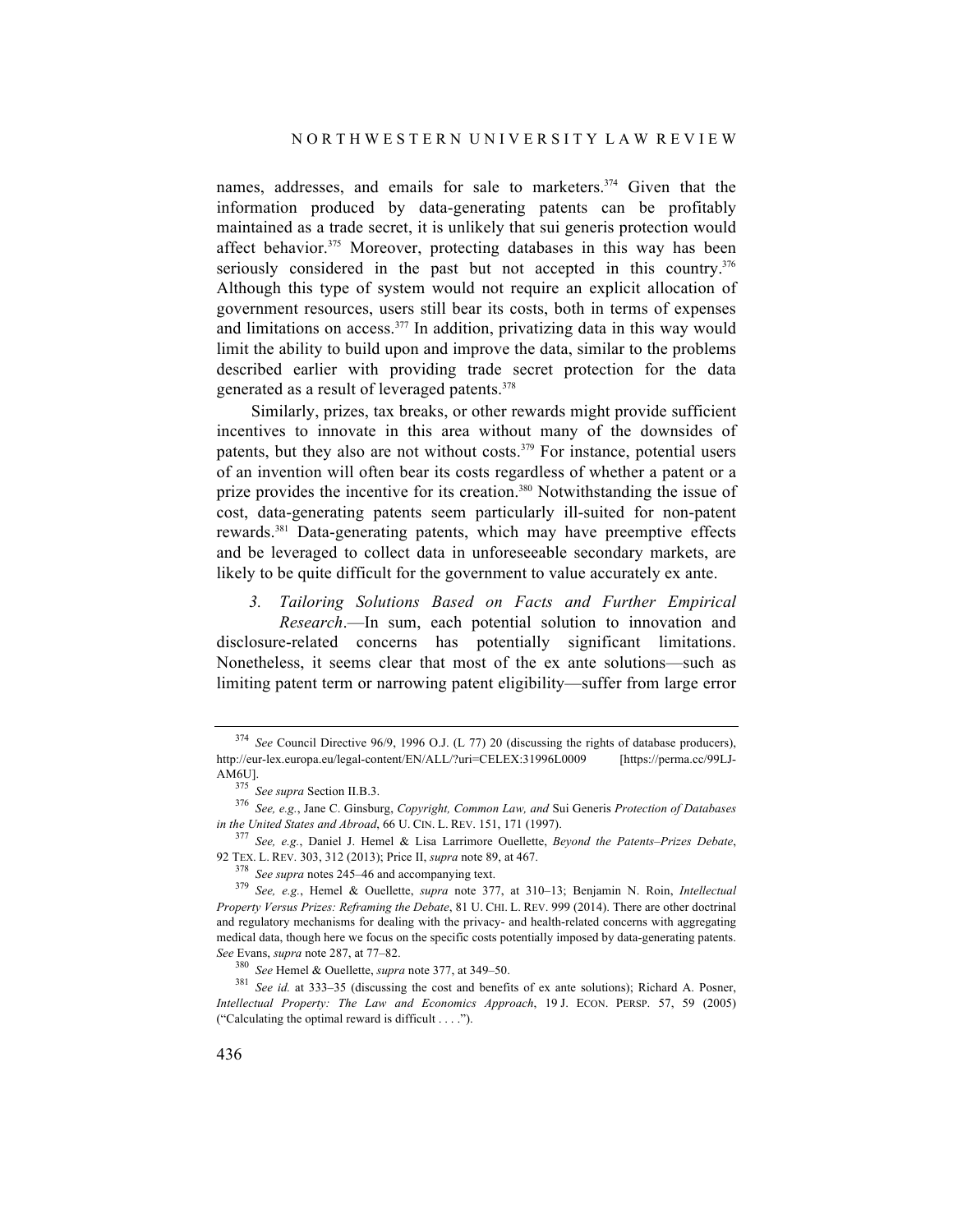costs, as well as potentially substantial downstream costs in channeling these inventions into trade secrecy. As such, we disfavor them, particularly for innovation-related concerns. Mandatory disclosure of information produced by a narrow class of easily identifiable data-generating inventions might suffer less from these concerns, but without more information on the potentially negative effects on innovation incentives and the feasibility of monitoring compliance, we disfavor such solutions.

As for the ex post solutions, the options of enhanced independent invention, reverse engineering, and experimental use defenses—as well as limited denials of injunctive relief perhaps coupled with mandatory disclosure in extreme cases—could be promising if courts can properly tailor these remedies. Agencies can also implement ex post solutions, especially in the area of disclosure. For instance, one possibility would be to require contribution to a confidential government repository of data for certain classes of data-generating inventions, such as medical diagnostic tests, with release only after sufficient agency study of the information and its economic effects.

Ultimately, whether any of these solutions can be adequately implemented will depend on the competency of legislatures, courts, and agencies. Such competency can arguably be improved with more empirical study on the economic effects of data-generating patents. Here, we have begun that process by recognizing the problem of data-generating patents, with an eye towards potential solutions and further study.

#### **CONCLUSION**

We have discussed data-generating patents as a unique illustration of patents and trade secrets acting as economic complements. Data-generating patents, which by design generate valuable data by their use, may provide the patentee market power not just over the invention, but also over data generated by it. Trade secret law affords further protection for the generated data, even where the underlying patent allows its holder to preempt use or collection of the data in unforeseeable markets. Although the use of patents and trade secrets in this way may sometimes result in increased efficiency or provide additional innovation incentives in areas where they may be sorely lacking, in other circumstances they may produce detrimental effects. We have set forth factors for identifying potentially problematic data-generating patents and offered suggestions to mitigate the potential harm to innovation and disclosure that may result from their use. We hope our discussion serves as a useful starting point for future research into this complex intersection of intellectual property law and big data.